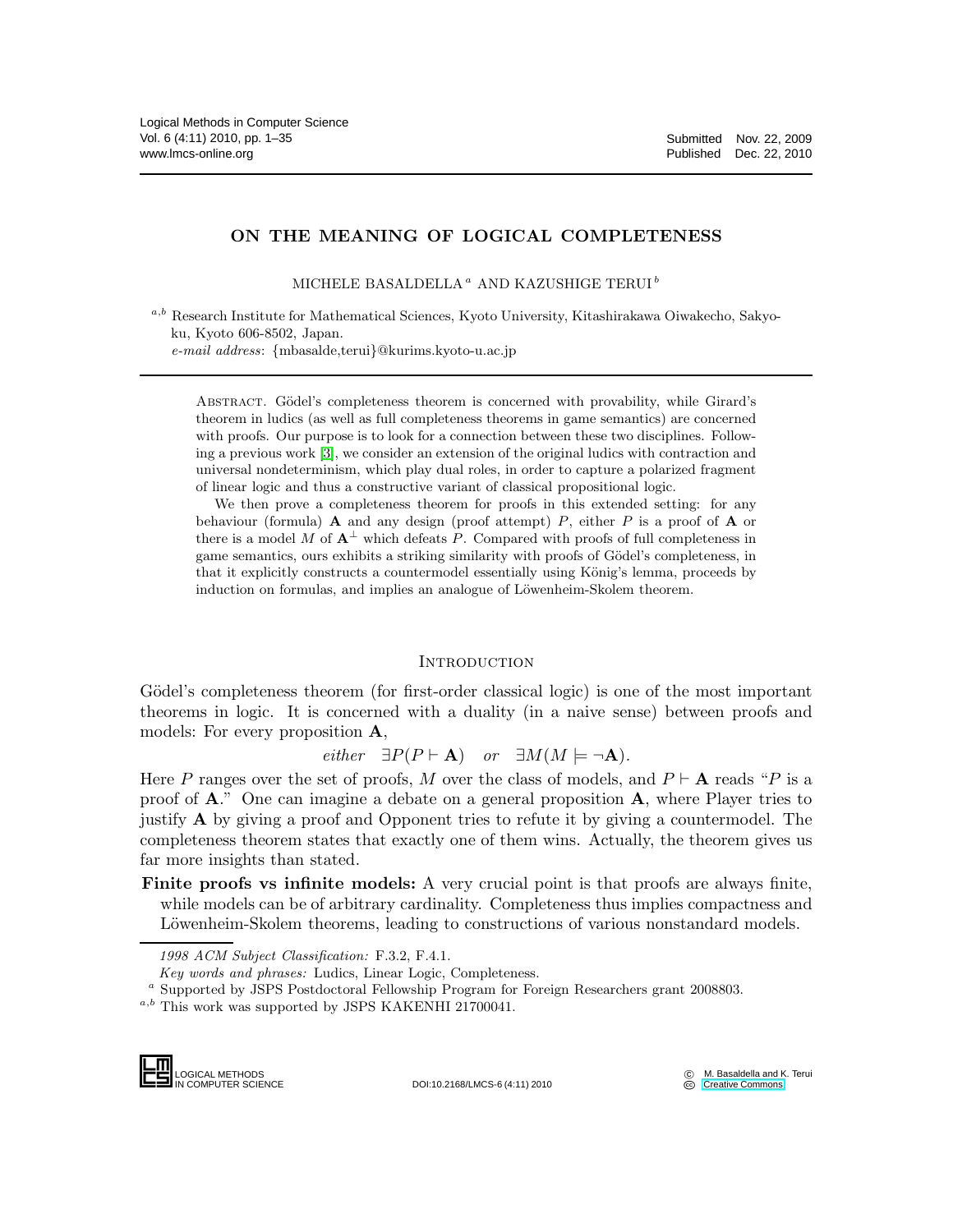- Nondeterministic principles: *Any* proof of Gödel's completeness theorem relies on a strong nondeterministic principle such as König's or Zorn's lemma, in contrast to the trivial completeness theorem with respect to the class of boolean algebras.
- Matching of two inductions: *Provability* is defined by induction on proofs, while *truth* by induction on formulas. The two inductions are somehow ascribed to the essence of syntax and semantics, respectively, and the completeness theorem states that they do match.

Unlike the real debate, however, there is no interaction between proofs and models in Gödel's theorem. A more interactive account of completeness is given by Girard's *ludics* ([\[19,](#page-28-1) [21\]](#page-28-2); see [\[16,](#page-28-3) [8\]](#page-28-4) for good expositions). Ludics is a variant of game semantics, which has the following prominent features.

- Monism: Proofs and models are not distinguished by their ontological status, but by their structural properties. The common objects are called *designs*.
- Existentialism: *Behaviours* (semantic types) are built from designs, in contrast to the ordinary game semantics (*e.g.*, Hyland-Ong [\[22\]](#page-28-5)) where one begins with the definition of arenas (types) and then proceeds to strategies (proofs).
- Normalization as interaction: Designs (hence proofs and models) interact together via normalization. It induces an *orthogonality relation* between designs in such a way that  $P \perp M$  holds if the normalization of P applied to M converges. A behaviour **A** is defined to be a set of designs which is equivalent to its biorthogonal  $(A = A^{\perp \perp})$ .

In this setting, Girard shows a completeness theorem for proofs [\[21\]](#page-28-2), which roughly claims that any "winning" design in a behaviour is a proof of it. In view of the interactive definition of behaviour, it can be rephrased as follows: For every (logical) behaviour  $\bf{A}$  and every (proof-like) design P,

*either*  $P \vdash A$  *or*  $\exists M(M \models A^{\perp}$  *and M defeats* P*)*.

Here, " $M \models A^{\perp}$ " means  $M \in A^{\perp}$ , and "M defeats P" means P  $\not\perp M$ . Hence the right disjunct is equivalent to  $P \notin A^{\perp \perp} = A$ . Namely,  $P \in A$  if and only if  $P \vdash A$ , that is a typical full completeness statement. Notice that  $M \models A^{\perp}$  no more entails absolute unprovability of  $A$  (it is rather relativized to each  $P$ ), and there is a real interaction between proofs and models.

Actually, Girard's original ludics is so limited that it corresponds to a polarized fragment of multiplicative additive linear logic, which is too weak to be a stand-alone logical system. As a consequence, one does not really observe an opposition between finite proofs and infinite models, since one can always assume that the countermodel  $M$  is finite (related to the finite model property for MALL [\[23\]](#page-28-6)). Indeed, proving the above completeness is easy once *internal completeness* (a form of completeness which does not refer to any proof system [\[21\]](#page-28-2)) for each logical connective has been established.

In this paper, we employ a term syntax for designs introduced in [\[30\]](#page-29-0), and extend Girard's ludics with duplication (contraction) and its dual: universal nondeterminism (see [\[3\]](#page-28-0) and references therein). Although our term approach disregards some interesting locativityrelated phenomena (*e.g.*, normalization as merging of orders and different sorts of tensors [\[21\]](#page-28-2)), our calculus is easier to manipulate and closer to the tradition of  $\lambda$ ,  $\lambda\mu$ ,  $\lambda\mu\tilde{\mu}$ ,  $\pi$ -calculi and other more recent syntaxes for focalized classical logic (*e.g.*, [\[11\]](#page-28-7)). Our resulting framework is as strong as a polarized fragment of linear logic with exponentials([\[8\]](#page-28-4); see also [\[25\]](#page-28-8)), which is in turn as strong as a constructive version of classical propositional logic.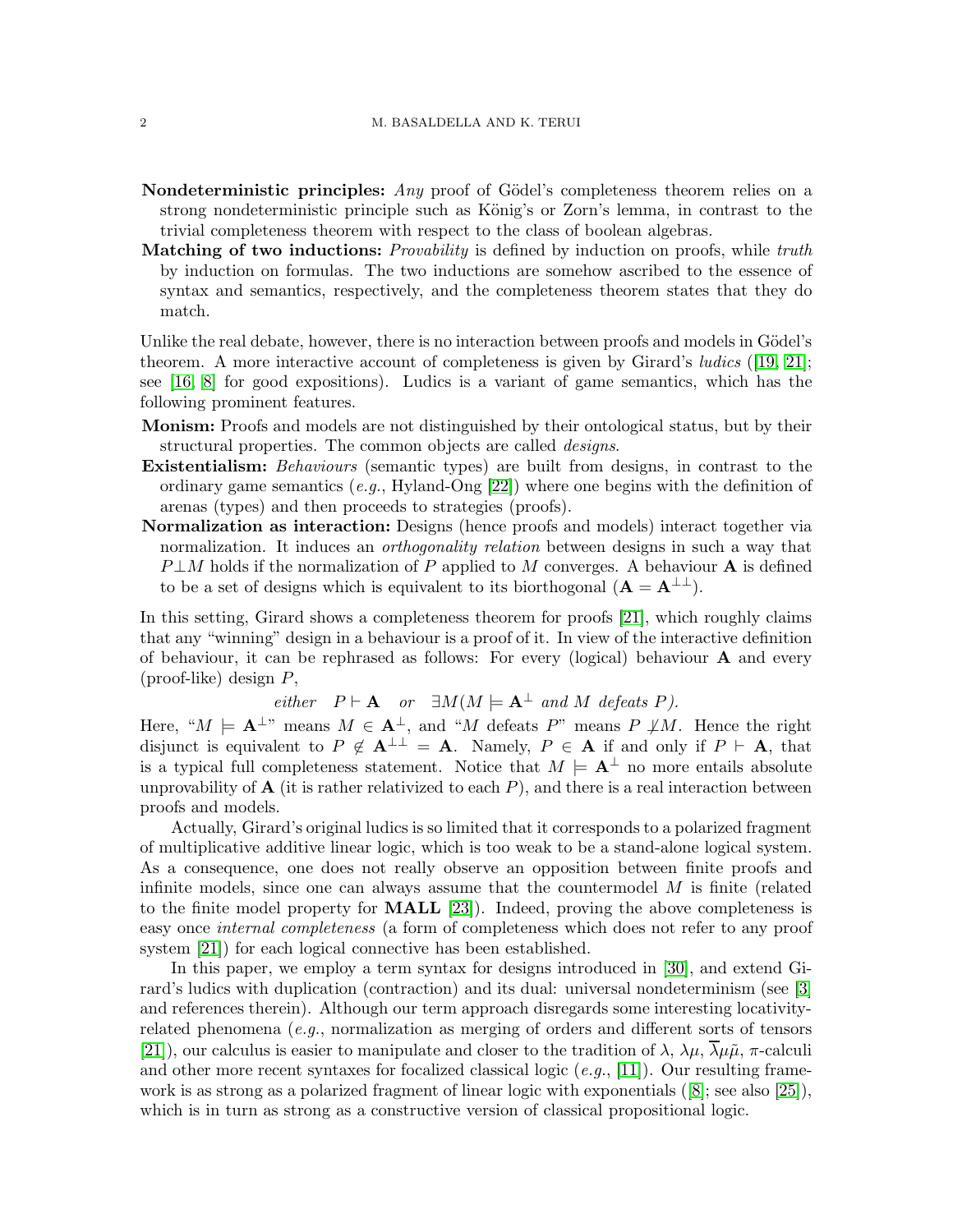We then prove the completeness theorem above in this extended setting. Here, universal nondeterminism is needed on the model side to well interact with duplicative designs on the proof side. This is comparable to the need of "noninnocent" (and sometimes even nondeterministic) Opponents to have full completeness with respect to deterministic, but nonlinear Player's strategies. Unlike before, we cannot anymore assume the finiteness of models, since they are not sufficient to refute infinite proof attempts. As a result, our proof is nontrivial, even after the internal completeness theorem has been proved. Indeed, our proof exhibits a striking similarity with Schütte's proof of Gödel's completeness theorem [\[29\]](#page-29-1). Given a (proof-like) design P which is not a proof of  $A$ , we explicitly construct a countermodel M in  $A^{\perp}$  which defeats P, essentially using König's lemma. Soundness is proved by induction on proofs, while completeness is by induction on types. Thus our theorem gives matching of two inductions. Finally, it implies an analogue of Löwenheim-Skolem theorem, (and also the finite model property for the linear fragment), which well illustrates the opposition between finite proofs and infinite models with arbitrary cardinality.

In game semantics, one finds a number of similar full completeness results. However, the connection with Gödel's completeness seems less conspicuous than ours. Typically, innocent strategies in Hyland-Ong games most naturally correspond to *Böhm trees*, which can be *infinite* (*cf.* [\[9\]](#page-28-9)). Thus, in contrast to our result, one has to impose finiteness/compactness on strategies in an external way, in order to have a correspondence with *finite* λ-terms. Although this is also the case in [\[3\]](#page-28-0), we show that such a finiteness assumption is not needed in ludics: infinitary proof attempts are always defeated by infinitary models.

The paper is organized as follows. In Section [1](#page-2-0) we describe the syntax of (untyped) designs; in Section [2](#page-12-0) we move to a typed setting and introduce behaviours (semantic types). In Section [3](#page-19-0) we introduce our proof system and prove completeness for proofs. Finally, Section [4](#page-27-0) concludes the paper.

#### 1. Designs

<span id="page-2-0"></span>1.1. Syntax. In this paper, we employ a process calculus notation for designs, inspired by the close relationship between ludics and linear  $\pi$ -calculus [\[17\]](#page-28-10). Precisely, we extend the syntax introduced by the second author [\[30\]](#page-29-0) adding a (universal) nondeterministic choice operator  $\Lambda$ .

Although [\[30\]](#page-29-0) mainly deals with linear designs, its syntax is designed to deal with nonlinear ones without any difficulty. However, in order to obtain *completeness*, we also need to incorporate the dual of nonlinearity, that is *universal nondeterminism* [\[3\]](#page-28-0). It is reminiscent of differential linear logic [\[14\]](#page-28-11), which has nondeterministic sum as the dual of contraction; the duality is essential for the separation property [\[27\]](#page-29-2) (see also [\[12\]](#page-28-12) for separation of Böhm trees). A similar situation also arises in Hyland-Ong game semantics [\[22\]](#page-28-5), where *nonlinear* strategies for Player may contain a play in which Opponent behaves *noninnocently*; Opponent's noninnocence is again essential for full completeness.

Designs are built over a given *signature*  $\mathcal{A} = (A, \text{ar})$ , where A is a set of *names*  $a, b, c, \ldots$ and  $ar: A \longrightarrow \mathbb{N}$  is a function which assigns to each name a its *arity*  $ar(a)$ . Let V be a countable set of variables  $\mathcal{V} = \{x, y, z, \ldots\}.$ 

Over a fixed signature A, a *positive action* is  $\overline{a}$  with  $a \in A$ , and a *negative action* is  $a(x_1, \ldots, x_n)$  where variables  $x_1, \ldots, x_n$  are distinct and  $a(n) = n$ . We often abbreviate a sequence of variables  $x_1, \ldots, x_n$  by  $\vec{x}$ . In the sequel, we always assume that an expression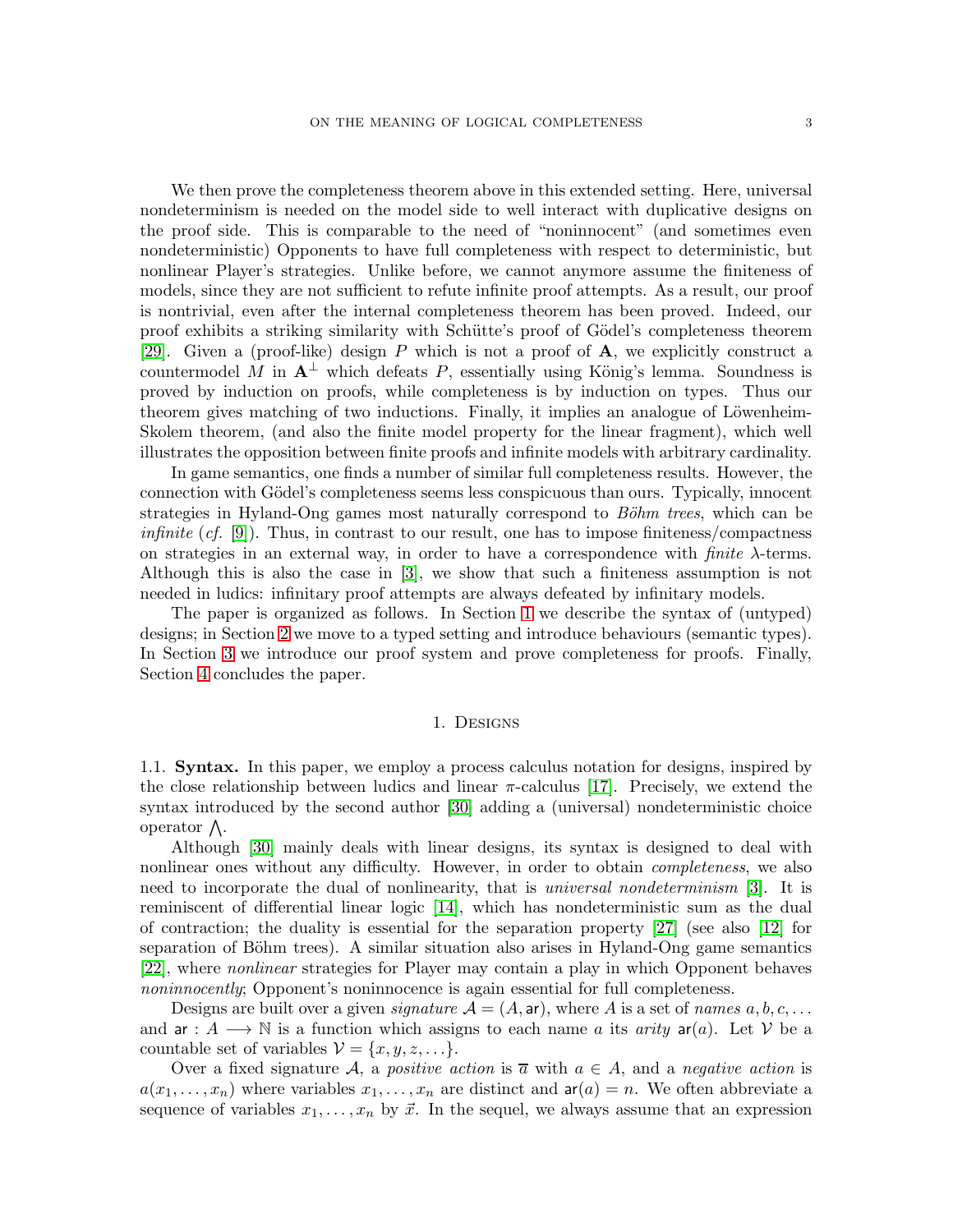of the form  $a(\vec{x})$  stands for a negative action, *i.e.*,  $\mathbf{a}r(a) = n$  and  $\vec{x}$  is a sequence consisting of n distinct variables. If a is a nullary name we simply write a for the negative action on name a.

<span id="page-3-0"></span>**Definition 1.1** (Designs). For a fixed signature A, the class of **positive designs**  $P, Q, \ldots$ , that of **predesigns**  $S, T, \ldots$ , and that of **negative designs**  $N, M, \ldots$  are *coinductively* defined as follows:

|             | $\mathbf{v} = \mathbf{v}$ |                                                                    | (divergence),  |
|-------------|---------------------------|--------------------------------------------------------------------|----------------|
|             |                           | $\bigcup_{i} \bigwedge \{S_i : i \in I\}$                          | (conjunction), |
| $S_{\cdot}$ |                           | $\therefore$ $N_0   \overline{a} \langle N_1, \ldots, N_n \rangle$ | (predesign),   |
| N           | $\mathbf{v} =$            |                                                                    | (variable),    |
|             |                           | $\big  \sum a(\vec{x}).P_a$                                        | (abstraction), |

where:

- $ar(a) = n;$
- $\vec{x} = x_1, \ldots, x_n$  and the formal sum  $\sum a(\vec{x}) \cdot P_a$  has  $|A|$ -many components  $\{a(\vec{x}) \cdot P_a\}_{a \in A}$ ;

•  $\bigwedge \{S_i : i \in I\}$  is built from a set  $\{S_i : i \in I\}$  of predesigns with I an arbitrary index set. We denote arbitrary designs by  $D, E, \ldots$ . The set of **designs**, consisting of all positive, negative and predesigns, is denoted by  $\mathcal D$ . Any subterm  $E$  of  $D$  is equivalently called a *subdesign* of D.

Notice that designs are *coinductively* defined objects. In particular, infinitary designs are included in our syntax, just as in the original ludics [\[21\]](#page-28-2). It is strictly necessary, since we want to express both proof attempts and countermodels as designs, both of which tend to be infinite.

Informally, designs may be regarded as infinitary λ-terms with *named* applications, *named* and *superimposed* abstractions and a *universal nondeterministic* choice operator  $\Lambda$ .

More specifically, a predesign  $N_0|\overline{a}\langle N_1,\ldots,N_n\rangle$  can be thought of as iterated application  $N_0N_1\cdots N_n = (\cdots((N_0N_1)N_2)\cdots N_n)$  of an *n*-ary name  $a \in A$ . In the sequel, we may abbreviate  $N_0|\overline{a}\langle N_1, \ldots, N_n\rangle$  by  $N_0|\overline{a}\langle N\rangle$ . If a is a nullary name we simply write  $N_0|\overline{a}$ .

On the other hand, a negative design of the form  $a(\vec{x})$ .  $P_a$  can be thought of as iterated abstraction  $\lambda \vec{x}.P_a = \lambda x_1.(\lambda x_2.(\cdots (\lambda x_n.P_a)\cdots))$  of an n-ary name  $a \in A$ . A family  ${a(\vec{x})}.P_a\}_{a\in A}$  of abstractions indexed by A is then superimposed to form a negative design  $\sum a(\vec{x})$ . P<sub>a</sub>. Since  $\sum a(\vec{x})$ . P<sub>a</sub> is built from a family indexed by A, there cannot be any overlapping of name in the sum. Each  $a(\vec{x})$ . $P_a$  is called an (additive) **component**.

A predesign is called a **cut** if it is of the form  $(\sum a(\vec{x}).P_a)|\overline{b}\langle N_1,\ldots,N_n\rangle$ . Otherwise, it is of the form  $x|\overline{a}\langle N_1, \ldots, N_n\rangle$  and called a **head normal form.** 

As we shall see in detail in Subsection [1.2,](#page-6-0) cuts have substantial computational significance in our setting: in fact a cut  $(\sum a(\vec{x}).P_a)|\overline{b}\langle\vec{N}\rangle$  can be *reduced* to another design  $P_b[\vec{N}/\vec{y}]$ . Namely, when the application is of name b, one picks up the component  $b(\vec{y})$ .  $P_b$ from the family  $\{a(\vec{x})\cdot P_a\}_{a\in A}$ . Notice that the arities of  $\vec{y}$  and  $\vec{N}$  always agree. Then, one applies a simultaneous "β-reduction"  $(\lambda \vec{y}. P_b) \vec{N} \longrightarrow P_b[\vec{N}/\vec{y}]$ .

The *head variable* x in an head normal form  $x|\overline{a}\langle N_1, \ldots, N_n\rangle$  plays the same role as a pointer in a strategy does in Hyland-Ong games and an address (or locus) in Girard's ludics. On the other hand, a variable x occurring in a bracket as in  $N_0|\overline{a}\langle N_1,\ldots,N_{i-1}, x,$  $N_{i+1}, \ldots, N_n$  does not correspond to a pointer nor address. Rather, it corresponds to an identity axiom (initial sequent) in sequent calculus, and for this reason is called an **identity**. If a negative design N simply consists of a variable x, then N is itself an identity.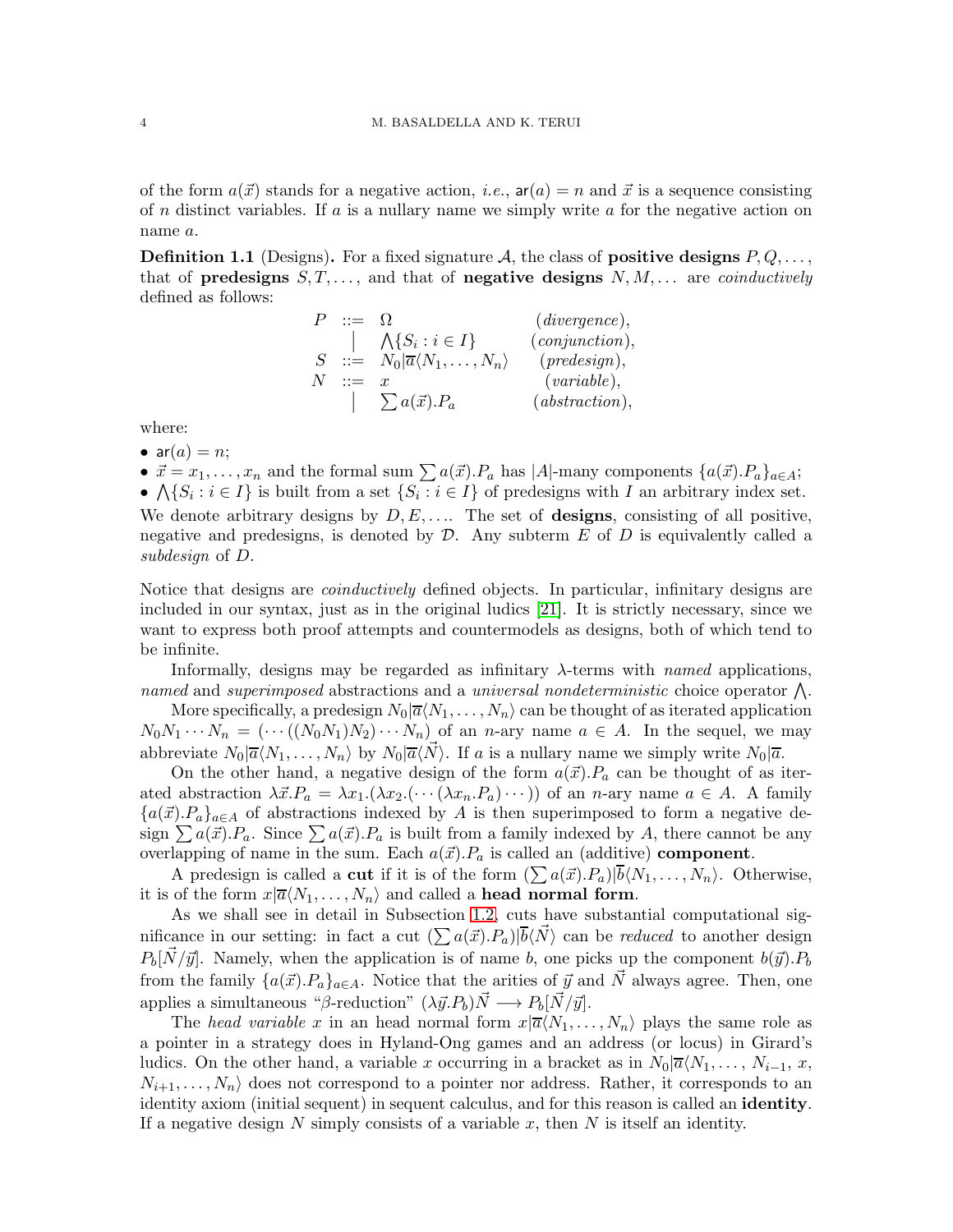The positive design Ω denotes *divergence* (or *partiality*) of the computation, in the sense we will make more precise in the next subsection. We also use  $\Omega$  to encode partial sums. Given a set  $\alpha = \{a(\vec{x}), b(\vec{y}), c(\vec{z}), \ldots\}$  of negative actions with distinct names  $\{a, b, c, \ldots\} \subseteq$ A, we write  $\sum_{\alpha} a(\vec{x}) \cdot P_a$  to denote the negative design  $\sum a(\vec{x}) \cdot R_a$ , where  $R_a = P_a$  if  $a(\vec{x}) \in \alpha$ , and  $R_a = \Omega$  otherwise. We also use an informal notation  $a(\vec{x})\cdot P_a + b(\vec{y})\cdot P_b + c(\vec{z})\cdot P_c + \cdots$ to denote  $\sum_{\alpha} a(\vec{x}).P_a$ .

So far, the syntax we are describing is essentially the same as the one introduced in [\[30\]](#page-29-0). A novelty of this paper is the nondeterministic conjunction operator  $\Lambda$ , which allows us to build a positive design  $\bigwedge \{S_i : i \in I\}$  from a set  $\{S_i : i \in I\}$  of predesigns with I an arbitrary index set. Each  $S_i$  is called a **conjunct** of P. We write  $\mathbf{\tilde{P}}$  (daimon) for the empty conjunction  $\bigwedge \emptyset$ . This design plays an essential role in ludics, since it is used to define the concept of orthogonality. Although  $\ddot{\mathbf{\Phi}}$  is usually given as a primitive (see *e.g.*, [\[21,](#page-28-2) [8,](#page-28-4) [30\]](#page-29-0)), we have found it convenient and natural to identify (or rather encode)  $\mathbf{\ddot{F}}$  with the empty conjunction. As we shall see, its computational meaning exactly corresponds to the usual one:  $\mathbf{\ddot{F}}$  marks the *termination* of a computation. Put in another way, our nondeterministic conjunction can be seen as a generalization of the termination mark.

A design D may contain free and bound variables. An occurrence of subterm  $a(\vec{x})$ .  $P_a$ *binds* the free variables  $\vec{x}$  in  $P_a$ . Variables which are not under the scope of the binder  $a(\vec{x})$  are *free*. We denote by  $f(v(D))$  the set of free variables occurring in D. As in  $\lambda$ calculus, we would like to identify two designs which are  $\alpha$ -equivalent *i.e.*, up to renaming of bound variables. But it is more subtle than usual, since we also would like to identify, *e.g.*,  $\wedge$ {S,T} with  $\wedge$ {S} whenever S and T are  $\alpha$ -equivalent. To enforce these requirements simultaneously and hereditarily, we define an equivalence relation by coinduction.

By *renaming* we mean a function  $\rho : \mathcal{V} \longrightarrow \mathcal{V}$ . We write id for the identity renaming, and  $\rho(z/x)$  for the renaming that agrees with  $\rho$  except that  $\rho(z/x)(x) = z$ . The set of renamings is denoted by  $R\mathcal{N}$ .

**Definition 1.2** (Design equivalence). A binary relation  $\mathcal{R} \subseteq (\mathcal{D} \times \mathcal{R} \mathcal{N})^2$  is called a **design** equivalence if for any  $D, E, \rho, \tau$  such that  $(D, \rho) \mathcal{R}(E, \tau)$ , one of the following holds: (1)  $D = \Omega = E$ ;

- (2)  $D = \bigwedge \{S_i : i \in I\}, E = \bigwedge \{T_j : j \in J\}$  and we have: (i) for any  $i \in I$  there is  $j \in J$  such that  $(S_i, \rho) \mathcal{R} (T_j, \tau)$ , (ii) for any  $j \in J$  there is  $i \in I$  such that  $(S_i, \rho) \mathcal{R} (T_j, \tau);$
- (3)  $D = N_0 | \overline{a} \langle N_1, \ldots, N_n \rangle, E = M_0 | \overline{a} \langle M_1, \ldots, M_n \rangle$  and  $(N_k, \rho) \mathcal{R} \langle M_k, \tau \rangle$  for every  $0 \leq$  $k \leq n$ ;
- (4)  $D = x, E = y$  and  $\rho(x) = \tau(y);$
- (5)  $D = \sum a(\vec{x}_a) \cdot P_a$ ,  $E = \sum a(\vec{y}_a) \cdot Q_a$  and  $(P_a, \rho[\vec{z}_a/\vec{x}_a]) \mathcal{R} (Q_a, \rho[\vec{z}_a/\vec{y}_a])$  for every  $a \in A$ and some vector  $\vec{z}_a$  of fresh variables.

We say that two designs  $D$  and  $E$  are *equivalent* if there is a design equivalence  $\mathcal R$  such that  $(D, id) \mathcal{R}(E, id)$ . See [\[30\]](#page-29-0) for further details.

Henceforth we *always* identify two designs D and E, and write  $D = E$  by abuse of notation, if they are equivalent in the above sense. The following lemma is a straightforward extension of Lemma 2.6 of [\[30\]](#page-29-0). It makes it easier to prove equivalence of two designs (just as the "bisimulation up-to" technique in concurrency theory makes it easier to prove bisimilarity of two processes).

<span id="page-4-0"></span>Lemma 1.3. *Let* R *be a binary relation on designs such that if* D R E *then one of the following holds:*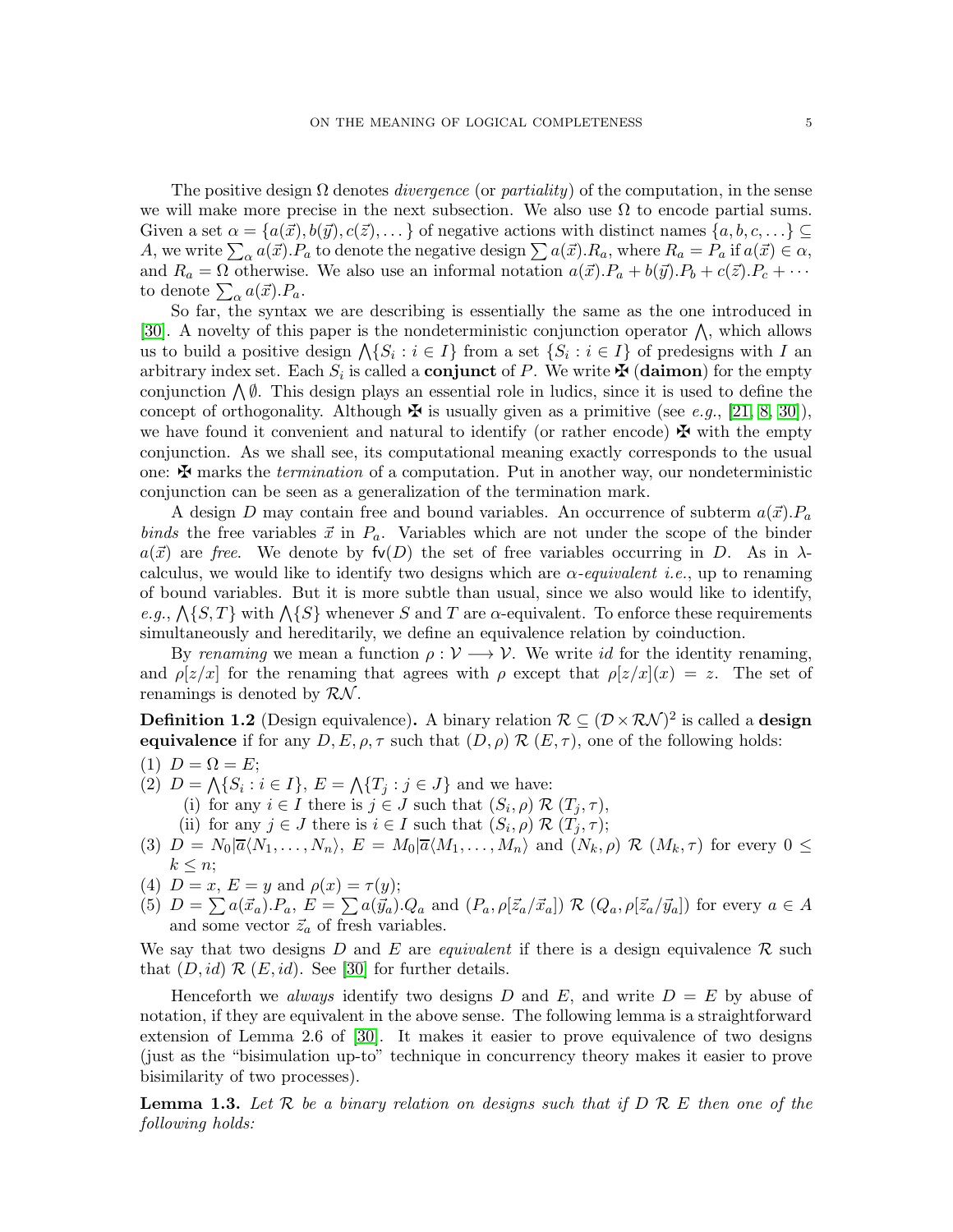(1)  $D = \Omega = E$ ; (2)  $D = \bigwedge \{S_i : i \in I\}, E = \bigwedge \{T_j : j \in J\}, and we have:$ (i) *for any*  $i \in I$  *there is*  $j \in J$  *such that*  $S_i \mathcal{R} T_j$ *,* (ii) *for any*  $j \in J$  *there is*  $i \in I$  *such that*  $S_i \mathcal{R} T_j$ ; (3)  $D = N_0 | \overline{a} \langle N_1, \ldots, N_n \rangle$ ,  $E = M_0 | \overline{a} \langle M_1, \ldots, M_n \rangle$  and  $N_k \mathcal{R} M_k$  for every  $0 \le k \le n$ ; (4)  $D = x = E$ ; (5)  $D = \sum a(\vec{x}).P_a$ ,  $E = \sum a(\vec{x}).Q_a$  and  $P_a \mathcal{R} Q_a$  for every  $a \in A$ . *If* D R E*, then* D *and* E *are equivalent.*

As a notational convention, a unary conjunction  $\wedge$ {S} is simply written as S. This allows us to treat a predesign as a positive design. We also write:

 $\Box$ 

- $S \in P$  if P is a conjunction and S is a conjunct of P;
- $P \leq Q$  if *either*  $P = \Omega$ , *or* both P and Q are conjunctions and for all  $S \in Q$ ,  $S \in P$ .

Thus  $P \leq Q$  indicates that P has more conjuncts than Q unless  $P = \Omega$ . We also extend the conjunction operator to positive designs and abstractions as follows.

Definition 1.4 ( $\land$  operation).

(1) As for positive designs, we set

$$
\bigwedge \{S_i : i \in I\} \land \bigwedge \{S_j : j \in J\} \ := \ \bigwedge \{S_k : k \in I \cup J\}, \ \Omega \land P \ := \ \Omega.
$$

(2) As for abstractions, *i.e.*, negative designs of the form  $\sum a(\vec{x})$ .  $P_a$ , observe that since we are working up to renaming of bound variables, it is no loss of generality to assume that in any pair  $\sum a(\vec{x}).P_a$ ,  $\sum a(\vec{y}).Q_a$ , one has  $\vec{x} = \vec{y}$  for every  $a \in A$ . We set:

$$
\sum a(\vec{x}).P_a \wedge \sum a(\vec{x}).Q_a := \sum a(\vec{x}).(P_a \wedge Q_a).
$$

Observe the following:

- The set of positive designs forms a semilattice with respect to  $\leq$  and  $\wedge$ .
- $\Omega \leq P \leq \mathbf{F}$  for any positive design P.

The previous definition can be naturally generalized to arbitrary sets as follows:

<span id="page-5-0"></span>Definition 1.5 ( $\bigwedge$  operation).

- (1) Given a set **X** of positive designs, we define the positive design  $\bigwedge$ **X** as follows:
	- If  $X = \emptyset$ , we set  $\bigwedge X := \maltese$ .
	- If  $\Omega \in \mathbf{X}$ , we set  $\bigwedge \mathbf{X} := \Omega$ .
	- Otherwise, **X** is a nonempty set of conjunctions and we set:

$$
\bigwedge \mathbf{X} := \bigwedge \{ S : S \in P \text{ for some } P \in \mathbf{X} \}.
$$

(2) Given a set **X** of abstractions, we define the abstraction  $\bigwedge$  **X** as:

$$
\bigwedge \mathbf{X} := \sum a(\vec{x}). \bigwedge \{P_a : \sum a(\vec{x}). P_a \in \mathbf{X}\}.
$$

In particular, if  $\mathbf{X} = \emptyset$  then  $\bigwedge \mathbf{X} = \sum a(\vec{x}) \cdot \mathbf{H}$ .

Notice that  $\Lambda\{D\} = D$ , as long as D ranges over positive designs or abstractions. A design D is said:

- total, if  $D \neq \Omega$ ;
- closed, if  $D$  has no occurrence of free variable;
- linear (or affine, more precisely), if for any subdesign of the form  $N_0|\overline{a}\langle N_1,\ldots,N_n\rangle$ , the sets  $fv(N_0), \ldots, fv(N_n)$  are pairwise disjoint;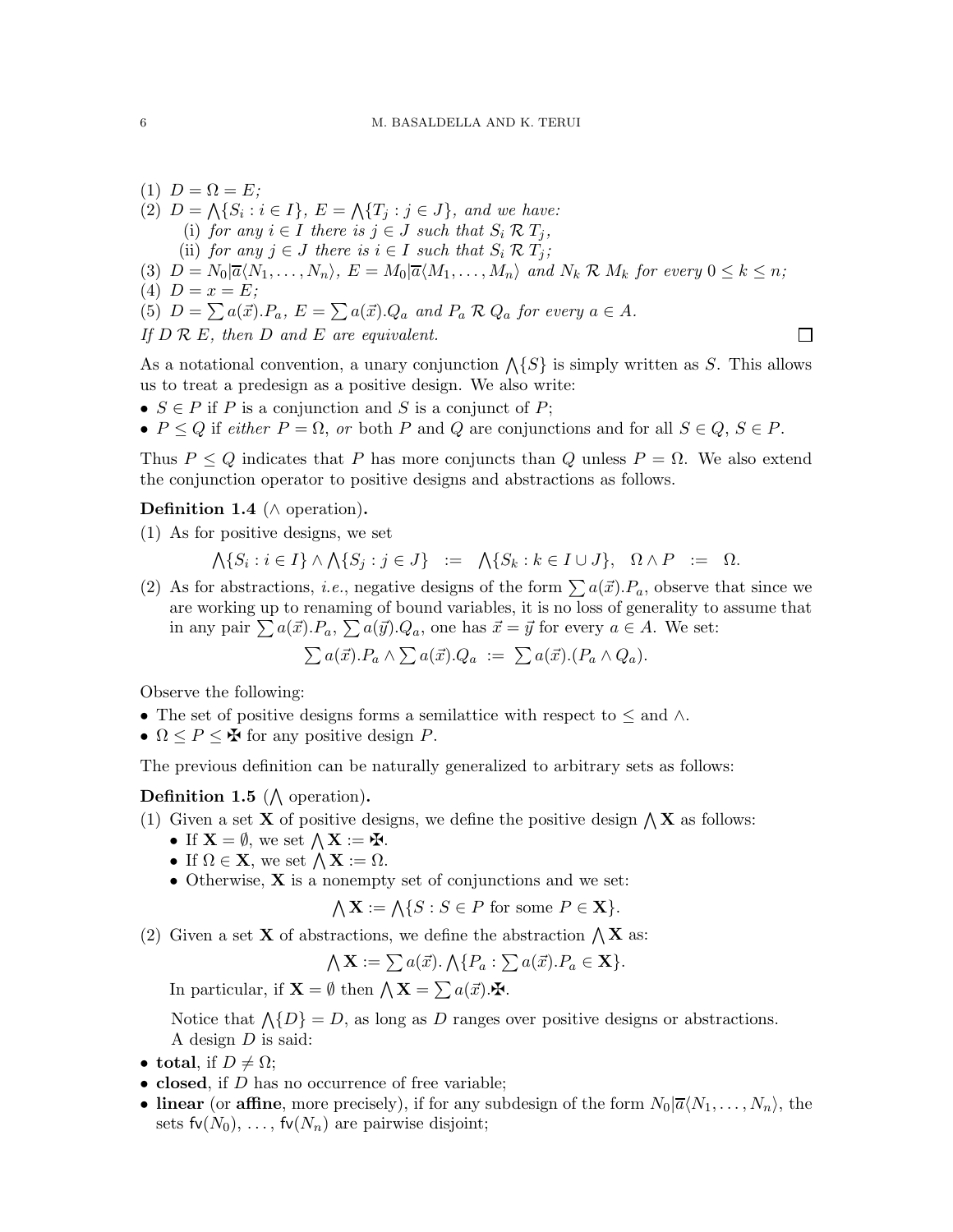- deterministic, if in any occurrence of subdesign  $\bigwedge \{S_i : i \in I\}$ , I is either empty (*i.e.*, we have  $\blacktriangleright$  or a singleton (*i.e.*, we have a predesign).
- cut-free, if it does not contain a cut as a subdesign;
- **identity-free**, if it does not contain an identity as subdesign.

We remark that the notion of design introduced in [\[30\]](#page-29-0) exactly corresponds in our terminology to that of deterministic design. Furthermore, considering the specific signature  $\mathcal G$  given below, we can also express in our setting Girard's original notion of design:

**Example 1.6** (Girard's syntax). Let us consider the signature  $\mathcal{G} = (\mathcal{P}_f(\mathbb{N}), |\ )$  where:

- $\mathcal{P}_f(\mathbb{N})$  consists of finite subsets of  $\mathbb{N}$ ;
- $| \cdot | : \mathcal{P}_f(\mathbb{N}) \longrightarrow \mathbb{N}$  is the function that maps a finite subset  $I \subseteq_f \mathbb{N}$  to its cardinality  $|I| \in \mathbb{N}.$

Girard's designs correspond to total, linear, deterministic, cut-free and identity-free designs which have a finite number of free variables over the signature  $\mathcal{G}$ . See [\[30\]](#page-29-0) for more details.

<span id="page-6-0"></span>1.2. Normalization. Ludics is an interactive theory. This means that designs, which subsume both proofs and models, interact together via normalization, and types (behaviours) are defined by the induced orthogonality relation (Section [2\)](#page-12-0). Several ways to normalize designs have been considered in the literature: abstract machines [\[7,](#page-28-13) [15,](#page-28-14) [10,](#page-28-15) [3\]](#page-28-0), abstract merging of orders [\[21,](#page-28-2) [18\]](#page-28-16), and terms reduction [\[10,](#page-28-15) [30\]](#page-29-0). Here we extend the last solution [\[30\]](#page-29-0). As in untyped  $\lambda$ -calculus, normalization is not necessarily terminating, but in our setting a new difficulty arises through the presence of the operator  $\bigwedge$ .

We define the normal forms in two steps, first giving a *nondeterministic* reduction rule which finds head normal forms whenever possible, and then expanding it corecursively. As usual, let  $D[\vec{N}/\vec{x}]$  denote the design obtained by the simultaneous and capture-free substitution of negative designs  $\vec{N} = N_1, \ldots, N_n$  for  $\vec{x} = x_1, \ldots, x_n$  in D.

**Definition 1.7** (Reduction relation  $\rightarrow$ ). Given positive designs P, Q, we write P  $\rightarrow$  Q if  $(\sum a(\vec{x}).P_a) | \vec{b} \langle \vec{N} \rangle \in P$  and  $Q = P_b[\vec{N}/\vec{x}]$ . We denote by  $\rightarrow^+$  the transitive closure, and by  $\rightarrow^*$  the reflexive transitive closure of  $\rightarrow$ .

Given two binary relations  $\mathcal{R}_1, \mathcal{R}_2$  on designs, we write  $\mathcal{R}_1 \mathcal{R}_2$  to denote the relation given by their composition *i.e.*,

 $D \mathcal{R}_1 \mathcal{R}_2 F \iff \text{there exists a design } E \text{ such that } D \mathcal{R}_1 E \text{ and } E \mathcal{R}_2 F.$ 

For instance, we write  $P \longrightarrow^* \ni S$  if there exists Q such that  $P \longrightarrow^* Q$  and  $Q \ni S$ .

Examples 1.8. We now give examples of reductions and some remarks.

- (1)  $a(x) \cdot \mathbf{H}$  |  $\overline{a}$ (K) →  $\mathbf{H}$ .
- (2)  $b(x) \cdot \mathbf{H} \mid \overline{a}(K) \longrightarrow \Omega$  (recall that  $b(x) \cdot \mathbf{H}$  stands for  $b(x) \cdot \mathbf{H} + a(y) \cdot \Omega + c(\overline{z}) \cdot \Omega + \cdots$  by our conventions on partial sums).
- (3) Let  $P = a(x) \cdot \mathbf{F} \mid \overline{a}(K) \land b(x) \cdot \mathbf{F} \mid \overline{a}(K)$ . We have  $P \longrightarrow \mathbf{F}$  and  $P \longrightarrow \Omega$ .
- (4) For  $N = a(x).x | \overline{a}\langle x \rangle$ , let us consider  $P = N | \overline{a}\langle N \rangle$ . We then have an infinite reduction sequence

 $P \rightarrow P \rightarrow P \rightarrow \cdots$ 

since  $P = N | \overline{a}(N) = (a(x).x | \overline{a}(x)) | \overline{a}(N)$  and the latter design reduces to  $x | \overline{a}(x)|N/x =$  $N | \overline{a} \langle N \rangle = P.$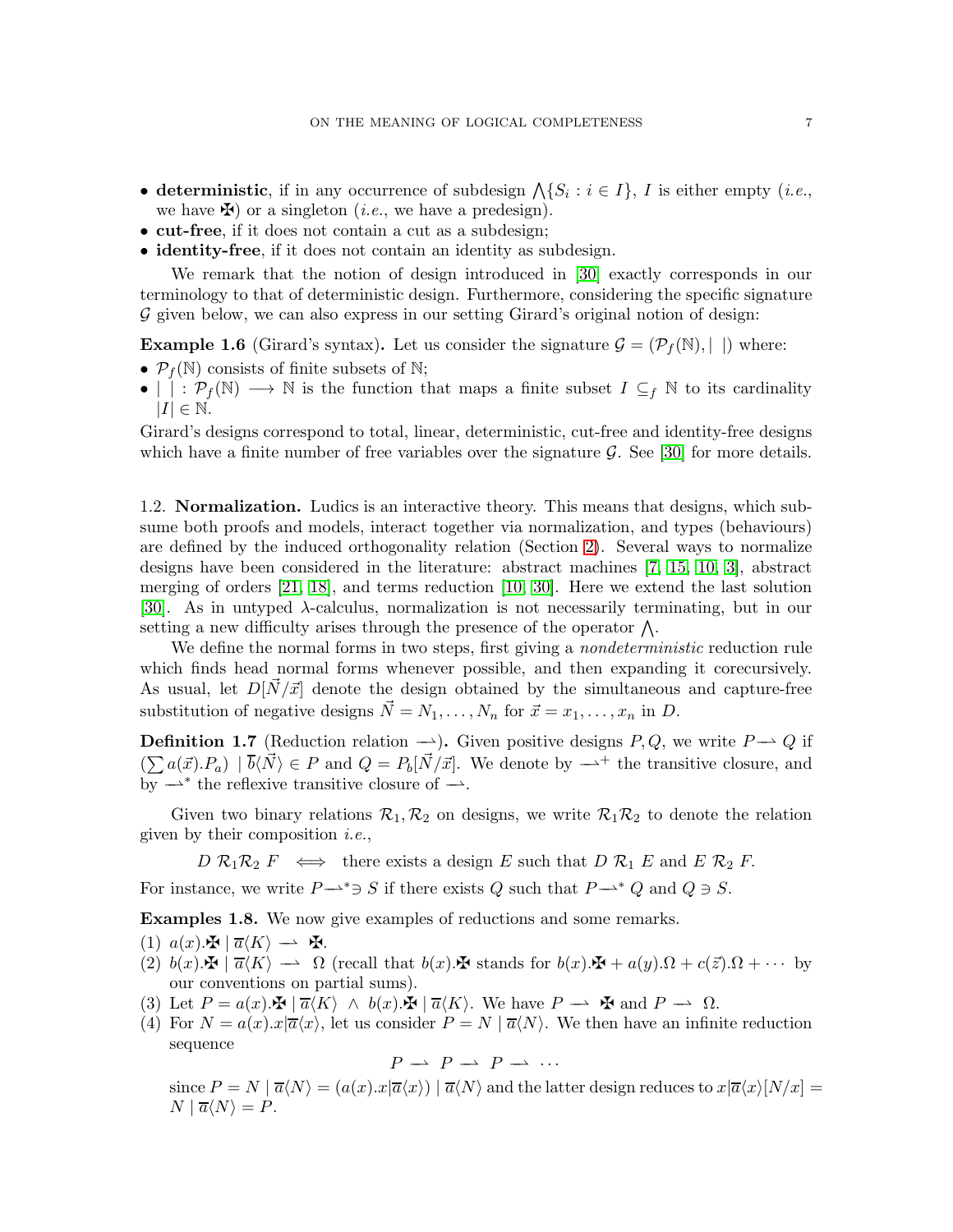(5) Let  $P = a(y) \cdot (y|\overline{b}\langle w \rangle \wedge z|\overline{c}\langle M \rangle) | \overline{a}\langle b(t).Q \rangle$ . We have the following reduction:

$$
P \longrightarrow (y|\overline{b}\langle w\rangle \wedge z|\overline{c}\langle M\rangle)[b(t).Q/y] = b(t).Q | \overline{b}\langle w\rangle \wedge z|\overline{c}\langle M[b(t).Q/y]\rangle.
$$

We therefore have  $P \rightarrow \Rightarrow b(t) \cdot Q \mid \overline{b}\langle w \rangle$  and  $P \rightarrow \Rightarrow z \mid \overline{c}\langle M[b(t) \cdot Q/y] \rangle$ . Since  $b(t) \cdot Q \mid \overline{b}\langle w \rangle$ is a cut, we have:

$$
b(t).Q \mid \overline{b}\langle w \rangle \wedge z | \overline{c}\langle M[b(t).Q/y] \rangle \longrightarrow Q[w/t].
$$

- (6) The special designs  $\mathbf{\Psi}$  and  $\Omega$  do not reduce to anything (as we will see, they are normal forms).
- (7) By its definition, our reduction is not "closed under context" *i.e.*, if  $P \rightarrow Q$  and P (resp. Q) occurs as a subdesign of D (resp. E), nothing ensures that  $D \longrightarrow E$ . For instance a negative design (or an head normal form) having an occurrence of cut as subdesign does not reduces to anything. To expand the reduction "under context" we will use Definition [1.9.](#page-7-0)

Notice that any *closed* positive design P has one of the following forms:  $\mathbf{\ddot{P}}$ ,  $\Omega$  and  $\Lambda$ { $S_i$ :  $i \in I$ , where  $S_i$  are cuts. The conjunction then reduces to another closed positive design. Hence any sequence of reductions starting from P either terminates with  $\mathbf{\Psi}$  or  $\Omega$  or it diverges. By *stipulating* that the normal form of P in case of divergence is  $\Omega$ , we obtain a dichotomy between  $\mathbf{\Psi}$  and  $\Omega$ : the normal form of a closed positive design is either  $\mathbf{\Psi}$  or  $\Omega$ .

This leads us to the following definition of normal form:

<span id="page-7-0"></span>**Definition 1.9** (Normal form). The **normal form function**  $\llbracket \cdot \rrbracket$  :  $\mathcal{D} \longrightarrow \mathcal{D}$  is defined by corecursion as follows:

$$
\llbracket P \rrbracket = \Omega
$$
 if there is an infinite reduction

sequence or a reduction sequence ending with  $\Omega$  starting from P;  $= \Lambda \{x | \overline{a} \langle \overline{\hspace{0.1cm} \mid} \vec{N} \rangle \} : P \rightarrow^{*} \ni x | \overline{a} \langle \vec{N} \rangle \}$  otherwise;

We observe that when P is a closed positive design, we have  $\llbracket P \rrbracket = \mathbf{\mathcal{F}}$  precisely when all reduction sequences from P are finite and terminate with  $\mathbf{\mathbf{F}}$ ; thus our nondeterminism is *universal* rather than existential. This, however, does not mean that the set  $\{Q : P \longrightarrow^* Q\}$ is finite; even when it is infinite, it may happen that  $\llbracket P \rrbracket = \mathbf{\Psi}$ .

The following facts are easily observed:

 $[\![\sum a(\vec{x}).P_a]\!] = \sum a(\vec{x}).[\![P_a]\!]$ ;  $\llbracket x \rrbracket = x.$ 

# <span id="page-7-1"></span>Lemma 1.10.

- (1) If  $P \neq \Omega$ ,  $P \leq Q$  and  $Q \rightarrow R$ , then  $P \rightarrow R$ .
- (2)  $P \rightarrow Q$  *implies*  $\llbracket P \rrbracket \leq \llbracket Q \rrbracket$ . Furthermore, if P is a predesign, then  $P \rightarrow Q$  *implies*  $[$ [P] =  $[$ Q].
- (3)  $[\![\bigwedge \mathbf{X}]\!] = \bigwedge \{[\![P]\!] : P \in \mathbf{X}\},$  for any set **X** of positive designs.  $\Box$

Notice that the first statement means that the composed relation  $\leq \rightarrow$  is equivalent to  $\rightarrow$ as far as total designs are concerned.

Example 1.11 (Acceptance of finite trees). In [\[30\]](#page-29-0), it is illustrated how words and deterministic finite automata are represented by (deterministic) designs in ludics. We may extend the idea to trees and finite tree automata in presence of nondeterminism. Rather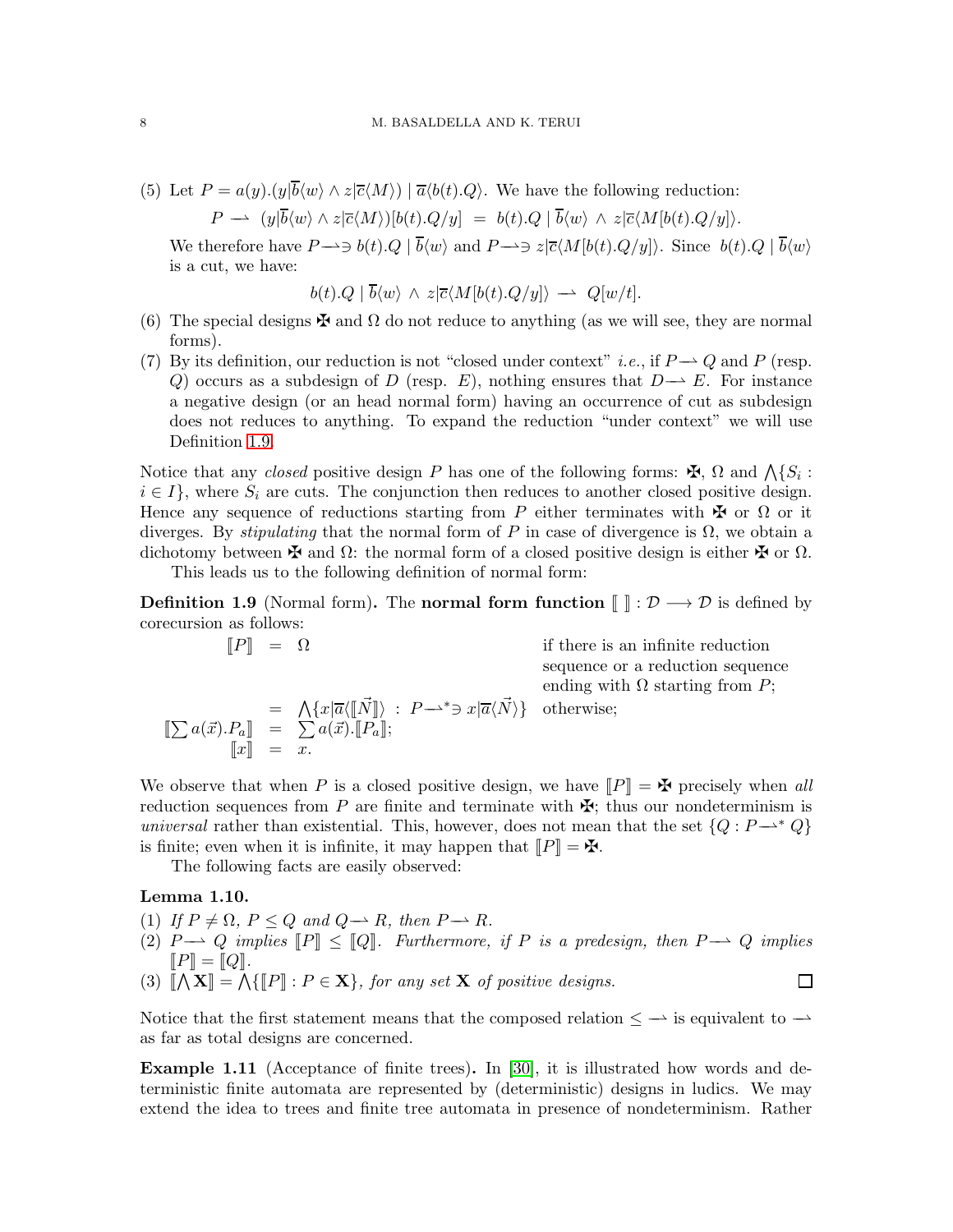than describing it in full detail, we will only give an example which illustrates the power of nondeterminism to express (topdown) finite tree automata.

We consider the set of *finite trees* labelled with a, b which are at most binary branching. It is defined by the following grammar:

$$
t \ ::= \ \epsilon \ | \ a(t_1, t_2) \ | \ b(t_1, t_2).
$$

Here,  $a(t_1, t_2)$  represents a tree with the root labelled by a and with two subtrees  $t_1, t_2$ . In particular,  $a(\epsilon, \epsilon)$  represents a leaf labelled by a. We simply write a in this case.

Suppose that the signature A contains a unary name  $\uparrow$ , binary names a, b and a nullary name  $\epsilon$ . We write  $\downarrow$  for the positive action  $\bar{\uparrow}$ . We abbreviate  $\uparrow(x) . x | \bar{a} \langle \vec{N} \rangle$  by  $\uparrow \bar{a} \langle \vec{N} \rangle$ , so that we have

$$
(\uparrow \overline{a}\langle \vec{N} \rangle) \mid \downarrow \langle a(\vec{x}).P \rangle \rightarrow (a(\vec{x}).P) \mid \overline{a}\langle \vec{N} \rangle \rightarrow P[\vec{N}/\vec{x}].
$$

Each tree is then represented by a deterministic linear negative design as follows:

$$
\epsilon^* := \uparrow \overline{\epsilon},
$$
  
\n
$$
a(t_1, t_2)^* := \uparrow \overline{a} \langle t_1^*, t_2^* \rangle,
$$
  
\n
$$
b(t_1, t_2)^* := \uparrow \overline{b} \langle t_1^*, t_2^* \rangle.
$$

Now consider the positive design  $Q = Q_0[x_0]$  defined by the following equations:

$$
Q_0[x] := x | \downarrow \langle a(x, y).Q_1[x] \land Q_0[y] + b(x, y).Q_2[x] \land Q_2[y] \rangle,
$$
  
\n
$$
Q_1[x] := x | \downarrow \langle b(x, y).Q_2[x] \land Q_2[y] \rangle,
$$
  
\n
$$
Q_2[x] := x | \downarrow \langle \epsilon. \blacktriangleright \rangle.
$$

This design Q works as an automata accepting all trees of the form  $a(b, a(b, \dots a(b, b) \dots))$ . Indeed, given  $a(b, a(b, b))$ , it works nondeterministically as follows:



Hence we conclude  $[Q_0[a(b, a(b, b))^\star]] = \mathbf{\mathbf{\mathbf{\mathbf{\mathbf{F}}}}}, i.e., Q$  "accepts" the tree  $a(b, a(b, b))$ .

1.3. Associativity. In this subsection, we prove one of the fundamental properties of designs which we will need later:

<span id="page-8-0"></span>**Theorem 1.12** (Associativity). Let D be a design and  $N_1, \ldots, N_n$  be negative designs. We *have:*

$$
[\![D[N_1/y_1,\ldots,N_n/y_n]]\!]=[\![[\![D]\!]][[\![N_1]\!]/y_1,\ldots,[\![N_n]\!]/y_n]]].
$$

 $\Box$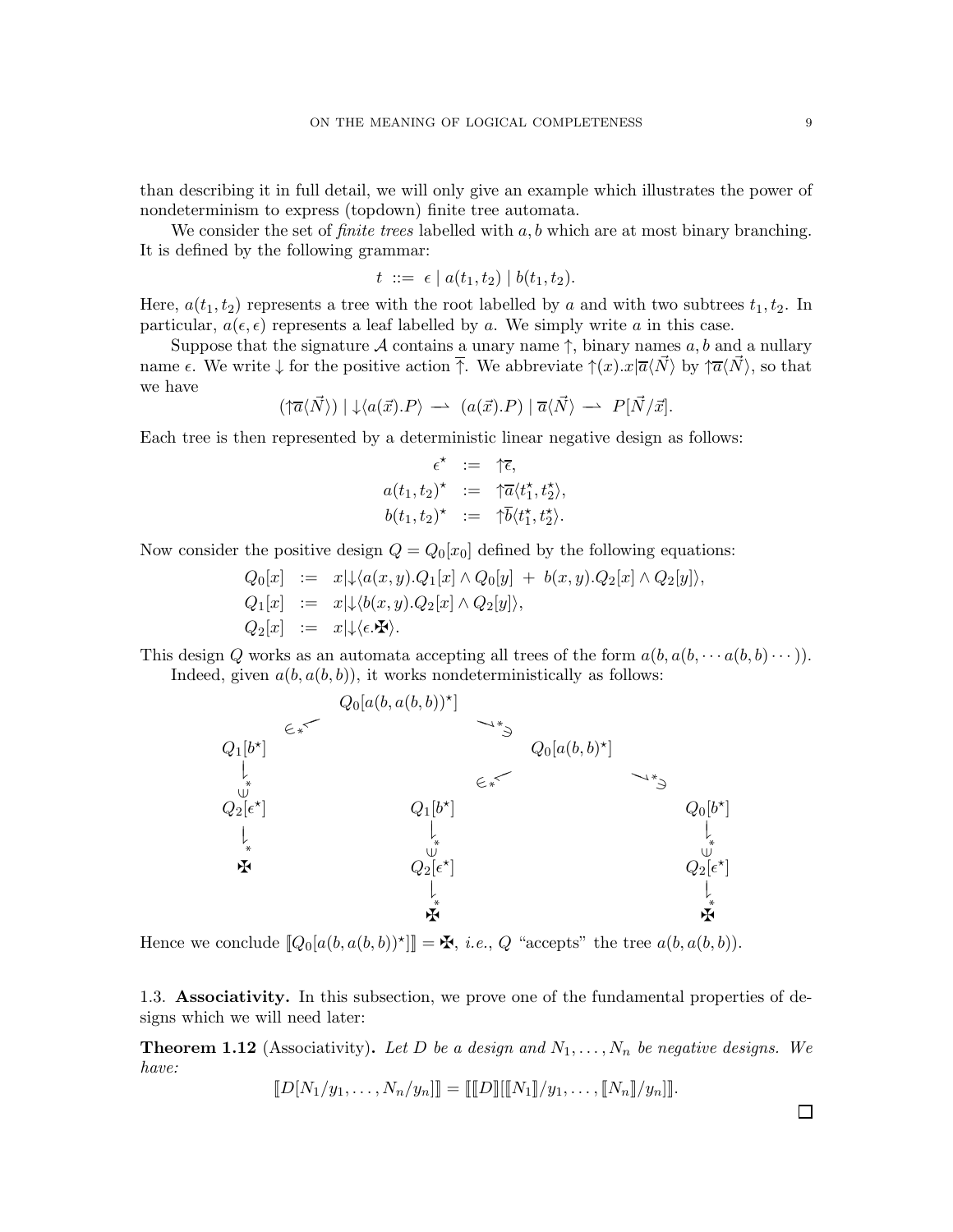Associativity corresponds to a weak form of the Church-Rosser property: the normal form is the same even if we do not follow the head reduction strategy. In this paper we are not concerned with the full Church-Rosser property, and leave it as an open question.

The proof consists of several stages and it can be skipped at first reading.

To prove associativity, first notice that a simultaneous substitution  $D[N_1/y_1, \ldots, N_n/y_n]$ can be turned into a sequential one of the form  $D'[N_1/z_1]\cdots[N_n/z_n]$  by renaming  $y_1,\ldots,y_n$ by fresh variables  $z_1, \ldots, z_n$  as follows:

$$
D[N_1/y_1,\ldots,N_n/y_n] = D[z_1/y_1,\ldots,z_n/y_n][N_1/z_1]\cdots[N_n/z_n].
$$

Moreover, we have:

$$
[\![D]\!][\![N_1]\!]/y_1,\ldots,[\![N_n]\!]/y_n]=[\![D[z_1/y_1,\ldots,z_n/y_n]\!][[\![N_1]\!]/z_1]\cdots[\![N_n]\!]/z_n].
$$

This allows us to work with sequential substitutions rather than simultaneous ones.

We define a binary relation  $\gg$  on designs by:

•  $D \gg E$  if  $D = D_0[N_1/y_1]\cdots[N_n/y_n]$  and  $E = [D_0][[N_1]/y_1]\cdots[[N_n]/y_n]$  for some  $D_0, N_1, \ldots, N_n$  such that  $y_i \notin \text{fv}(N_j)$  for  $1 \leq i \leq j \leq n$ .

<span id="page-9-1"></span>**Lemma 1.13.** *Suppose that*  $P = P_0[N_1/y_1] \cdots [N_n/y_n]$  and  $Q = [P_0][[N_1]/y_1] \cdots [N_n]/y_n]$ *so that*  $P \gg Q$ *. When*  $P \rightarrow P'$ *, two cases can be distinguished.* 

- (1) If  $P_0 \to P_1$  and  $P' = P_1[N_1/y_1] \cdots [N_n/y_n]$ , then there exists  $Q'$  such that  $Q \leq Q'$  and  $P' \gg Q'.$
- (2) Otherwise, there exists  $Q'$  such that  $Q \rightarrow Q'$  and  $P' \gg Q'$ .

#### *Proof.*

- (1) By Lemma [1.10](#page-7-1) (2), we have  $[[P_0] \leq [[P_1]]$  that implies  $Q \leq [[P_1]] [[N_1]]/y_1] \cdots [[N_n]/y_n]$ . Hence by letting  $Q' = [P_1][[N_1]/y_1] \cdots [[N_n]/y_n]$ , we have  $Q \le Q'$  and  $P' \gg Q'$ .
- (2) If (1) is not the case, a cut must be created by substitution of some  $N_i$  for a head variable of  $P_0$ . Hence  $P_0$  must contain a head normal form  $y_j | \overline{a} \langle M \rangle$  as conjunct for some  $1 \leq j \leq n$  and  $N_j = \sum a(\vec{x}) \cdot R_a$ , so that P contains a cut

$$
y_j|\overline{a}\langle \overrightarrow{M}\rangle[N_1/y_1]\cdots[N_n/y_n]=N_j|\overline{a}\langle \overrightarrow{M}\rangle[N_1/y_1]\cdots[N_n/y_n]
$$

(the equality due to  $y_i \notin \text{fv}(N_j)$  for  $1 \leq i \leq j$ ) and  $P \longrightarrow R_a[\vec{M}/\vec{x}][N_1/y_1] \cdots [N_n/y_n]$  $= P'$ . In this case,  $[P_0]$  contains  $y_j | \overline{a} \langle \llbracket \vec{M} \rrbracket \rangle$  so that Q contains

$$
y_j|\overline{\alpha}\langle[\overrightarrow{M}]\rangle[[N_1]/y_1]\cdots[[N_n]/y_n]=[[N_j]|\overline{\alpha}\langle[\overrightarrow{M}]\rangle[[N_1]/y_1]\cdots[[N_n]/y_n].
$$

Since  $[N_j] = \sum a(\vec{x}) \cdot [R_a]$ , we have  $Q \longrightarrow [R_a] \cdot [[\vec{M}]/\vec{x}] [N_1]/y_1 \cdot [N_n]/y_n$ . Let  $Q'$ be the latter design. Since the simultaneous substitutions  $\left|\vec{M}/\vec{x}\right|$  and  $\left|\vec{M}/\vec{x}\right|$  can be made sequential, we have  $P' \gg Q'$ .  $\Box$ 

<span id="page-9-0"></span>**Lemma 1.14.** If  $P \gg Q$  and  $Q \rightarrow Q'$ , then there exists some P' such that  $P' \gg Q'$  and  $P \rightarrow^+ P'$ .

*Proof.* Suppose that  $P = P_0[N_1/y_1] \cdots [N_n/y_n]$ ,  $Q = [P_0][[N_1]/y_1] \cdots [N_n]/y_n$  and  $Q \rightarrow$ Q'. Then  $[\![P_0]\!]$  must contain  $y_j | \overline{a}\langle [\![\vec{M}]\!] \rangle$  for some  $\vec{M}$  and  $1 \leq j \leq n$ . Thus,  $P_0 \rightarrow^* \ni y_j | \overline{a}\langle \vec{M} \rangle$ . Suppose also  $N_j = \sum a(\vec{x}).R_a$  so that  $[[N_j]] = \sum a(\vec{x}).[R_a]$ .

Now the situation is as follows: Q contains

$$
y_j|\overline{a}\langle \llbracket \overrightarrow{M} \rrbracket \rangle [\llbracket N_1 \rrbracket / y_1] \cdots [\llbracket N_n \rrbracket / y_n] = \llbracket N_j \rrbracket |\overline{a}\langle \llbracket \overrightarrow{M} \rrbracket \rangle [\llbracket N_1 \rrbracket / y_1] \cdots [\llbracket N_n \rrbracket / y_n],
$$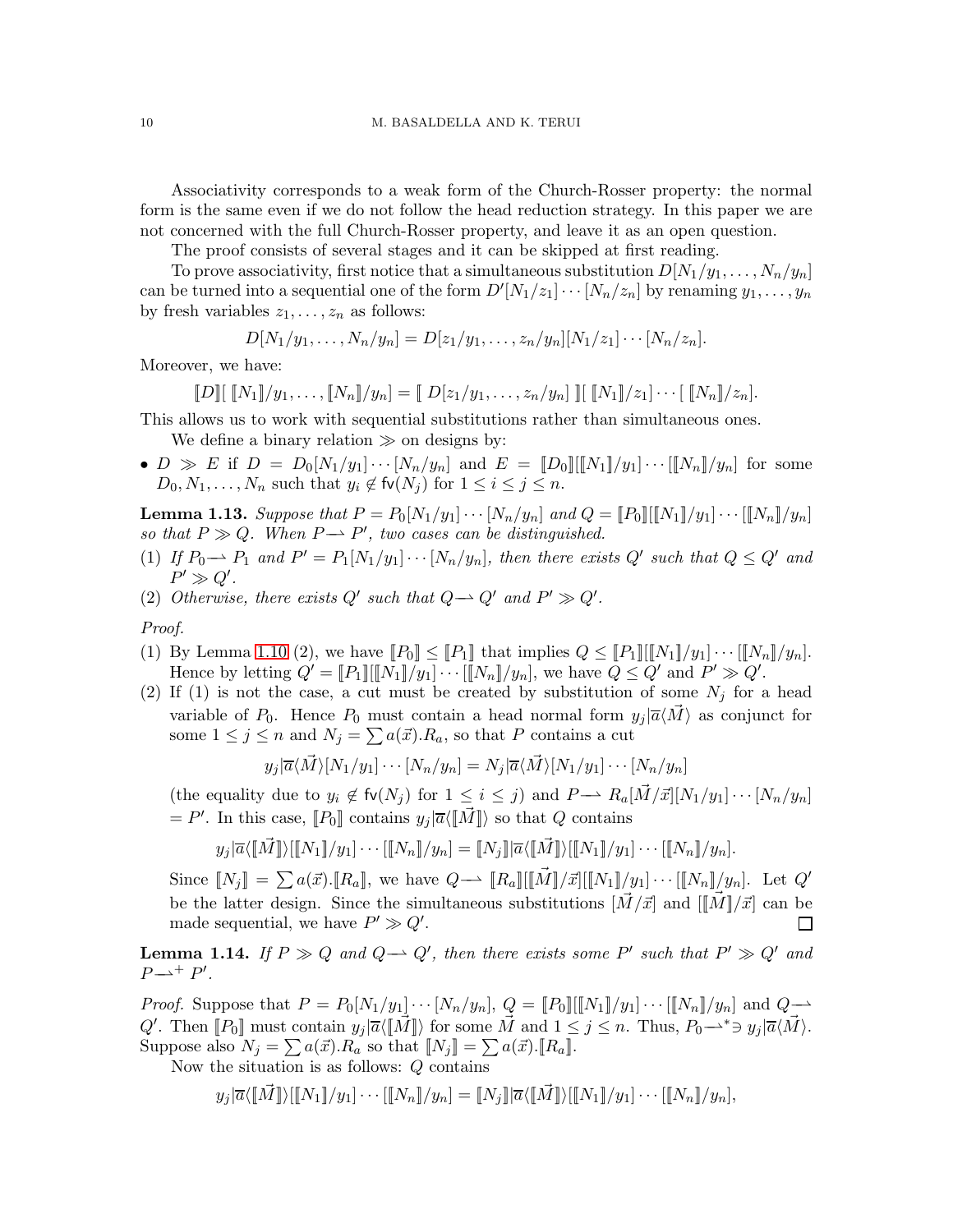so we have

$$
Q \longrightarrow [R_a][[\vec{M}]/\vec{x}][[N_1]/y_1] \cdots [[N_n]/y_n] = Q'.
$$

On the other hand,

$$
P \longrightarrow^* \ni y_j | \overline{\alpha} \langle \overrightarrow{M} \rangle [N_1/y_1] \cdots [N_n/y_n]
$$
  
=  $N_j | \overline{\alpha} \langle \overrightarrow{M} \rangle [N_1/y_1] \cdots [N_n/y_n]$   
 $\longrightarrow R_a [\overrightarrow{M}/\overrightarrow{x}_a][N_1/y_1] \cdots [N_n/y_n] = P',$ 

which implies  $P \rightarrow^{+} P'$ . Since the simultaneous substitutions  $[\vec{M}/\vec{x}]$  and  $[[\vec{M}]/\vec{x}]$  can be made sequential, we have  $P' \gg Q'$ .  $\Box$ 

<span id="page-10-0"></span>**Lemma 1.15.** *Suppose that*  $P \gg Q$ *. Then*  $\llbracket P \rrbracket = \Omega$  *if and only if*  $\llbracket Q \rrbracket = \Omega$ *.* 

*Proof.*

- For the 'if' direction, we distinguish two cases.
	- $-$  If there is an infinite reduction sequence from Q, then there is also an infinite sequence from P by Lemma [1.14.](#page-9-0)
	- − If  $Q \rightharpoonup^* \Omega$ , then there is P' such that  $P \rightharpoonup^* P'$  and  $P' \gg \Omega$ . Namely, P' can be written as  $P_0[N_1/y_1] \cdots [N_n/y_n]$  and  $\Omega = [P_0][[N_1]/y_1] \cdots [N_n]/y_n]$ . The latter means that  $[P_0] = \Omega$ , which implies  $[P'] = \Omega$ . From this and  $P \rightarrow^* P'$ , we conclude  $[P] = \Omega$ .
- For the 'only-if' direction, if  $P \rightharpoonup^* \Omega$ , we easily obtain  $\llbracket Q \rrbracket = \Omega$ . Otherwise, there is an infinite reduction sequence  $P = P^0 \longrightarrow P^1 \longrightarrow P^2 \longrightarrow \cdots$ . Suppose that  $P = P^0 =$  $P_0[N_1/y_1]\cdots[N_n/y_n]$  and  $Q = [P_0][[N_1]/y_1]\cdots[[N_n]/y_n]$ . Our purpose is to build either a finite reduction sequence  $Q \rightharpoonup^* \Omega$  or an infinite reduction sequence  $Q = Q^0 \rightharpoonup Q^1 \rightharpoonup^*$  $Q^2 \longrightarrow \cdots$ . Two cases arise:
	- $-$  The reductions take place inside  $P_0$  and independently of  $N_1, \ldots, N_n$ . Namely, there is an infinite reduction sequence  $P_0 \to P_1 \to P_2 \to \cdots$  such that  $P^i = P_i[N_1/y_1] \cdots [N_n/y_n]$ for every  $i \geq 0$ . Then  $[[P_0]] = \Omega$ , which implies  $Q = \Omega$ . So we have  $[[Q]] = \Omega$ .
	- − Otherwise, there is at most a finite sequence  $P_0 \to P_1 \to \cdots \to P_m$  such that  $P^i =$  $P_i[N_1/y_1]\cdots[N_n/y_n]$  for  $0 \leq i \leq m$  and  $P_m$  contains a head normal form that is responsible for the reduction  $P^m \longrightarrow P^{m+1}$ . By repeatedly applying Lemma [1.13](#page-9-1) (1), we obtain  $Q'$  such that  $Q \leq Q'$  and  $P^m \gg Q'$ . Since  $P^m \longrightarrow P^{m+1}$ , there exists  $Q^1$ such that  $Q' \rightarrow Q^1$  and  $P^{m+1} \gg Q^1$  by Lemma [1.13](#page-9-1) (2). Hence by Lemma [1.10](#page-7-1) (1), we obtain  $Q = Q^0 \longrightarrow Q^1$ .

In the former case, we are already done. In the latter case, we still have an infinite reduction sequence  $P^{m+1} \longrightarrow P^{m+2} \longrightarrow \cdots$  and  $P^{m+1} \gg Q^1$ . Hence we may repeat the same argument to prolong the reduction sequence  $Q^0 \rightarrow Q^1$ . Hence we eventually obtain  $\llbracket Q \rrbracket = \Omega.$  $\Box$ 

<span id="page-10-1"></span>**Lemma 1.16.** *Suppose that*  $P \gg Q$ *.* 

- *If*  $P \rightharpoonup^* \ni x | \overline{a}(M_1, \ldots, M_m)$ , then there exist  $L_1, \ldots, L_m$  such that  $Q \rightharpoonup^* \ni x | \overline{a}(L_1, \ldots, L_m)$ *and*  $M_1 \gg L_1, \ldots, M_m \gg L_m$ .
- *Conversely, if*  $Q \rightarrow^* \ni x | \overline{a} \langle L_1, \ldots, L_m \rangle$ , then there exist  $M_1, \ldots, M_m$  such that  $P \rightarrow^* \ni P$  $x | \overline{a} \langle M_1, \ldots, M_m \rangle$  and  $M_1 \gg L_1, \ldots, M_m \gg L_m$ .

*Proof.* Suppose that  $P \rightharpoonup^* P' \ni x | \overline{a}(M_1, \ldots, M_m)$ . By Lemmas [1.13](#page-9-1) and [1.10](#page-7-1) (1) (which states that the composed relation  $\leq$   $\rightarrow$  is identical with  $\rightarrow$ ), there is  $Q'$  such that  $Q \rightarrow^* \leq Q'$ and  $P' \gg Q'$ . Since  $P' \ni x | \overline{a} \langle \vec{M} \rangle$ , we may write

$$
x|\overline{a}\langle\vec{M}\rangle=x|\overline{a}\langle\vec{K}\rangle[N_1/y_1]\cdots[N_n/y_n]=x|\overline{a}\langle\vec{K}[N_1/y_1]\cdots[N_n/y_n]\rangle
$$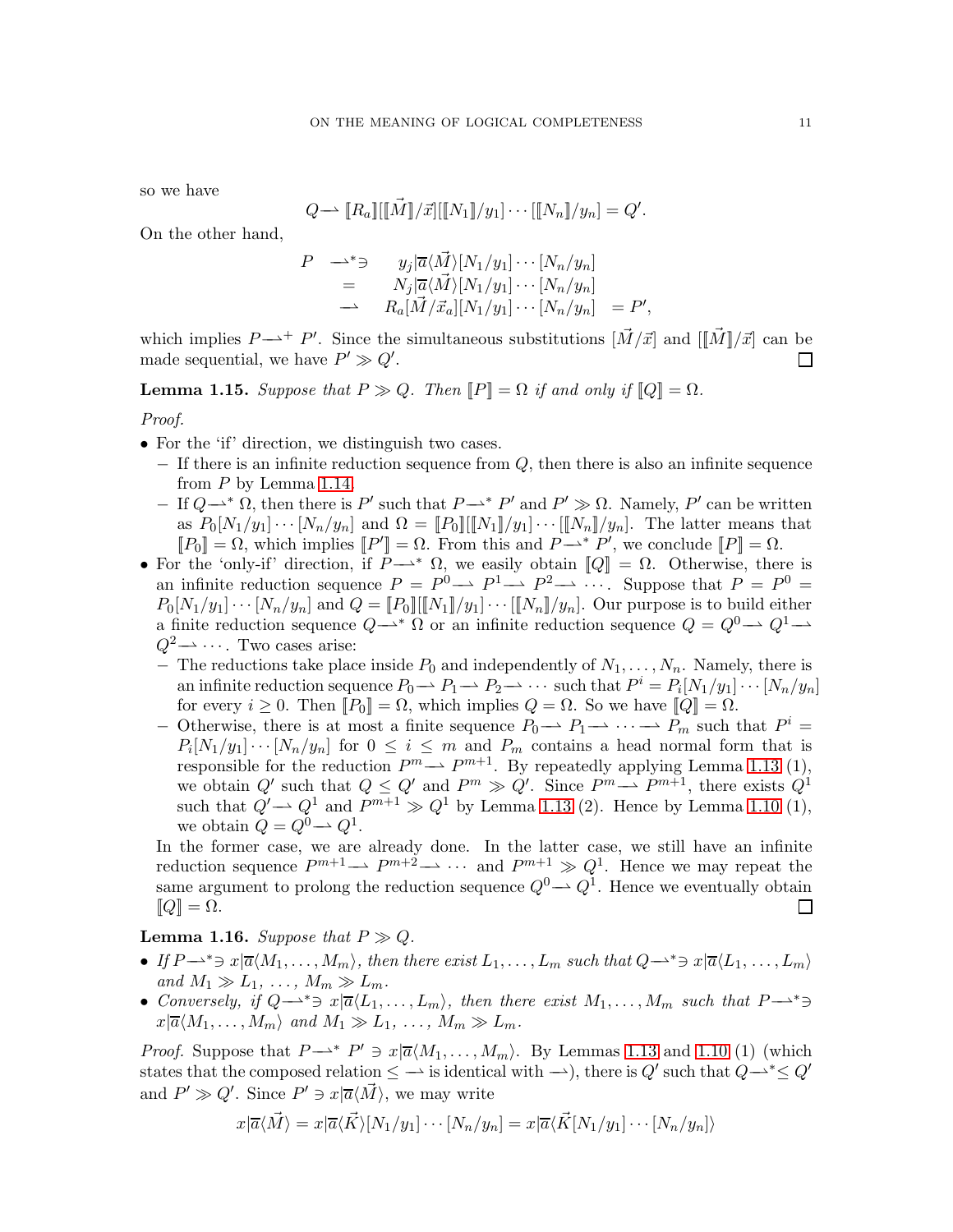for some  $\vec{K} = K_1, \ldots, K_m$ , where  $x \notin \{y_1, \ldots, y_n\}$ , and  $Q'$  contains

$$
[\![x|\overline{\alpha}\langle\vec{K}\rangle]\!][[\![N_1]\!]/y_1]\cdots[[\![N_n]\!]/y_n]=x|\overline{\alpha}\langle[\![\vec{K}]\!][[\![N_1]\!]/y_1]\cdots[[\![N_n]\!]/y_n]\rangle.
$$

Hence by letting  $L_i = [K_i] [[N_1] / y_1] \cdots [[N_n] / y_n]$  we obtain  $M_i \gg L_i$  for every  $1 \leq i \leq m$ . Since  $Q \rightharpoonup^* \leq Q' \ni x|\overline{a}\langle \vec{L}\rangle$ , namely  $Q \rightharpoonup^* \ni x|\overline{a}\langle \vec{L}\rangle$ , the claim holds.

Conversely, suppose that  $Q \rightarrow^* Q' \ni x | \overline{a} \langle L_1, \ldots, L_m \rangle$ . By Lemma [1.14,](#page-9-0) there is P' such that  $P \rightharpoonup^* P'$  and  $P' \gg Q'$ . The rest is similar to the above.  $\mathsf{L}$ 

<span id="page-11-0"></span>**Lemma 1.17.** If  $M \gg N$ , then either  $M = y = N$  for a variable y, or  $M = \sum a(\vec{x}_a) \cdot P_a$ ,  $N = \sum a(\vec{x}_a).Q_a$  and  $P_a \gg Q_a$  for every  $a \in A$ .

*Proof.* Immediate.

The following lemma completes the proof of Theorem [1.12.](#page-8-0)

**Lemma 1.18.** *If*  $D_0 \gg E_0$ *, then*  $[D_0] = [E_0]$ *.* 

*Proof.* Define a binary relation  $\mathcal R$  on designs as follows:

- For positive (resp. negative) designs D, E, we have D R E if  $D = [D_0], E = [E_0],$  and  $D_0 \gg E_0$  for some  $D_0$  and  $E_0$ .
- For predesigns S, T, we have S R T if  $S = x|\overline{a}\langle \llbracket M_1 \rrbracket, \ldots, \llbracket M_m \rrbracket \rangle, T = x|\overline{a}\langle \llbracket L_1 \rrbracket, \ldots,$  $[L_m]\rangle$ , and  $M_i \gg L_i$  for every  $1 \leq i \leq m$ .

We now verify that this  $R$  satisfies the conditions of Lemma [1.3.](#page-4-0)

First, let P, Q be positive designs such that P R Q, *i.e.*,  $P = [P_0], Q = [Q_0],$  and  $P_0 \gg Q_0$  for some  $P_0$  and  $Q_0$ .

- If  $||P_0|| = \Omega$ , then  $||Q_0|| = \Omega$  too by Lemma [1.15.](#page-10-0) Hence (1) holds.
- If  $\llbracket P_0 \rrbracket$  is a conjunction, then  $\llbracket Q_0 \rrbracket$  is not  $\Omega$  by Lemma [1.15,](#page-10-0) so is a conjunction. If  $\llbracket P_0 \rrbracket$ contains  $x|\overline{a}(\llbracket M_1 \rrbracket,\ldots,\llbracket M_m \rrbracket)$ , then  $P_0 \rightarrow^* \ni x|\overline{a}\langle M\rangle$ . Since  $P_0 \gg Q_0$ , Lemma [1.16](#page-10-1) yields  $Q_0 \longrightarrow^* \ni x|\overline{a}\langle \vec{L}\rangle$  for some  $\vec{L} = L_1, \ldots, L_m$ . Namely,  $[Q_0]$  contains  $x|\overline{a}\langle [\vec{L}]\rangle$ . Moreover, we have  $M_i \gg L_i$  for every  $1 \leq i \leq m$ . Similarly, one can show that if  $\llbracket Q_0 \rrbracket$  contains  $x|\overline{a}\langle \llbracket \vec{L} \rrbracket \rangle$ , then  $\llbracket P_0 \rrbracket$  contains  $x|\overline{a}\langle \llbracket \vec{M} \rrbracket \rangle$  and  $M_i \gg L_i$  for every  $1 \leq i \leq m$ . Hence (2) holds.

Let S, T be predesigns such that S R T, i.e.,  $S = x | \overline{a} \langle \llbracket M_1 \rrbracket, \ldots, \llbracket M_m \rrbracket \rangle, T = x | \overline{a} \langle \llbracket L_1 \rrbracket, \ldots,$  $[L_m]\rangle$ , and  $M_i \gg L_i$  for every  $1 \leq i \leq m$ . It immediately follows that  $[M_i] \mathcal{R} [L_i]$  for every  $1 \leq i \leq m$ . Also,  $x \mathcal{R} x$ . Hence (3) holds.

Finally, let N, M be negative designs such that  $N = N_0$ ,  $M = M_0$ , and  $N_0 \gg M_0$ for some  $N_0$  and  $M_0$ .

• If  $N = x$ , then  $N_0 = M_0 = M = x$ . Hence (4) holds.

• Otherwise, N must be of the form  $\sum a(\vec{x}_a)$ .[ $P_a$ ] and  $N_0 = \sum a(\vec{x}_a)$ . $P_a$ . Since  $N_0 \gg M_0$ ,  $M_0$  is of the form  $\sum a(\vec{x}_a).Q_a$  and  $P_a \gg Q_a$  for every  $a \in A$  by Lemma [1.17.](#page-11-0) So  $M = [M_0] = \sum a(\vec{x}_a)$ .  $[Q_a]$  and  $[P_a] \mathcal{R} [Q_a]$ . Hence (5) holds.

Therefore, if  $D_0 \gg E_0$ , we have  $[[D_0] = [[E_0]]$  by Lemma [1.3.](#page-4-0)

 $\Box$ 

 $\Box$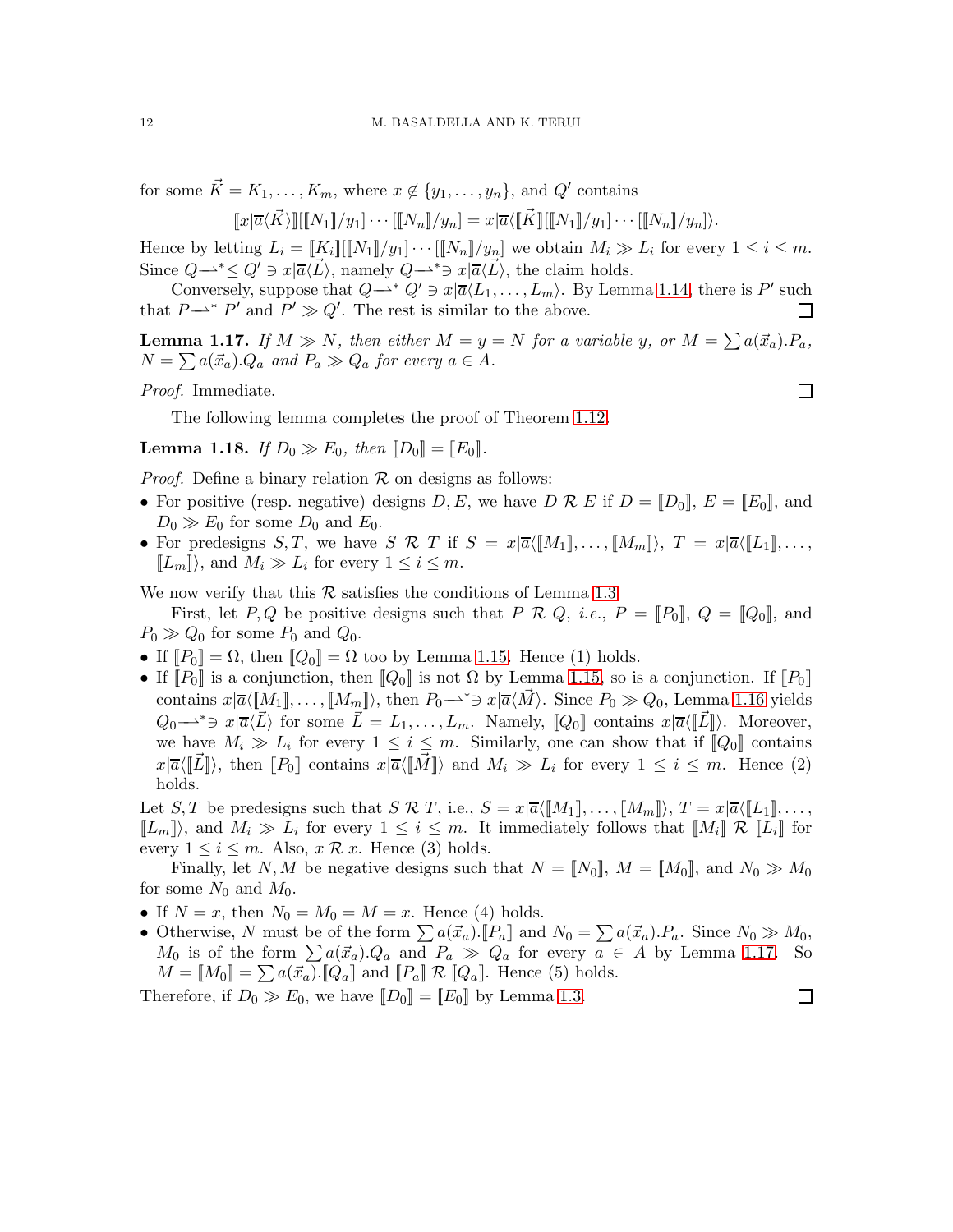## 2. Behaviours

<span id="page-12-0"></span>This section is concerned with the type structure of ludics. We describe orthogonality and behaviours in [2.1,](#page-12-1) logical connectives in [2.2](#page-15-0) and finally explain (the failure of) internal completeness of logical connectives in [2.3.](#page-18-0)

<span id="page-12-1"></span>2.1. Orthogonality. In the rest of this paper, we mainly restrict ourselves to a special subclass of designs: we only consider designs which are *total*, *cut-free*, and *identity-free*. Generalizing the terminology in [\[30\]](#page-29-0), we call them *standard designs*. In other words:

<span id="page-12-4"></span>**Definition 2.1** (Standard design). A design D is said **standard** if it satisfies the following two conditions:

(i) *Cut-freeness and identity-freeness*: D can be coinductively generated by the following restricted version of the grammar given in Definition [1.1:](#page-3-0)

$$
\begin{array}{lll}\nP & ::= & \Omega \mid \bigwedge \{ S_i : i \in I \}, \\
S & ::= & x | \overline{a} \langle N_1, \ldots, N_n \rangle, \\
N & ::= & \sum a(\vec{x}).P_a.\n\end{array}
$$

(ii) *Totality*:  $D \neq \Omega$ .

The totality condition is due to the original work [\[21\]](#page-28-2). It has a pleasant consequence that behaviours (see below) are never empty. We also remark that the lack of identities can be somehow compensated by considering their infinitary  $\eta$  expansions, called *faxes* in [\[21\]](#page-28-2). In our setting, the infinitary  $\eta$  expansion of an identity x is expressed by the negative standard design  $\eta(x)$  defined by the equation:

$$
\eta(x) = \sum a(y_1, \ldots, y_n) . x | \overline{a} \langle \eta(y_1), \ldots, \eta(y_n) \rangle.
$$

We refer to [\[30\]](#page-29-0) for more details.

We are now ready to define orthogonality and behaviours.

**Definition 2.2** (Orthogonality). A positive design  $P$  is said atomic if it is standard and  $f\nu(P) \subseteq \{x_0\}$  for a certain fixed variable  $x_0$ .<sup>[1](#page-12-2)</sup>

A negative design N is said atomic if it is standard and  $f\nu(N) = \emptyset$ .

Two atomic designs P, N of opposite polarities are said **orthogonal** and written  $P \perp N$ (or equivalently  $N \perp P$ ) when  $||P[N/x_0||] = \mathbf{\mathcal{F}}$ .

If  $X$  is a set of atomic designs of the same polarity, then its **orthogonal set**, denoted by  $\mathbf{X}^{\perp}$ , is defined by  $\mathbf{X}^{\perp} := \{ E : \forall D \in \mathbf{X}, \ D \perp E \}.$ 

The meaning of  $\bigwedge$  and the associated partial order  $\leq$  can be clarified in terms of orthogonality. For atomic designs  $D, E$  of the same polarity, define  $D \preceq E$  if and only if  $\{D\}^{\perp} \subseteq \{E\}^{\perp}$ .  $D \leq E$  means that E has more chances of convergence than D when interacting with other atomic designs. The following is easy to observe.

### <span id="page-12-3"></span>Proposition 2.3.

- $(1) \prec$  *is a preorder.*
- (2)  $P \leq Q$  *implies*  $P \leq Q$  *for any pair of atomic positive designs*  $P, Q$ *.*
- (3) Let **X** and **Y** be sets of atomic designs of the same polarity. Then  $X \subseteq Y$  implies  $\Lambda$ **Y**  $\preceq \Lambda$ **X**.  $\Box$

<span id="page-12-2"></span><sup>&</sup>lt;sup>1</sup> The variable  $x_0$  here plays the same role as the empty address " $\langle \rangle$ " does in [\[21\]](#page-28-2) :  $x_0$  may be thought of as a fixed and predetermined "location."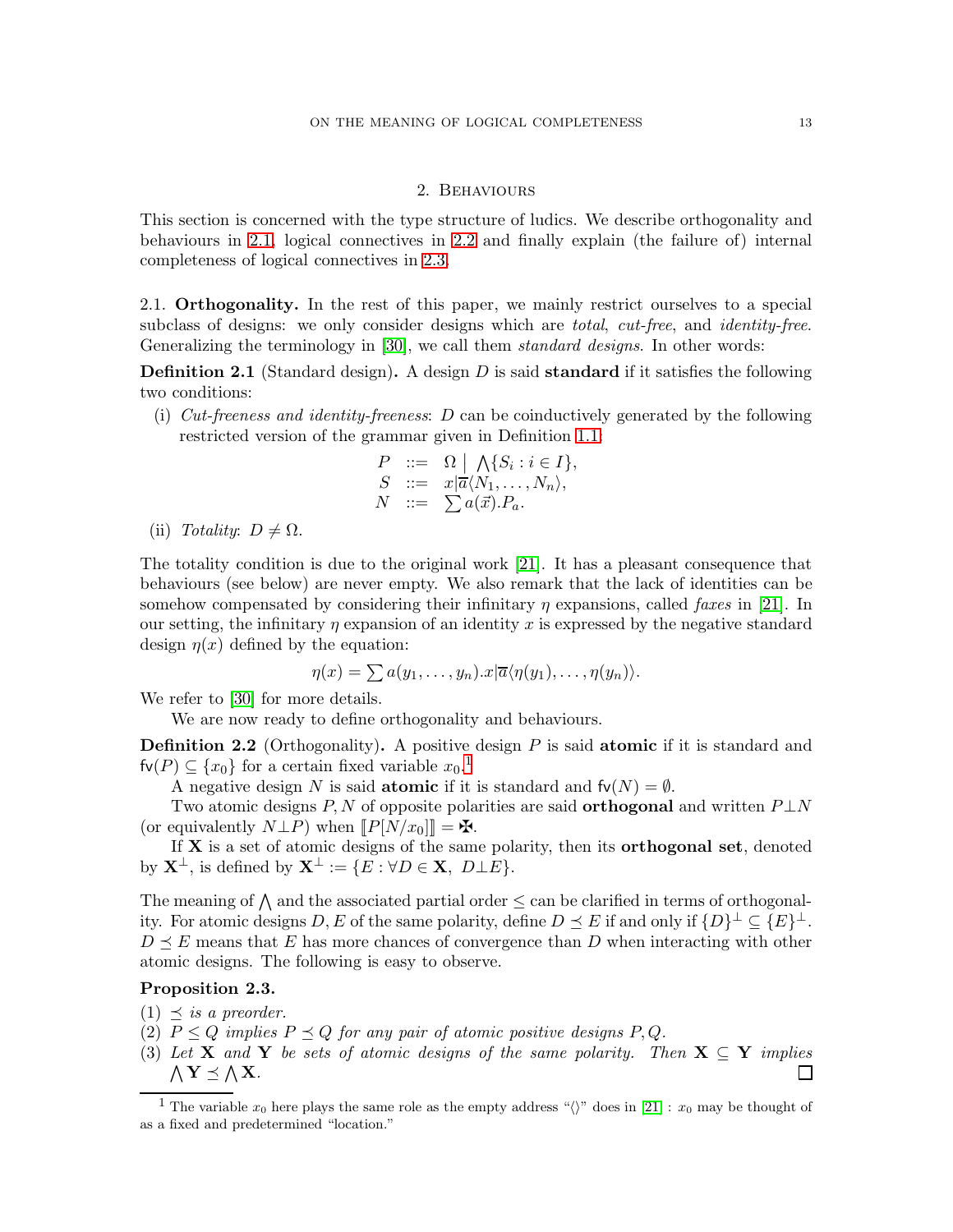In particular,  $\Omega \leq P \leq \mathbf{F}$  for any atomic positive design  $P^2$  $P^2$ . This justifies our identification of  $\maltese$  with the empty conjunction  $\bigwedge \emptyset$ .

<span id="page-13-2"></span>Remark 2.4. Designs in [\[21\]](#page-28-2) satisfy the *separation property*: for any designs D, E of the same polarity, we have  $D = E$  if and only if  $\{D\}^{\perp} = \{E\}^{\perp}$ . But when the constraint of linearity is removed, this property no more holds, as observed in [\[26\]](#page-28-17) (see also [\[10\]](#page-28-15)).

In our setting, separation does not hold, even when  $D$  and  $E$  are deterministic (atomic) designs. For instance, consider the following two designs [\[26\]](#page-28-17):

$$
P := x_0 | \downarrow \langle \uparrow(y). \mathbf{F} \rangle,
$$
  
\n
$$
Q := x_0 | \downarrow \langle \uparrow(y). P \rangle = x_0 | \downarrow \langle \uparrow(y). x_0 | \downarrow \langle \uparrow(y). \mathbf{F} \rangle \rangle.
$$

It is easy to see that in our setting  $P\perp N$  holds if and only if N has an additive component of the form  $\uparrow(z)$ .  $\bigwedge \{z | \downarrow \langle M_i \rangle : i \in I\}$  for arbitrary index set I and arbitrary standard negative designs  $M_i$  with  $f\nu(M_i) \subseteq \{z\}.$ 

The same holds for Q, as can be observed from the following reduction sequence (for readability, we only consider the case in which N has a component of the form  $\uparrow(z).z\downarrow\downarrow\langle M\rangle$ , the general case easily follows):

$$
Q[N/x_0] = N \downarrow \langle \uparrow(y).P[N/x_0] \rangle
$$
  
\n
$$
\rightarrow (\uparrow(y).P[N/x_0]) \downarrow \langle M[\uparrow(y).P[N/x_0]/z] \rangle
$$
  
\n
$$
\rightarrow P[N/x_0] \rightarrow^* \mathbf{F}.
$$

(If N does not have a component of the form discussed above, we have  $Q[N/x_0] \rightarrow^* \Omega$ .) We therefore conclude  $\{P\}^{\perp} = \{Q\}^{\perp}$ , even though  $P \neq Q$ .

Although possible, we do not define orthogonality for nonatomic designs. Accordingly, we only consider *atomic* behaviours which consist of atomic designs.

**Definition 2.5** (Behaviour). A **behaviour X** is a set of atomic standard designs of the same polarity such that  $X^{\perp \perp} = X$ .

A behaviour is positive or negative according to the polarity of its designs. We denote positive behaviours by  $P, Q, R, \ldots$  and negative behaviours by  $N, M, K, \ldots$ .

Orthogonality satisfies the following standard properties:

<span id="page-13-1"></span>Proposition 2.6. *Let* X, Y *be sets of atomic designs of the same polarity. We have:*

 $(1)$   $\mathbf{X} \subset \mathbf{X}^{\perp \perp}$ . (2)  $\mathbf{X} \subseteq \mathbf{Y} \Longrightarrow \mathbf{Y}^{\perp} \subseteq \mathbf{X}^{\perp}$ .

- $(3)$   $\mathbf{X} \subseteq \mathbf{Y}^{\perp \perp} \Longrightarrow \mathbf{X}^{\perp \perp} \subseteq \mathbf{Y}^{\perp \perp}.$
- (4)  $X^{\perp} = X^{\perp \perp \perp}$ . In particular, any orthogonal set is a behaviour.
- (5)  $(X \cup Y)^{\perp} = X^{\perp} \cap Y^{\perp}$ . In particular, the intersection of two behaviours is a behaviour.

<span id="page-13-0"></span><sup>&</sup>lt;sup>2</sup> Here we are tentatively considering the nontotal design  $\Omega$ , which does not officially belong to the universe of atomic designs.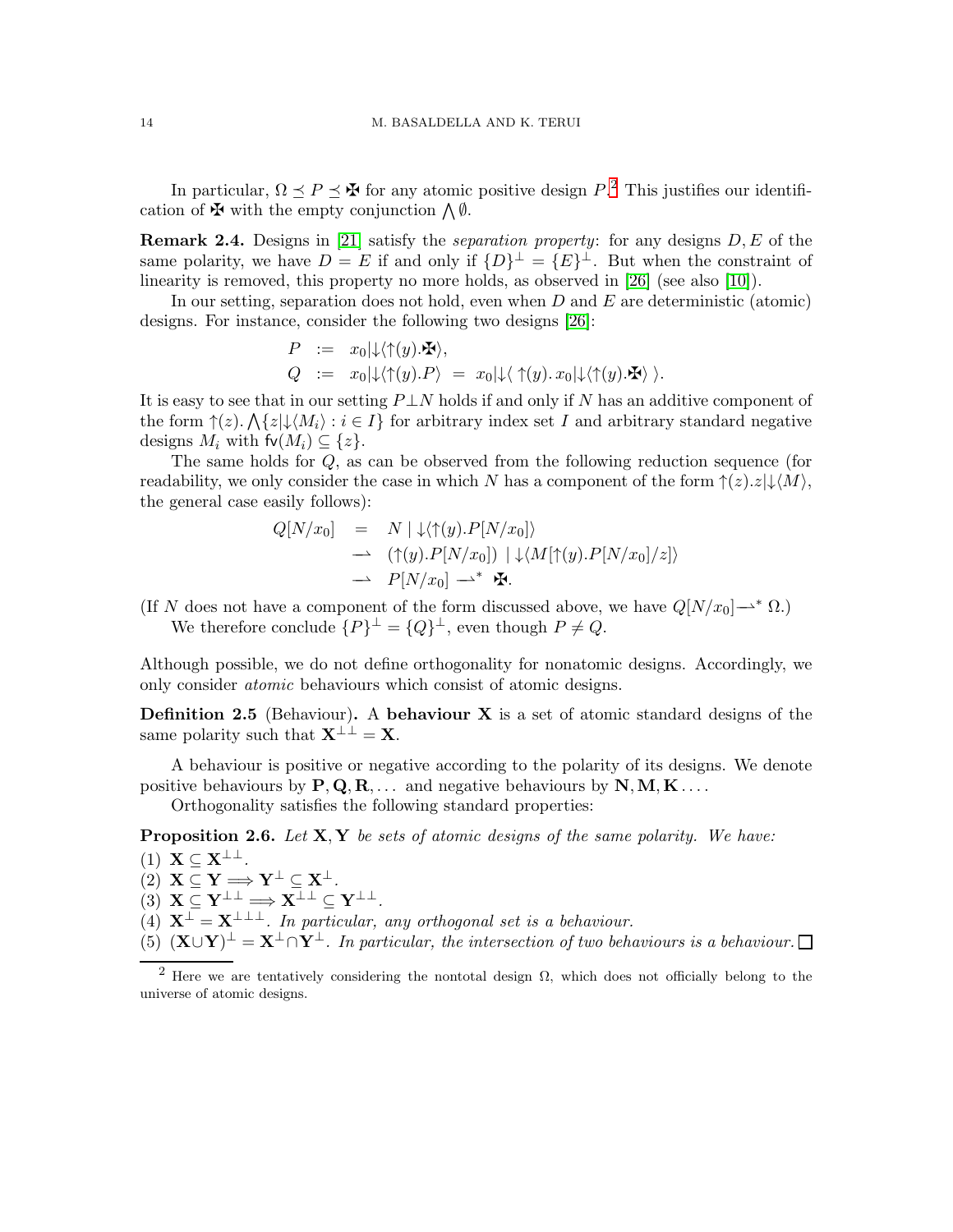We also observe that  $D \leq E$  and  $D \in \mathbf{X}$  implies  $E \in \mathbf{X}$  when  $\mathbf{X}$  is a behaviour.

Among all positive (resp. negative) behaviours, there exist the least and the greatest behaviours with respect to set inclusion:

$$
\begin{array}{ll}\n\mathbf{0}^+ := \ \{\maltese\}^{\perp \perp} = \{\maltese\}, & \top^- := \ (\mathbf{0}^+)^\perp = \{\ \text{atomic negative designs}\ \}, \\
\mathbf{0}^- := \ \{\maltese\!\!\!\!\!\!\cdot\!\!\}^{\perp \perp} = \{\maltese\!\!\!\!\!\cdot\!\!\}^{\phantom{+}} , & \top^+ := \ (\mathbf{0}^-)^\perp = \{\ \text{atomic positive designs}\ \},\n\end{array}
$$

where  $\mathbf{\Psi}^- := \sum a(\vec{x}) \cdot \mathbf{\Psi}$  plays the role of the design called *negative daimon* in [\[21\]](#page-28-2). Notice that behaviours are always nonempty due to the totality condition: any positive (resp. negative) behaviour contains  $\mathbf{\mathbf{\mathcal{F}}}$  (resp.  $\mathbf{\mathbf{\mathcal{F}}}^{-}$ ).

Now that we have given behaviours, we can define *contexts of behaviours* and then the *semantical entailment*  $\models$  in order to relate designs to contexts of behaviours. These constructs play the role of typing environments in type systems. They correspond to *sequents of behaviours*, in the terminology of [\[21\]](#page-28-2).

<span id="page-14-0"></span>**Definition 2.7** (Contexts of behaviours and semantical entailment  $\models$ ).

(a) A positive context  $\Gamma$  is of the form  $x_1 : \mathbf{P}_1, \ldots, x_n : \mathbf{P}_n$ , where  $x_1, \ldots, x_n$  are distinct variables and  $P_1, \ldots, P_n$  are (atomic) positive behaviours. We denote by  $f\nu(\Gamma)$  the set  ${x_1, \ldots, x_n}.$ 

A negative context  $\Gamma$ , N is a positive context  $\Gamma$  enriched with an (atomic) negative behaviour N, to which no variable is associated.

- (b) The **semantical entailment** is the binary relation  $\models$  between designs and contexts of behaviours of the same polarity defined as follows:
	- $P \models x_1 : \mathbf{P}_1, \dots, x_n : \mathbf{P}_n$  if and only if:
	- $\bullet$  P is standard;
	- fv $(P) \subseteq \{x_1, \ldots, x_n\};$
	- $[P[K_1/x_1, \ldots, K_n/x_n]]$  =  $\mathbb{H}$  for any  $K_1 \in \mathbf{P}_1^{\perp}, \ldots, K_n \in \mathbf{P}_n^{\perp}$ .
	- $N \models x_1 : \mathbf{P}_1, \dots, x_n : \mathbf{P}_n, \mathbf{N}$  if and only if:
	- $N$  is standard;
	- fv $(N) \subseteq \{x_1, \ldots, x_n\};$
	- $[Q[N[K_1/x_1, ..., K_n/x_n]/x_0]] = \mathbf{H}$  for any  $K_1 \in \mathbf{P}_1^{\perp}, ..., K_n \in \mathbf{P}_n^{\perp}, Q \in \mathbf{N}^{\perp}$ .

Clearly,  $N \models \mathbf{N}$  if and only if  $N \in \mathbf{N}$ , and  $P \models y : \mathbf{P}$  if and only if  $P[x_0/y] \in \mathbf{P}$ . Furthermore, associativity (Theorem [1.12\)](#page-8-0) implies the following quite useful principle:

### <span id="page-14-1"></span>Lemma 2.8 (Closure principle).

- (1)  $P \models \Gamma, z : \mathbf{P}$  *if and only if*  $\llbracket P \llbracket M/z \rrbracket \models \Gamma$  *for any*  $M \in \mathbf{P}^{\perp}$ *;*
- (2)  $N \models \Gamma, N$  *if and only if*  $[Q[N/x_0]] \models \Gamma$  *for any*  $Q \in N^{\perp}$ *;*
- (3)  $N \models \Gamma, z : \mathbf{P}, \mathbf{N}$  *if and only if*  $\llbracket N \rfloor M/z \rrbracket \models \Gamma, \mathbf{N}$  *for any*  $M \in \mathbf{P}^{\perp}$ *.*

*Proof.*

(1) Let P be a standard design with  $f\nu(P) \subseteq \{x_1, \ldots, x_n, z\}$  and  $\Gamma$  a context  $x_1 : \mathbf{P}_1, \ldots, x_n$ :  ${\bf P}_n$ .

First, we claim that  $[ P[M/z]]$  is a standard design when  $P \models \Gamma, z : \mathbf{P}$  and  $M \in \mathbf{P}^{\perp}$ . Indeed, it is obviously cut-free. It is also identity-free because so are  $P, M$  and neither substitution  $P[M/z]$  nor normalization  $\llbracket P[M/z] \rrbracket$  introduces identities. Totality will be shown below. We also note that  $f(v[[P[M/z]]) \subseteq \{x_1, \ldots, x_n\}$ , since M is an atomic negative design that is always closed.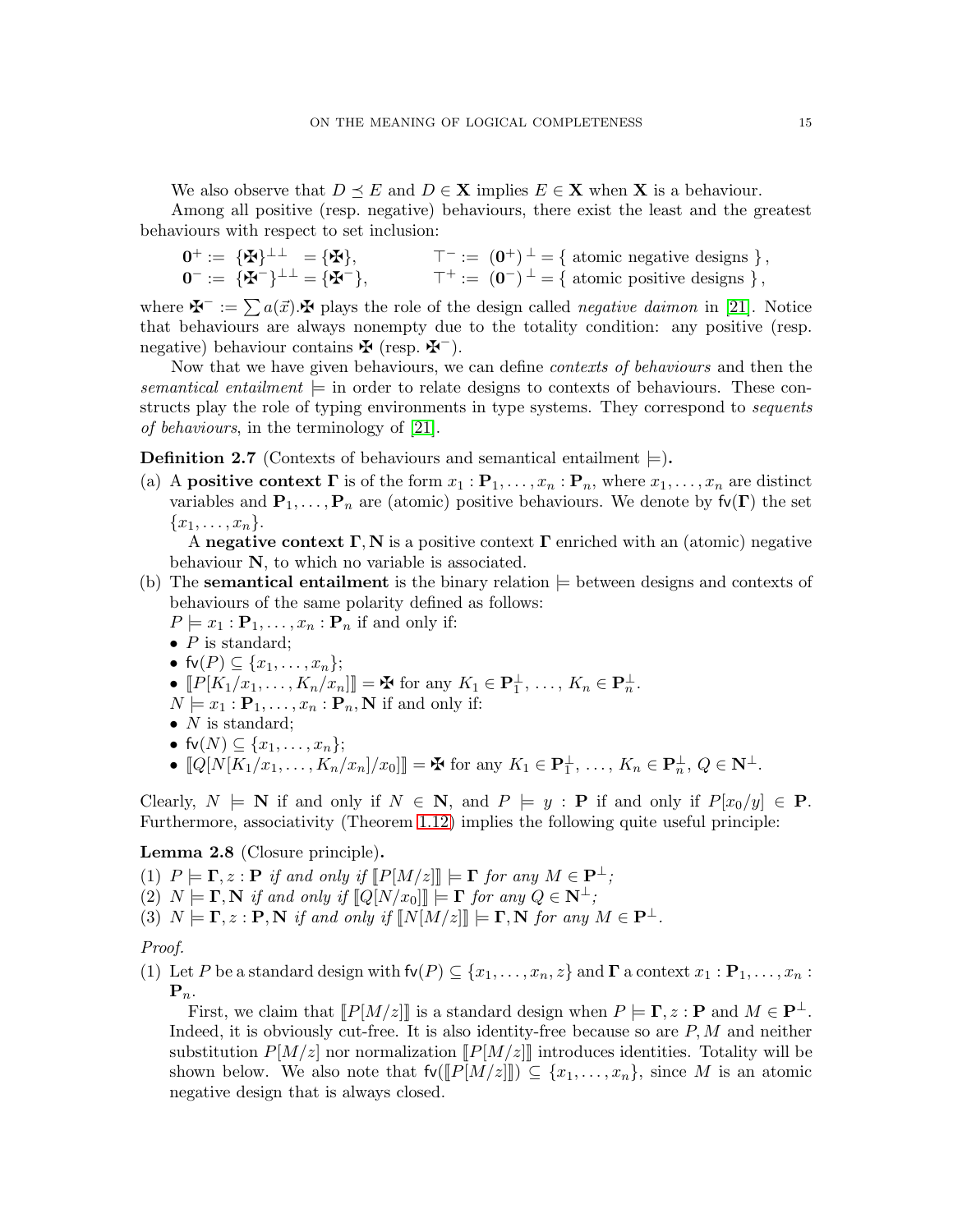Next, we observe that  $[ P[\vec{K}/\vec{x}, M/z] ] = [ P[M/z] ] [ \vec{K}/\vec{x} ]$  for any list  $\vec{K} =$  $K_1, \ldots, K_n$  of standard negative designs. Indeed, notice that  $P[\vec{K}/\vec{x}, M/z] = P[M/z][\vec{K}/\vec{x}]$ since M is closed, and  $[[K_i]] = K_i$  since  $K_i$  is cut-free. Hence by associativity, we obtain:

$$
[\![P[\vec{K}/\vec{x},M/z]\!]] = [\![P[M/z][\vec{K}/\vec{x}]\!]]=[\![\![P[M/z]\!]]\; [\![\vec{K}]\!]/\vec{x}]\!] = [\![\![P[M/z]\!]]\; [\vec{K}/\vec{x}]\!].
$$

In particular,  $[ P[\vec{K}/\vec{x}, M/z] ] = \mathbf{\ddot{F}}$  implies the totality of  $[ P[M/z] ]$ .

We are now ready to prove the first claim. Writing  $\vec{K} \in \Gamma^{\perp}$  for  $K_1 \in \mathbf{P}_1^{\perp}, \ldots,$  $K_n \in \mathbf{P}_n^{\perp}$ , we have:

$$
P \models \Gamma, z : \mathbf{P} \iff [P[\vec{K}/\vec{x}, M/z]] = \mathbf{\mathcal{F}} \text{ for every } \vec{K} \in \Gamma^{\perp} \text{ and } M \in \mathbf{P}^{\perp},
$$
  
\n
$$
\iff [[P[M/z]] \; [\vec{K}/\vec{x}]] = \mathbf{\mathcal{F}} \text{ for every } \vec{K} \in \Gamma^{\perp} \text{ and } M \in \mathbf{P}^{\perp},
$$
  
\n
$$
\iff [P[M/z]] \models \Gamma \text{ for every } M \in \mathbf{P}^{\perp}.
$$

(2) and (3) are proven in a similar way. We just mention that the crucial equalities

$$
[Q[N[\vec{K}/\vec{x}]/x_0]] = [[Q[N/x_0]] [\vec{K}/\vec{x}]],
$$
  

$$
[Q[N[\vec{K}/\vec{x}, M/z]/x_0]] = [Q[[N[M/z]] [\vec{K}/\vec{x}]/x_0]],
$$

which are needed to show (2) and (3) respectively, can be straightforwardly derived from associativity.  $\Box$ 

<span id="page-15-0"></span>2.2. Logical connectives. We next describe how to build behaviours by means of *logical connectives* in ludics.

<span id="page-15-1"></span>**Definition 2.9** (Logical connectives). An *n*-ary logical connective  $\alpha$  is a pair  $\alpha = (\vec{z}, \alpha_0)$ where:

- $\vec{z} = z_1, \ldots, z_n$  is a sequence of distinct variables;
- $\alpha_0 = \{a_1(\vec{x}_1), \ldots, a_k(\vec{x}_k)\}\$ is a finite set of negative actions such that:
- $-$  the names  $a_1, \ldots, a_k$  are distinct;
- $\{\vec{x}_i\} \subseteq \{z_1, \ldots, z_n\}$  for each  $1 \leq i \leq k$ .

Two logical connectives are identified if one is obtained from another by renaming of variables.

We can intuitively explain the structure of logical connectives in terms of standard connectives of linear logic as follows.

The variables  $z_1, \ldots, z_n$  play the role of *placeholders* for (immediate) subformulas, while  $\alpha_0$  determines the *logical structure* of  $\alpha$ . An action  $a(x_1, \ldots, x_m) \in \alpha_0$  can be seen as a kind of m-ary "tensor product"  $x_1 \otimes \cdots \otimes x_m$  indexed by the name a. The whole set  $\alpha_0$ can be thought of as  $k$ -ary "additive sum" of its elements:

$$
\overbrace{\cdots \oplus \underbrace{(x_1 \otimes \cdots \otimes x_m)}_a \oplus \cdots}^k
$$

In Appendix [A](#page-29-3) we give a more precise correspondence between logical connective in our sense and connectives of polarized linear logic [\[25\]](#page-28-8).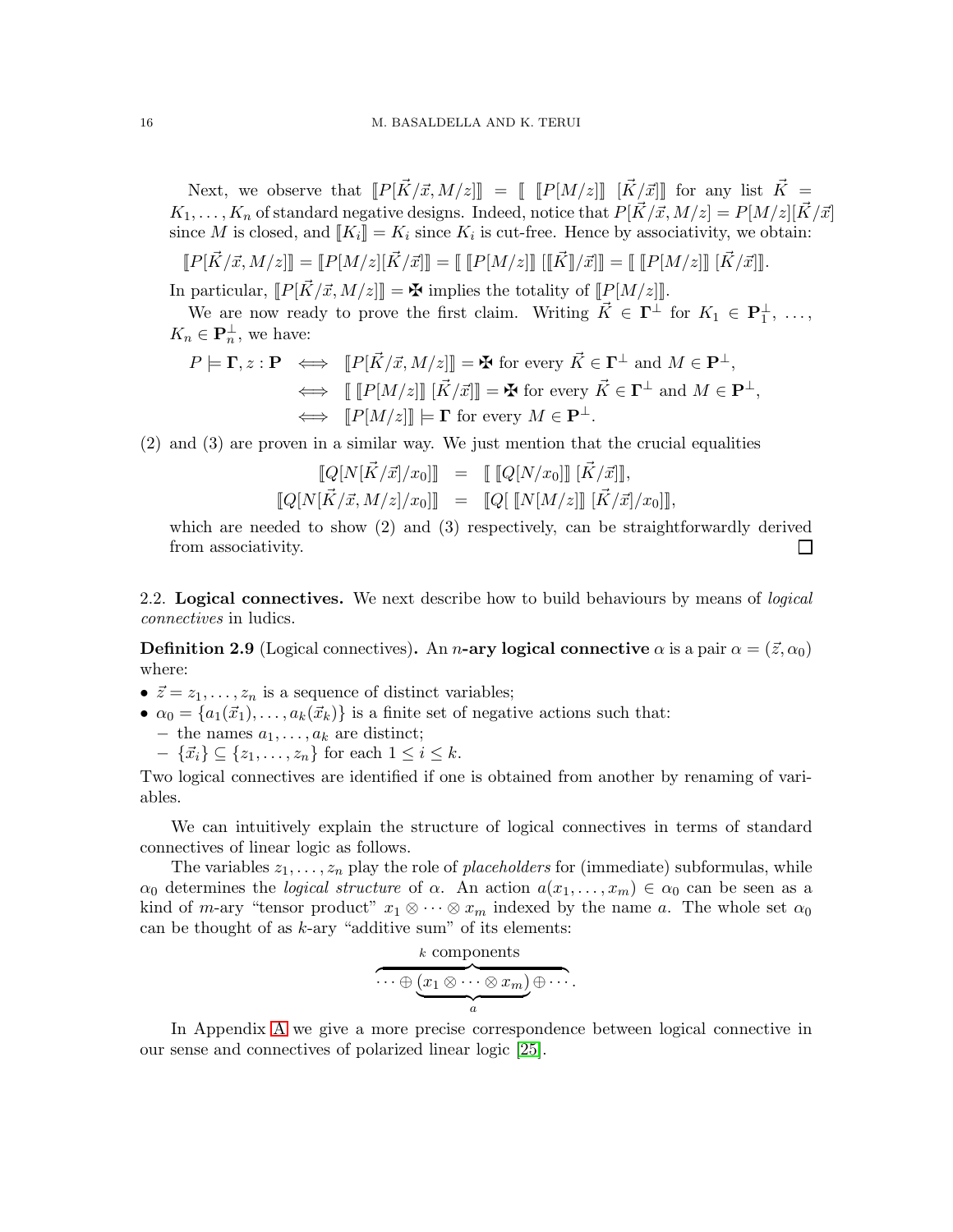<span id="page-16-0"></span>**Example 2.10.** Consider the logical connective  $\alpha = (x, y, z, t, \{a(x, y, t), b(t, x), c(y, x)\})$ . By the previous discussion, we can intuitively think of it as

$$
\underbrace{(x\otimes y\otimes t)}_a\oplus\underbrace{(t\otimes x)}_b\oplus\underbrace{(y\otimes x)}_c.
$$

When  $\alpha$  is applied to N, M, K, L, it gives the formula

$$
\underbrace{(N \otimes M \otimes L)}_{a} \oplus \underbrace{(L \otimes N)}_{b} \oplus \underbrace{(M \otimes N)}_{c}.
$$

We now define behaviours built by logical connectives.

**Definition 2.11** (Behaviours defined by logical connectives). Given an m-ary name  $a$ , an nary logical connective  $\alpha = (\vec{z}, \alpha_0)$  with  $\vec{z} = z_1, \dots, z_n$  and behaviours  $N_1, \dots, N_n, P_1, \dots, P_n$ we define:

- $\overline{a}\langle N_1, \ldots, N_m \rangle := \{x_0 | \overline{a}\langle N_1, \ldots, N_m \rangle : N_1 \in N_1, \ldots, N_m \in N_m \},$
- $\bullet \ \overline{\alpha}\langle \mathbf{N}_1, \ldots, \mathbf{N}_n \rangle := \left( \bigcup\nolimits_{a(\vec{x}) \in \alpha_0} \overline{a} \langle \mathbf{N}_{i_1}, \ldots, \mathbf{N}_{i_m} \rangle \right)^{\perp \perp},$ •  $\alpha(\mathbf{P}_1,\ldots,\mathbf{P}_n) := \overline{\alpha}\langle \mathbf{P}_1^{\perp},\ldots,\mathbf{P}_n^{\perp}\rangle^{\perp},$

where the indices  $i_1, \ldots, i_m \in \{1, \ldots, n\}$  vary for each  $a(\vec{x}) \in \alpha_0$  and are determined by the variables  $\vec{x} = z_{i_1}, \ldots, z_{i_m}$ . We call the set

$$
\overline{\alpha}_{\mathsf{eth}} \langle \mathbf{N}_1, \dots, \mathbf{N}_n \rangle := \bigcup_{a(\vec{x}) \in \alpha_0} \overline{a} \langle \mathbf{N}_{i_1}, \dots, \mathbf{N}_{i_m} \rangle
$$

the *ethics* of  $\overline{\alpha}\langle N_1, \ldots, N_n \rangle$ .

<span id="page-16-1"></span>Remark 2.12. An ethics is a set of atomic predesigns which are by construction linear in  $x_0$ . It can be seen as a "generator" of a behaviour defined by logical connectives in the following sense. For positives, we have by definition  $\overline{\alpha}\langle N_1,\ldots,N_n\rangle = \overline{\alpha}_{\text{eth}}\langle N_1,\ldots,N_n\rangle^{\perp\perp}$ . For negatives, we have by Proposition [2.6](#page-13-1) (3):

$$
\alpha(\mathbf{P}_1,\ldots,\mathbf{P}_n) = \overline{\alpha}\langle \mathbf{P}_1^{\perp},\ldots,\mathbf{P}_n^{\perp}\rangle^{\perp}
$$
  
=  $\overline{\alpha}_{\text{eth}}\langle \mathbf{P}_1^{\perp},\ldots,\mathbf{P}_n^{\perp}\rangle^{\perp\perp}$   
=  $\overline{\alpha}_{\text{eth}}\langle \mathbf{P}_1^{\perp},\ldots,\mathbf{P}_n^{\perp}\rangle^{\perp}.$ 

**Example 2.13.** Let  $\alpha$  be the logical connective as given in Example [2.10](#page-16-0) and N, M, K, L negative behaviours. We have  $\overline{\alpha}_{\text{eth}}(N, M, K, L) = \overline{\alpha}(N, M, L) \cup \overline{\beta}(L, N) \cup \overline{c}(M, N)$ .

<span id="page-16-2"></span>**Example 2.14** (Linear logic connectives). Logical connectives  $\mathcal{R}, \&, \uparrow, \perp, \top$  can be defined if the signature A contains a nullary name  $\ast$ , unary names  $\uparrow$ ,  $\pi_1$ ,  $\pi_2$  and a binary name  $\wp$ . We also give notations to their duals for readability.

|  | <b>3</b> := $(x_1, x_2, \{\wp(x_1, x_2)\}),$             |                | $\otimes$ := ?, $\bullet$ := $\overline{\varphi}$ , |                                           |  |
|--|----------------------------------------------------------|----------------|-----------------------------------------------------|-------------------------------------------|--|
|  | $\mathbf{\&} := (x_1, x_2, \{\pi_1(x_1), \pi_2(x_2)\}),$ | $\oplus$ := &, |                                                     | $\iota_i \quad := \quad \overline{\pi_i}$ |  |
|  | $\uparrow$ := $(x, \{\uparrow(x)\}),$                    |                | $\downarrow$ := 1, $\downarrow$ := 1,               |                                           |  |
|  | $\perp := (\epsilon, \{*\}),$                            | $1 := \perp$   |                                                     |                                           |  |
|  | $\mathsf{T} \;\; := \;\; (\epsilon, \emptyset),$         | $0 := T$ ,     |                                                     |                                           |  |

,

where  $\epsilon$  denotes the empty sequence. We do not have exponentials here, because we are working in a nonlinear setting so that they are already incorporated into the connectives.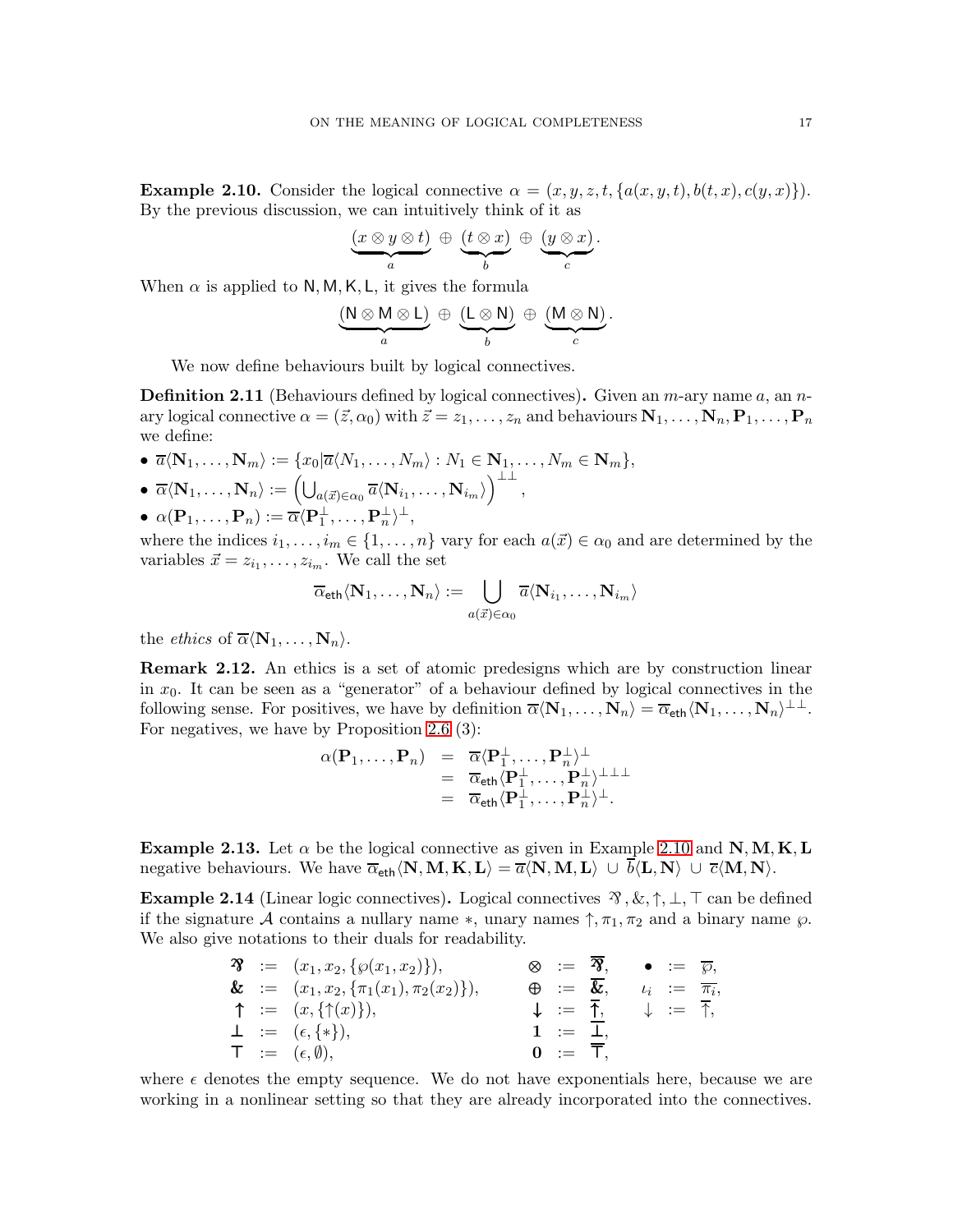With these logical connectives we can build behaviours corresponding to usual linear logic types (we use infix notations such as  $N \otimes M$  rather than the prefix ones  $\otimes \langle N, M \rangle$ ).

$$
\begin{array}{rcl}\n\mathbf{N} \otimes \mathbf{M} & = & \bullet \langle \mathbf{N}, \mathbf{M} \rangle^{\perp \perp}, \\
\mathbf{N} \oplus \mathbf{M} & = & (\iota_1 \langle \mathbf{N} \rangle \cup \iota_2 \langle \mathbf{M} \rangle)^{\perp \perp}, \\
\downarrow \mathbf{N} & = & \downarrow \langle \mathbf{N} \rangle^{\perp \perp}, \\
\downarrow \mathbf{N} & = & \downarrow \langle \mathbf{N} \rangle^{\perp \perp}, \\
\downarrow \mathbf{N} & = & \downarrow \langle \mathbf{N} \rangle^{\perp \perp}, \\
\downarrow \mathbf{N} & = & \downarrow \langle \mathbf{N} \rangle^{\perp \perp}, \\
\downarrow \mathbf{N} & = & \downarrow \langle \mathbf{N} \rangle^{\perp \perp}, \\
\downarrow \mathbf{N} & = & \downarrow \langle \mathbf{N} \rangle^{\perp \perp}, \\
\downarrow \mathbf{N} & = & \downarrow \langle \mathbf{N} \rangle^{\perp}, \\
\downarrow \mathbf{N} & = & \downarrow \langle \mathbf{N} \rangle^{\perp}, \\
\downarrow \mathbf{N} & = & \downarrow \langle \mathbf{N} \rangle^{\perp}, \\
\downarrow \mathbf{N} & = & \downarrow \langle \mathbf{N} \rangle^{\perp}, \\
\downarrow \mathbf{N} & = & \downarrow \langle \mathbf{N} \rangle^{\perp}, \\
\downarrow \mathbf{N} & = & \downarrow \langle \mathbf{N} \rangle^{\perp}, \\
\downarrow \mathbf{N} & = & \downarrow \langle \mathbf{N} \rangle^{\perp}, \\
\downarrow \mathbf{N} & = & \downarrow \langle \mathbf{N} \rangle^{\perp}, \\
\downarrow \mathbf{N} & = & \downarrow \langle \mathbf{N} \rangle^{\perp}, \\
\downarrow \mathbf{N} & = & \downarrow \langle \mathbf{N} \rangle^{\perp}, \\
\downarrow \mathbf{N} & = & \downarrow \langle \mathbf{N} \rangle^{\perp}, \\
\downarrow \mathbf{N} & = & \downarrow \langle \mathbf{N
$$

The next theorem illustrates a special feature of behaviours defined by logical connectives. It also suggests that nonlinearity and universal nondeterminism play dual roles.

<span id="page-17-0"></span>Theorem 2.15. *Let* P *be an arbitrary positive behaviour.*

(1)  $P \models x_1 : \mathbf{P}, x_2 : \mathbf{P} \implies P[x_0/x_1, x_0/x_2] \in \mathbf{P}.$  $(2)$   $\Lambda$  **X**  $\in$  **P**<sup> $\perp$ </sup>  $\implies$  **X**  $\subseteq$  **P**<sup> $\perp$ </sup>.

*Moreover, if* **P** *is* obtained by applying a logical connective, that is  $\mathbf{P} = \overline{\alpha} \langle \mathbf{N}_1, \ldots, \mathbf{N}_n \rangle$  for *some*  $\alpha$ ,  $N_1, \ldots, N_n$ *, then:* 

- (3) *the converse of* (1) *(* duplicability*) and*
- (4) *the converse of* (2) (closure under  $\bigwedge$ ) *hold.*

## *Proof.*

- (1) For any  $N \in \mathbf{P}^{\perp}$ , we have  $[[P[N/x_1, N/x_2]]] = \mathbf{E}$ . Hence,  $[[P[x_0/x_1, x_0/x_2][N/x_0]]] = \mathbf{E}$ , and so  $P[x_0/x_1, x_0/x_2] \in \mathbf{P}^{\perp \perp} = \mathbf{P}$ .
- (2) By Proposition [2.3](#page-12-3) (3), we have  $\Lambda \mathbf{X} \preceq \Lambda \{N\} = N$  for any  $N \in \mathbf{X}$ . Since  $\mathbf{P}^{\perp}$  is a behaviour, it is upward closed with respect to  $\preceq$ . Hence the claim holds.
- (4) For the sake of readability, we consider the binary case and show that  $N, M \models \mathbf{P}^{\perp}$ implies  $N \wedge M \models \mathbf{P}^{\perp}$ . The general case can be proven using the same argument.

Let  $\mathbf{P}^{\perp} = \overline{\alpha} \langle \mathbf{N}_1, \ldots, \mathbf{N}_n \rangle^{\perp} = \alpha(\mathbf{N}_1^{\perp}, \ldots, \mathbf{N}_n^{\perp}).$  To prove  $N \wedge M \in \mathbf{P}^{\perp}$ , by Remark [2.12,](#page-16-1) it is sufficient to show that  $N \wedge M$  is orthogonal to any  $x_0|\overline{a}\langle\overline{K}\rangle \in \overline{\alpha}_{\text{eth}}\langle N_1, \ldots, N_n\rangle$ . Since by construction  $x_0$  occurs only once at the head position of  $x_0|\overline{a}(\overrightarrow{K})$ , we only have to show that  $\llbracket N \wedge M \mid \overline{a} \langle \vec{K} \rangle \rrbracket = \maltese.$ 

Let  $N = \sum a(\vec{x}).P_a$  and  $M = \sum a(\vec{x}).Q_a$  so that  $N \wedge M = \sum a(\vec{x}).(P_a \wedge Q_a)$ . Since  $N \wedge M \mid \overline{a} \langle \vec{K} \rangle$  is a predesign, we have by Lemma [1.10](#page-7-1) (2), (3):

$$
\llbracket N \wedge M \mid \overline{a} \langle \vec{K} \rangle \rrbracket = \llbracket P_a \wedge Q_a[\vec{K}/\vec{x}] \rrbracket = \llbracket P_a[\vec{K}/\vec{x}] \rrbracket \wedge \llbracket Q_a[\vec{K}/\vec{x}] \rrbracket = \llbracket N \mid \overline{a} \langle \vec{K} \rangle \rrbracket \wedge \llbracket M \mid \overline{a} \langle \vec{K} \rangle \rrbracket.
$$
 Since  $N, M \in \mathbf{P}^{\perp}$ , we have  $\llbracket N \mid \overline{a} \langle \vec{K} \rangle \rrbracket = \mathbf{\Psi}$  and  $\llbracket M \mid \overline{a} \langle \vec{K} \rangle \rrbracket = \mathbf{\Psi}$ . Our claim then immediately follows.

(3) Let  $P[x_0/x_1, x_0/x_2] \in \mathbf{P} = \overline{\alpha} \langle \mathbf{N}_1, \ldots, \mathbf{N}_n \rangle$ . It suffices to show that  $\|P[N/x_1, M/x_2]\| =$  $\mathbf{\Phi}$  holds for any  $N, M \in \mathbf{P}^{\perp}$ . But we have just proven that  $N \wedge M \in \mathbf{P}^{\perp}$ , and so  $\|P[x_0/x_1, x_0/x_2]|N \wedge M/x_0|\| = \|P[N \wedge M/x_1, N \wedge M/x_2|\] = \mathbf{F}$ . Since  $N \wedge M \preceq N, M$ by Proposition [2.3](#page-12-3) (3), we have  $[ P[N/x_1, M/x_2] ] = \mathbf{\mathcal{F}}$ .  $\Box$ 

Remark 2.16. Theorem [2.15](#page-17-0) can be considered as an internal, monistic form of soundness and completeness for the contraction rule: soundness corresponds to point (1) while completeness to its converse (3), duplicability.

However, in the sequel we only use point (1) (in Theorem [3.5\)](#page-22-0) and point (4) (in Lemma [3.10\)](#page-25-0) of Theorem [2.15.](#page-17-0)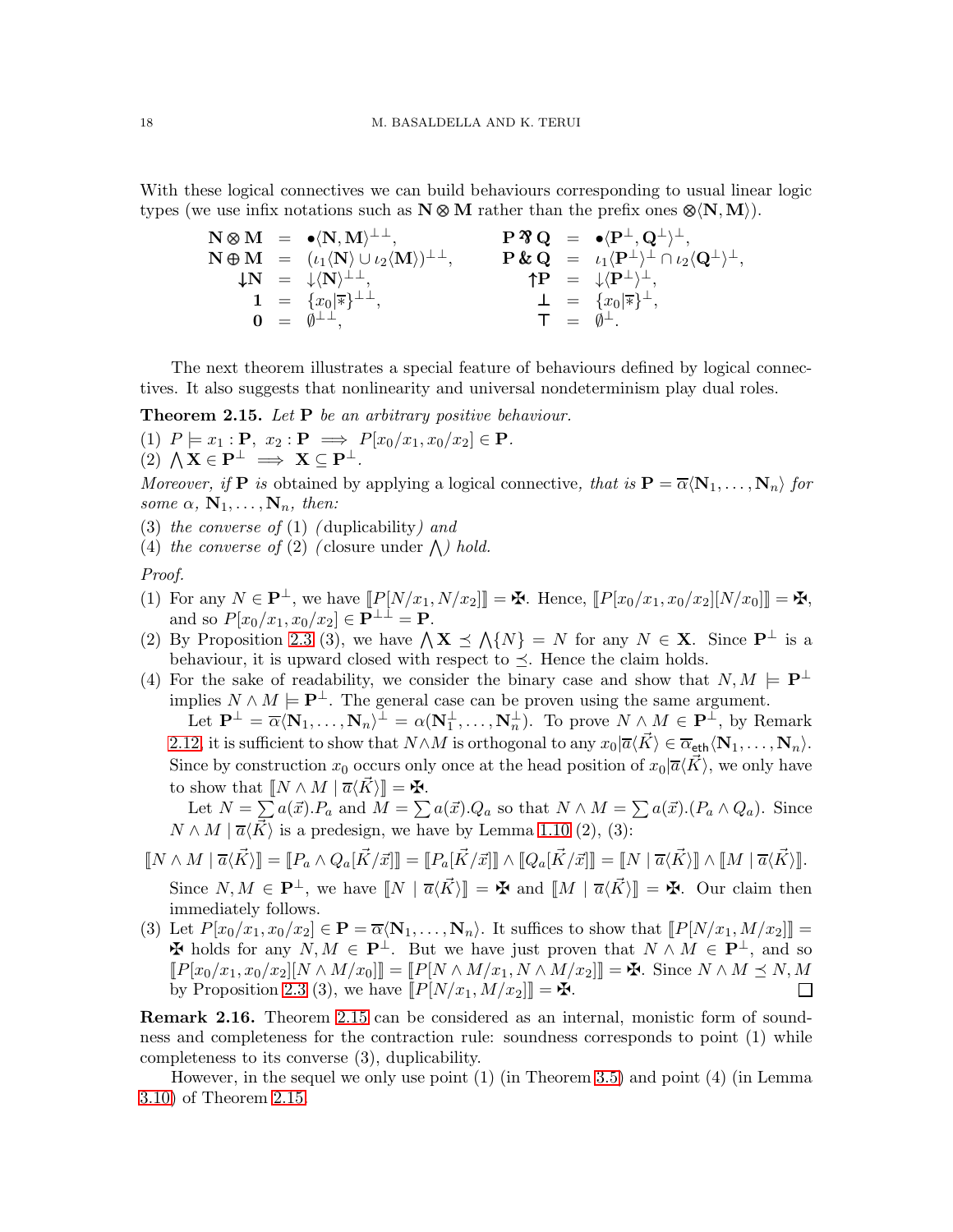<span id="page-18-0"></span>2.3. Internal completeness. In [\[21\]](#page-28-2), Girard proposes a purely monistic, local notion of completeness, called *internal completeness*. It means that we can give a precise and direct description to the elements of behaviours (built by logical connectives) without using the orthogonality and without referring to any proof system. It is easy to see that negative logical connectives enjoy internal completeness:

<span id="page-18-1"></span>**Theorem 2.17** (Internal completeness (negative case)). Let  $\alpha = (\vec{z}, \alpha_0)$  be a logical con*nective with*  $\vec{z} = z_1, \ldots, z_n$  *and*  $N = \sum a(\vec{x}) \cdot P_a$  *an atomic negative design. We have:* 

$$
N \in \alpha(\mathbf{P}_1, \dots, \mathbf{P}_n) \iff P_a \models z_{i_1} : \mathbf{P}_{i_1}, \dots, z_{i_m} : \mathbf{P}_{i_m}, \text{ for every } a(\vec{x}) \in \alpha_0,
$$

*where the indices*  $i_1, \ldots, i_m \in \{1, \ldots, n\}$  *are determined by the variables*  $\vec{x} = z_{i_1}, \ldots, z_{i_m}$ .

*Proof.* Let  $N = \sum a(\vec{x}) P_a$  be an atomic negative design and  $P = x_0 | \overline{a} \langle N_1, \ldots, N_m \rangle \in$  $\overline{\alpha}_{\text{eth}}\langle \mathbf{P}_1^{\perp},\ldots,\mathbf{P}_n^{\perp}\rangle = \bigcup_{a(\vec{x})\in\alpha_0} \overline{a}\langle \mathbf{P}_{i_1}^{\perp},\ldots,\mathbf{P}_{i_m}^{\perp}\rangle$ . Since  $P[N/x_0]$  is a predesign and  $x_0$  occurs only at the head position of  $P$ , we have by Lemma [1.10](#page-7-1) (2):

$$
[\![P[N/x_0]\!]]=[\![\sum a(\vec{x}).P_a\mid \overline{a}\langle N_1,\ldots,N_m\rangle]\!]=[\![P_a[N_1/z_{i_1},\ldots,N_m/z_{i_m}]\!]].
$$

This means that  $N \in \overline{\alpha}_{\text{eth}} \langle \mathbf{P}_1^{\perp}, \ldots, \mathbf{P}_n^{\perp} \rangle^{\perp} = \alpha(\mathbf{P}_1, \ldots, \mathbf{P}_n)$  (see Remark [2.12\)](#page-16-1) if and only if for every  $a(\vec{x}) \in \alpha_0$  and for every  $N_1 \in \mathbf{P}_{i_1}^{\perp}, \ldots, N_m \in \mathbf{P}_{i_m}^{\perp}, \; [P_a[N_1/z_{i_1}, \ldots, N_m/z_{i_m}]] = \mathbf{F}$ if and only if for every  $a(\vec{x}) \in \alpha_0$ ,  $P_a \models z_{i_1} : \mathbf{P}_{i_1}, \dots, z_{i_m} : \mathbf{P}_{i_m}$  (see Definition [2.7](#page-14-0) (b)).

Notice that in the above,  $P_b$  can be arbitrary when  $b(\vec{y}) \notin \alpha_0$ . Thus our approach is "immaterial" in that we do not consider material designs (see *e.g.*, [\[21,](#page-28-2) [8,](#page-28-4) [30\]](#page-29-0) for the definition of material design). The original "material" version of internal completeness [\[21\]](#page-28-2) can be easily derived from our immaterial one.

Remark 2.18. A remarkable example of internal completeness for negative behaviours is provided for the logical connective  $\mathbf{\&} = (x_1, x_2, \{\pi_1(x_1), \pi_2(x_2)\})$ :

$$
N \in \mathbf{P} \& \mathbf{Q} \iff N = \pi_1(x_1).P + \pi_2(x_2).Q + \cdots, \text{ for some } P \models x_1 : \mathbf{P} \text{ and } Q \models x_2 : \mathbf{Q} \iff N = \pi_1(x_0).P + \pi_2(x_0).Q + \cdots, \text{ for some } P \in \mathbf{P} \text{ and } Q \in \mathbf{Q}.
$$

Above, the irrelevant components of the sum are suppressed by " $\cdots$ ." Up to materiality (*i.e.*, removal of irrelevant additive components), P & Q, which has been defined by *intersection*, is isomorphic to the *cartesian product* of P and Q. This isomorphism is called "*the mystery of incarnation*" in [\[21\]](#page-28-2).

As to positive connectives, [\[21\]](#page-28-2) proves internal completeness theorems for additive and multiplicative ones separately in the linear and deterministic setting. They are integrated in [\[30\]](#page-29-0) as follows:

Theorem 2.19 (Internal completeness (linear, positive case)). *When the universe of standard designs is restricted to linear and deterministic ones, we have*

$$
\overline{\alpha}\langle \mathbf{N}_1,\ldots,\mathbf{N}_n\rangle=\overline{\alpha}_{\mathsf{eth}}\langle \mathbf{N}_1,\ldots,\mathbf{N}_n\rangle\cup\{\maltese\}.
$$

 $\Box$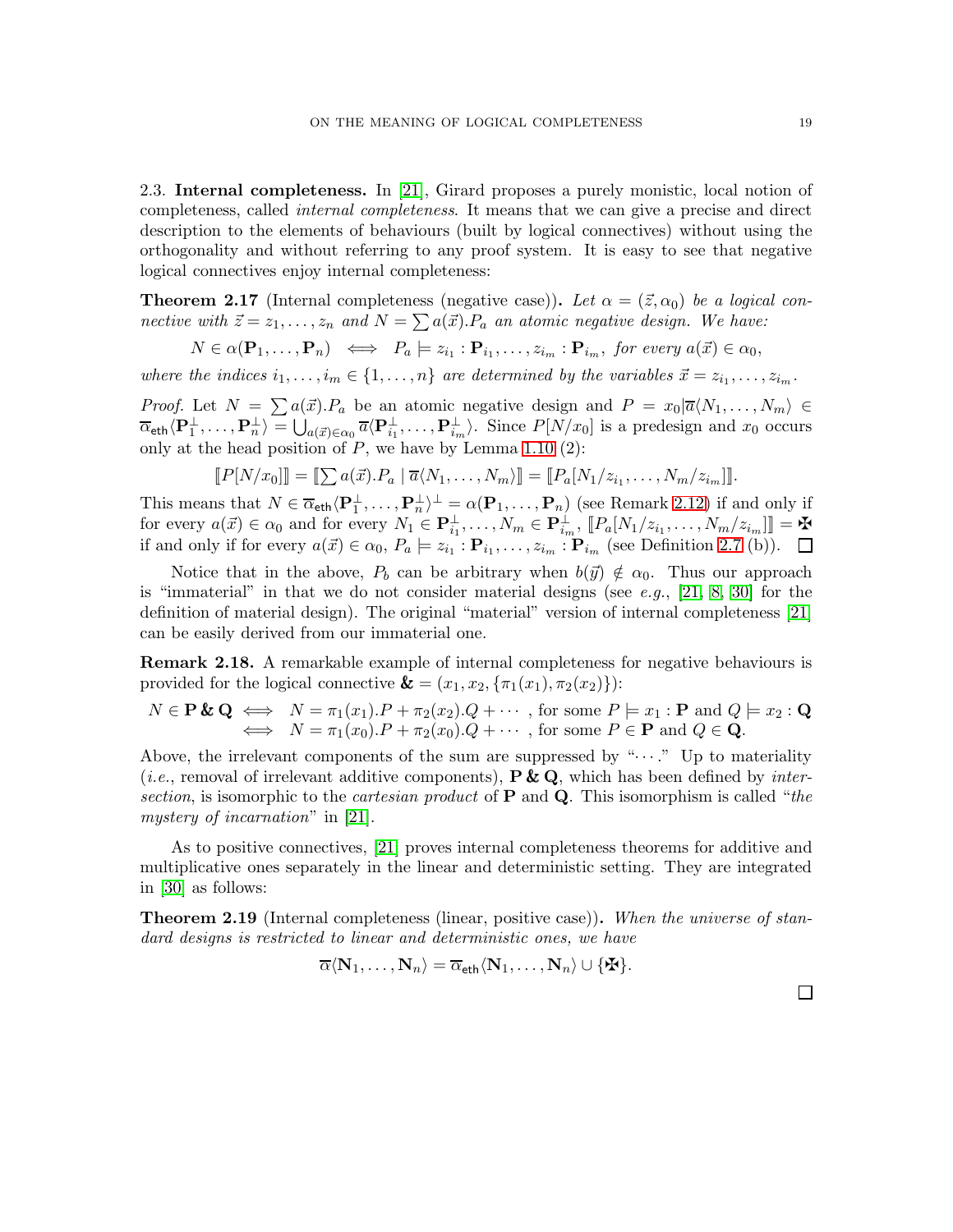However, this is no more true with nonlinear designs. A counterexample is given below.

**Example 2.20.** Let us consider the behaviour  $P := \downarrow \langle \uparrow(0) \rangle = \downarrow_{\text{eth}} \langle \uparrow(0) \rangle^{\perp \perp}$  and the designs  $P = x_0 \cup \langle \uparrow(y) . \mathbf{F} \rangle$  and  $Q = x_0 \cup \langle \uparrow(y) . P \rangle$  of Remark [2.4.](#page-13-2) By construction, P belongs to **P**. Since  $P \preceq Q$ , Q also belongs to **P**. However,  $Q \notin \downarrow_{\text{eth}} \langle \uparrow(0) \rangle$ , since  $\uparrow(y)$ . P is not atomic and so cannot belong to  $\uparrow(0)$ .

This motivates us to directly prove completeness for proofs, rather than deriving it from internal completeness as in the original work [\[21\]](#page-28-2).

In [\[3\]](#page-28-0) a weaker form of internal completeness is proved, which is enough to derive a weaker form of full completeness: all *finite* "winning" designs are interpretations of proofs. While such a finiteness assumption is quite common in game semantics, we will show that it can be avoided in ludics.

We end this section with the following remark.

**Remark 2.21.** The main linear logic isomorphism, namely the exponential one ! $A \otimes B \cong$  $!(A \& B)$  can be expressed in our notation as  $\uparrow \mathbf{P} \otimes \uparrow \mathbf{Q} \cong \downarrow (\mathbf{P} \& \mathbf{Q}).$ 

In our setting it is possible to prove that those behaviours are "morally" isomorphic, in the sense that they are isomorphic if we consider designs equal up to materiality<sup>[3](#page-19-1)</sup>.

We can in fact define a pair of maps  $(f, g)$  on designs such that:

- $f: \uparrow P \otimes \uparrow Q \longrightarrow \downarrow (P \& Q)$  and  $g: \downarrow (P \& Q) \longrightarrow \uparrow P \otimes \uparrow Q;$
- if P and Q are equal up to materiality in  $\uparrow P \otimes \uparrow Q$ , then  $f(P)$  and  $f(Q)$  are equal up to materiality in  $\mathcal{L}(\mathbf{P} \& \mathbf{Q})$ , and similarly for g;
- for any  $P \in \mathbf{P} \otimes \mathbf{P} Q$ , we have that  $g(f(P))$  and P are equal up to materiality in  $\mathbf{P} \otimes \mathbf{P} Q$ , and similarly for the other direction.

<span id="page-19-0"></span>We postpone a detailed study of isomorphisms of types and related issues to a subsequent work.

### 3. Proof system and completeness for proofs

Having set up the framework, we now address the main problem: an interactive form of Gödel completeness. We first introduce the proof system in [3.1,](#page-19-2) then examine its soundness in [3.2,](#page-22-1) and finally prove completeness in [3.3,](#page-23-0) in a way quite analogous to the proof of Gödel's theorem based on proof search (often attributed to Schütte [\[29\]](#page-29-1)).

<span id="page-19-2"></span>3.1. Proof system. We will now introduce a proof system. In our system, logical rules are automatically generated by logical connectives. Since the names which constitute the logical connectives are chosen among the names of a signature  $A$ , the set of logical connectives vary for each signature A. Thus, our proof system is parameterized by  $\mathcal{A}$ .

Ifone chooses  $\mathcal A$  rich enough, the constant-only fragment of polarized linear logic ([\[25\]](#page-28-8); see also [\[8\]](#page-28-4)) can be embedded, as we will show in Appendix [A.](#page-29-3)

In the sequel, we focus on *logical* behaviours, which are composed by using logical connectives only.

<span id="page-19-1"></span><sup>&</sup>lt;sup>3</sup>Informally, two designs D and E are equal up to materiality in a behaviour **G** if they only differ in occurrences of positive subdesign which are irrelevant for the normalization against designs of  $\mathbf{G}^{\perp}$ .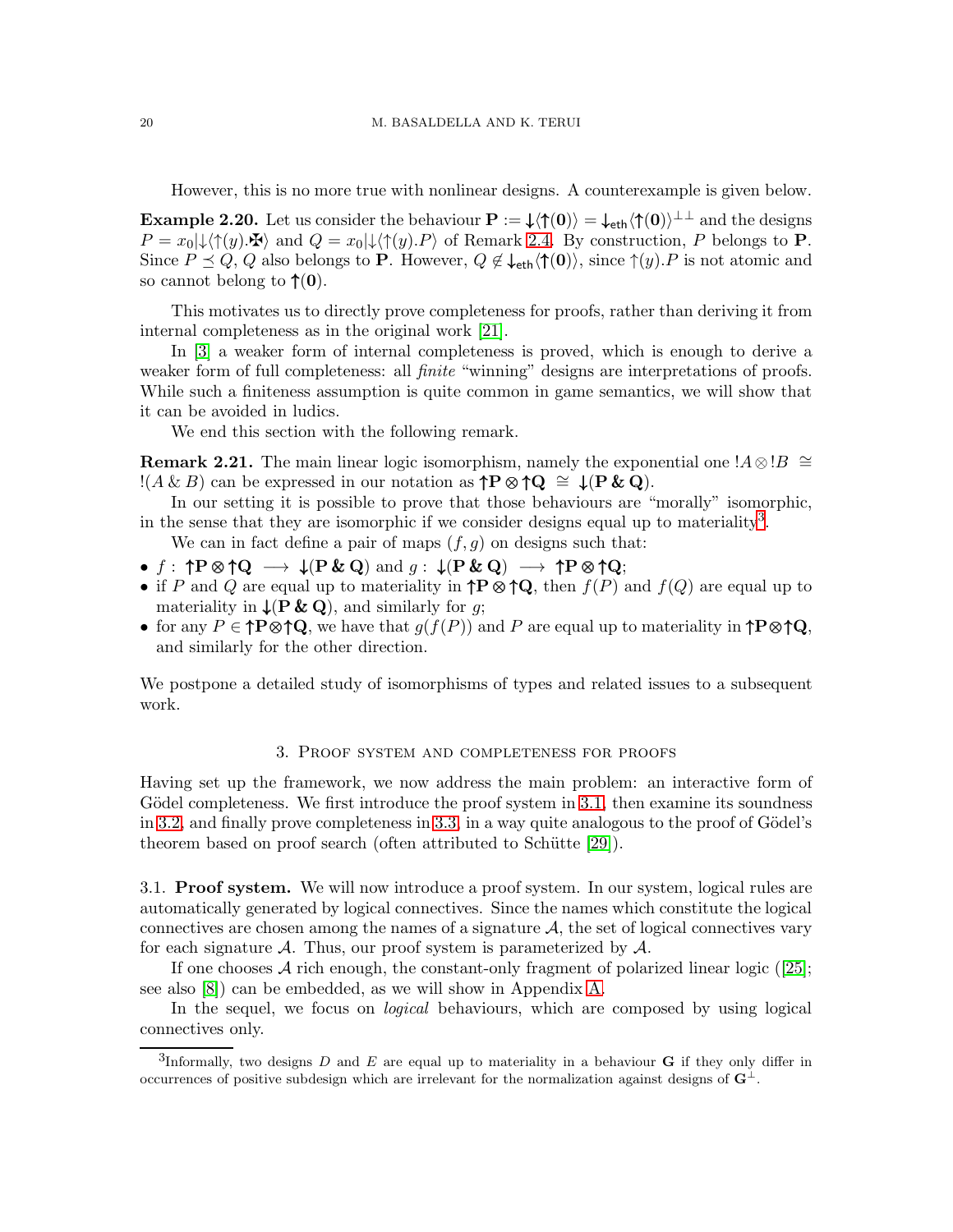**Definition 3.1** (Logical behaviours). A behaviour is **logical** if it is inductively built as follows ( $\alpha$  denotes an arbitrary logical connective):

$$
\mathbf{P} := \overline{\alpha} \langle \mathbf{N}_1, \dots, \mathbf{N}_n \rangle, \qquad \mathbf{N} := \alpha(\mathbf{P}_1, \dots, \mathbf{P}_n).
$$

Notice that the orthogonal of a logical behaviour is again logical.

As advocated in the introduction, our monistic framework renders both proofs and models as homogeneous objects: designs.

<span id="page-20-0"></span>**Definition 3.2** (Proofs, Models). A proof is a standard design (Definition [2.1\)](#page-12-4) in which all the conjunctions are unary. In other words, a proof is a total, deterministic and  $\mathbf{\mathcal{F}}$ free design without cuts and identities. A **model** is a linear standard design (in which conjunctions of arbitrary cardinality may occur).

We will use proofs as proof-terms for syntactic derivations in the proof system to be introduced below. In that perspective, it is reasonable to exclude designs with non-unary conjunctions from proofs, because they do not have natural counterparts in logical reasoning. For instance, the nullary conjunction (daimon) and the binary one would correspond to the following "inference rules" respectively:

$$
\frac{\vdash \Gamma \qquad \vdash \Gamma}{\vdash \Gamma}
$$

with  $\vdash \Gamma$  an arbitrary sequent. Notice that we have not specified yet what a proof actually proves. Hence it might be better called "proof attempt" or "untyped proof" or "para-proof."

On the other hand, we restrict models to linear designs just to emphasize the remarkable fact that *linear* designs do suffice for defeating any failed proof attempt that is possibly *nonlinear*.

Given a design D, let  $\text{ac}^{+}(D)$  be the set of occurrences of positive actions  $\overline{a}$  in D. The *cardinality* of D is defined to be the cardinality of  $ac^+(D)$ . For instance, the fax  $\eta(x) = \sum a(y_1, \ldots, y_n) \cdot x | \overline{a} \langle \eta(y_1), \ldots, \eta(y_n) \rangle$  (see Section [2.1\)](#page-12-1) is an infinite design in this sense. Also, both proofs and models can be infinite.

A *positive* (resp. *negative*) *sequent* is a pair of the form  $P \vdash \Gamma$  (resp.  $N \vdash \Gamma, N$ ) where P is a positive proof (resp. N is a negative proof) and  $\Gamma$  is a positive context of logical behaviours (Definition [2.7](#page-14-0) (a)) such that  $f\nu(P) \subseteq f\nu(\Gamma)$  (resp.  $f\nu(N) \subseteq f\nu(\Gamma)$ ).

We write  $D \vdash \Lambda$  for a generic sequent. Intuitively, a sequent  $D \vdash \Lambda$  should be understood as a claim that "D is a proof of  $\vdash \Lambda$ " or "D is of type  $\vdash \Lambda$ ."

Our proof system consists of two sorts of inference rules:

• A *positive* rule  $(\overline{\alpha}, \overline{\alpha})$ :

$$
\frac{M_1 \vdash \Gamma, \mathbf{N}_{i_1} \quad \dots \quad M_m \vdash \Gamma, \mathbf{N}_{i_m} \quad (z : \overline{\alpha} \langle \mathbf{N}_1, \dots, \mathbf{N}_n \rangle \in \Gamma)}{z | \overline{\alpha} \langle M_1, \dots, M_m \rangle \vdash \Gamma} \; (\overline{\alpha}, \overline{a})
$$

where  $\alpha = (\vec{z}, \alpha_0), \vec{z} = z_1, \dots, z_n$  and  $a(\vec{x}) \in \alpha_0$  so that the indices  $i_1, \dots, i_m \in \{1, \dots, n\}$ are determined by the variables  $\vec{x} = z_{i_1}, \ldots, z_{i_m}$ .

• A *negative* rule  $(\alpha)$ :

$$
\frac{\{P_a \vdash \Gamma, z_{i_1} : \mathbf{P}_{i_1}, \dots, z_{i_m} : \mathbf{P}_{i_m}\}_{a(\vec{x}) \in \alpha_0}}{\sum a(\vec{x}).P_a \vdash \Gamma, \alpha(\mathbf{P}_1, \dots, \mathbf{P}_n)} \quad (\alpha)
$$

where, as in the positive rule, the indices  $i_1, \ldots, i_m$  are determined by the variables  $\vec{x} = z_{i_1}, \dots, z_{i_m}$  for each  $a(\vec{x}) \in \alpha_0$ .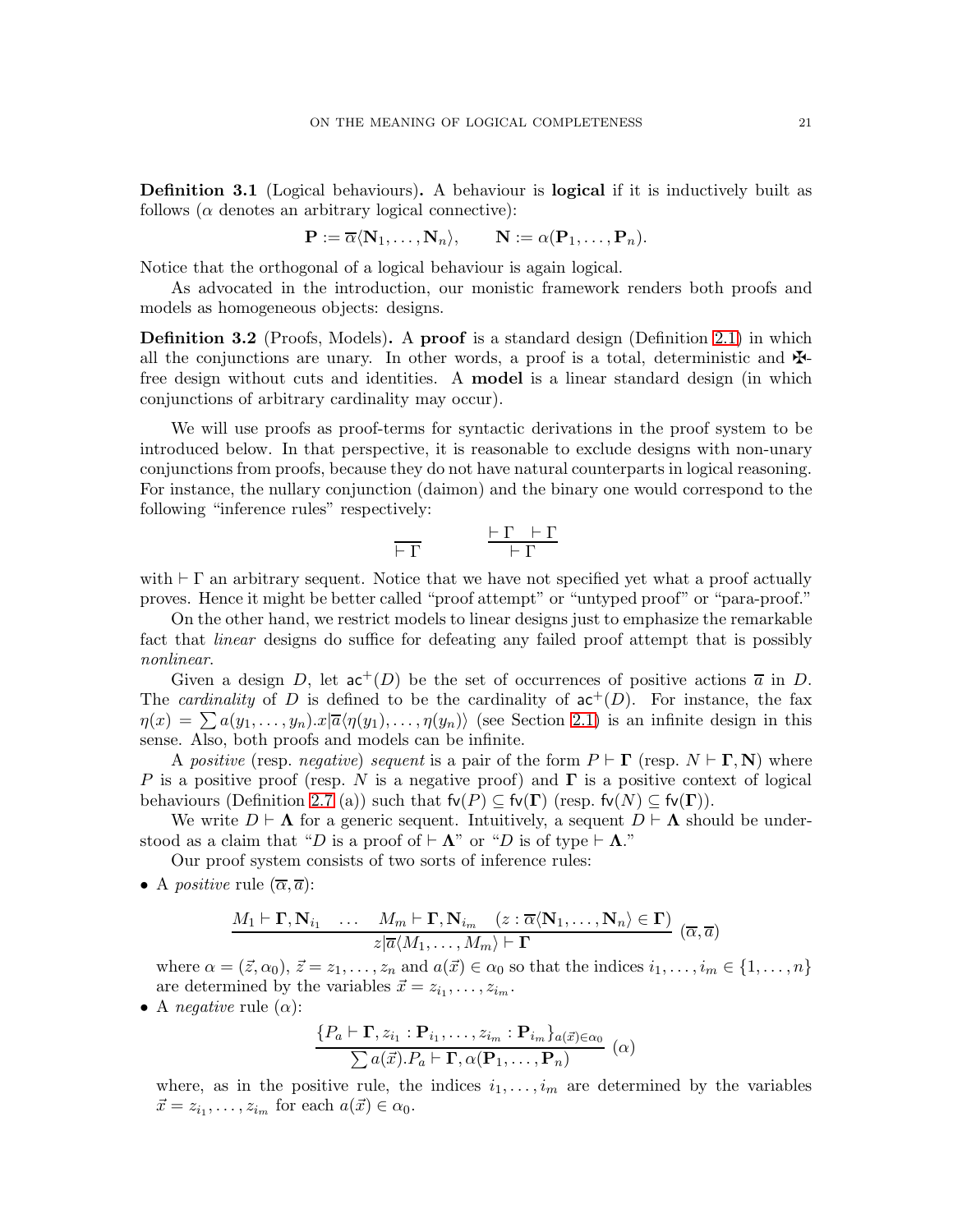We assume that  $\vec{x}$  are fresh, *i.e.*, do not occur in  $\Gamma$ . This does not cause a loss of generality since variables in  $\alpha$  can be renamed (see Definition [2.9\)](#page-15-1).

Notice that a component  $b(\vec{y})$ . $P_b$  of  $\sum a(\vec{x})$ . $P_a$  can be arbitrary when  $b(\vec{y}) \notin \alpha_0$ . Hence we again take an "immaterial" approach (*cf.* Theorem [2.17\)](#page-18-1).

Observe that the positive rule  $(\overline{\alpha}, \overline{a})$  involves implicit uses of the contraction rule on positive behaviours. The weakening rule for positive behaviours is implicit too; in the bottom up reading of a proof derivation, unused formulas are always propagated to the premises of any instance of rule. It should also be noted that proof search in our system is deterministic. In particular, given a positive sequent  $z|\overline{a}(M_1, \ldots, M_m) \vdash \Gamma$ , the head variable z and the first positive action  $\bar{a}$  completely determine the next positive rule to be applied bottom-up (if there is any).

It is also possible to adopt a "material" approach in the proof system by simply requiring  $P_b = \Omega$  when  $b(\vec{y}) \notin \alpha_0$  in the rule ( $\alpha$ ). Then a proof D is finite (*i.e.*, ac<sup>+</sup>(D) is a finite set) whenever  $D \vdash \Lambda$  is derivable for some  $\Lambda$ . Thus, as in ordinary sequent calculi, our proof system accepts only *essentially finite* proofs for derivable sequents (*i.e.*, finite up to removal of irrelevant parts).

Remark 3.3. To clarify the last point, we observe that for any (*possibly infinite*) negative proof N with  $f(v(N)) \subseteq f(v(\Gamma))$ , the sequent  $N \vdash \Gamma, \top$  is derivable by the instance of the negative rule with  $\alpha = \mathsf{T} = (\epsilon, \emptyset)$ . In fact, this corresponds to the usual top-rule of linear logic (see also Example [3.4\)](#page-21-0):

$$
\overline{N \vdash \Gamma, \mathsf{T}}^{\mathsf{(T)}}
$$

This means that for a (possibly infinite) negative proof  $N$  there is a finite derivation of  $N \vdash \Gamma, \top$ . By contrast, in the "material" approach we only have

$$
\overline{\sum a(\vec{x}).\Omega \vdash \Gamma,\top} \, (\top)
$$

where  $\sum a(\vec{x})\cdot\Omega$  is the unique negative proof which has cardinality 0.

<span id="page-21-0"></span>Example 3.4. For linear logic connectives (Example [2.14\)](#page-16-2), the positive and negative rules specialize to the following (taking here the "material" approach):

$$
\frac{M_{1} \vdash \Gamma, N_{1} \quad M_{2} \vdash \Gamma, N_{2} \quad (z : N_{1} \otimes N_{2} \in \Gamma)}{z \mid \bullet \langle M_{1}, M_{2} \rangle \vdash \Gamma} (\otimes, \bullet) \quad \frac{P \vdash \Gamma, x_{1} : P_{1}, x_{2} : P_{2}}{\wp(x_{1}, x_{2}).P \vdash \Gamma, P_{1} \mathfrak{B} P_{2}} \mathfrak{B}
$$
\n
$$
\frac{M \vdash \Gamma, N_{i} \quad (z : N_{1} \oplus N_{2} \in \Gamma)}{z \mid \iota_{i} \langle M \rangle \vdash \Gamma} (\oplus, \iota_{i}) \qquad \frac{P_{1} \vdash \Gamma, x_{1} : P_{1} \quad P_{2} \vdash \Gamma, x_{2} : P_{2}}{\pi_{1}(x_{1}).P_{1} + \pi_{2}(x_{2}).P_{2} \vdash \Gamma, P_{1} \& P_{2}} \& \frac{N \vdash \Gamma, N \quad (z : \downarrow N \in \Gamma)}{z \mid \downarrow \langle N \rangle \vdash \Gamma} (\downarrow, \downarrow) \qquad \frac{P \vdash \Gamma, x : P}{\uparrow (x).P \vdash \Gamma, \uparrow P} \uparrow}
$$
\n
$$
\frac{(z : 1 \in \Gamma)}{z \mid \overline{*} \vdash \Gamma} (1, \overline{*}) \qquad \frac{P \vdash \Gamma}{* \neg P \vdash \Gamma, \perp} (\perp) \qquad \frac{P \vdash \Gamma}{\sum a(\vec{x}).\Omega \vdash \Gamma, \top} (\top)}
$$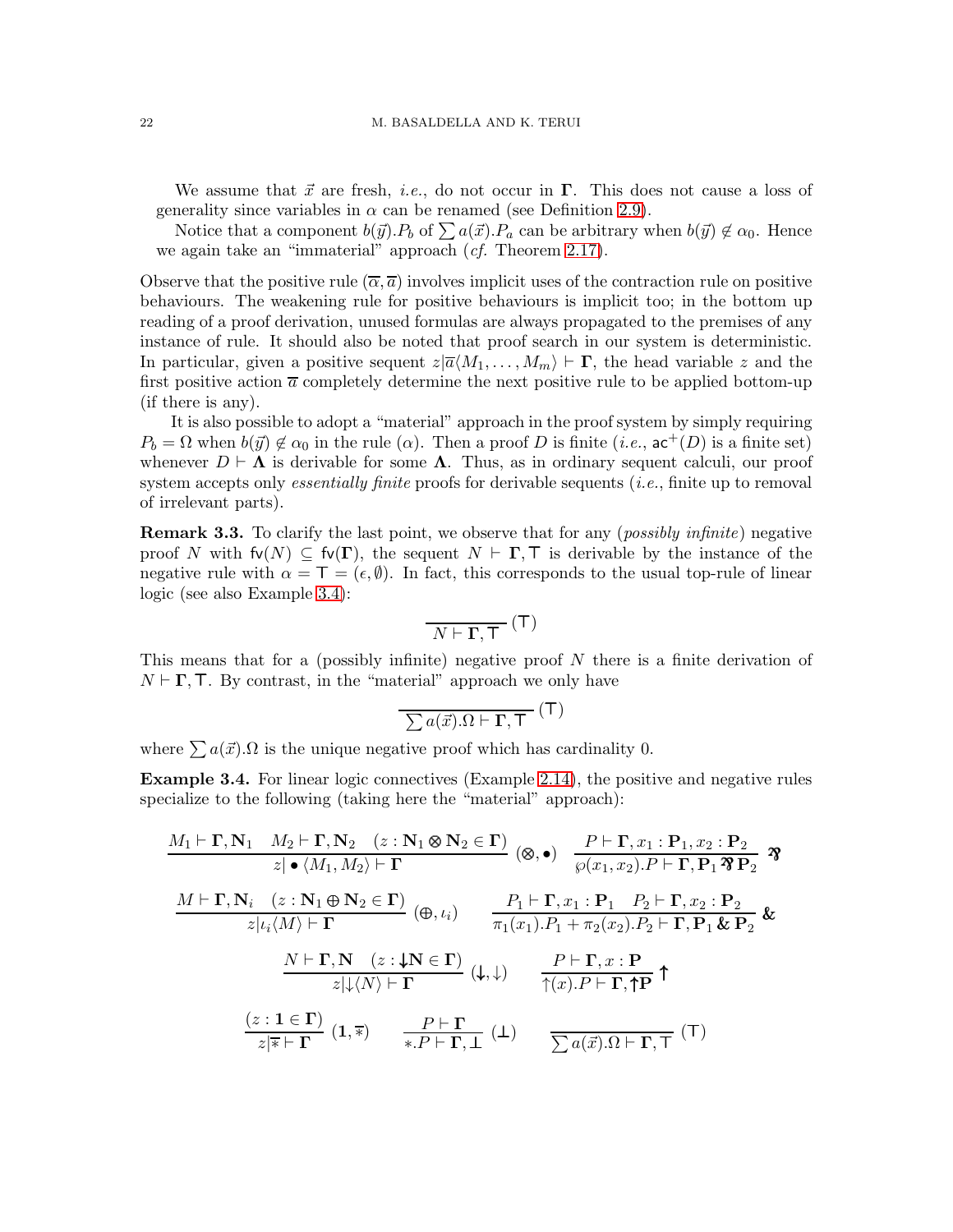<span id="page-22-1"></span>3.2. Soundness. The inference rules given above are all sound. Namely we have:

<span id="page-22-0"></span>**Theorem 3.5** (Soundness). *If*  $D \vdash \Lambda$  *is derivable in the proof system, then*  $D \models \Lambda$ *.* 

*Proof.* By induction on the length of the derivation of  $D \vdash \Lambda$ . We have two cases, one for each sort of rule.

(1) Suppose that the last inference rule is

$$
\frac{M_1 \vdash \Gamma, \mathbf{N}_{i_1} \quad \dots \quad M_m \vdash \Gamma, \mathbf{N}_{i_m} \quad (z : \overline{\alpha} \langle \mathbf{N}_1, \dots, \mathbf{N}_n \rangle \in \Gamma)}{z | \overline{\alpha} \langle M_1, \dots, M_m \rangle \vdash \Gamma} \quad (\overline{\alpha}, \overline{a})
$$

where  $\mathbf{\Gamma} = x_1 : \mathbf{P}_1, \dots, x_l : \mathbf{P}_l$  and  $z : \overline{\alpha} \langle \mathbf{N}_1, \dots, \mathbf{N}_n \rangle = x_k : \mathbf{P}_k$  for some  $1 \leq k \leq l$ .

The induction hypothesis gives us  $M_j \models \Gamma, N_{i_j}$  for every  $1 \leq j \leq m$ . By Lemma [2.8](#page-14-1) (3),  $M'_j := [M_j[N_1/x_1,\ldots,N_l/x_l]] \in \mathbf{N}_{i_j}$  for every  $N_1 \in \mathbf{P}_1^{\perp},\ldots,N_l \in \mathbf{P}_l^{\perp}$  and by Defi-nition [2.9,](#page-15-1) we have that  $x_0|\overline{a}\langle M'_1,\ldots,M'_m\rangle\in \overline{\alpha}\langle N_1,\ldots,N_n\rangle$ , that is  $x_0|\overline{a}\langle M'_1,\ldots,M'_m\rangle\models$  $x_0 : \overline{\alpha} \langle \mathbf{N}_1, \ldots, \mathbf{N}_n \rangle$ .

Applying Lemma [2.8](#page-14-1) (1), we get  $x_0|\overline{a}\langle M_1,\ldots,M_m\rangle\models \Gamma, x_0:\overline{\alpha}\langle N_1,\ldots,N_n\rangle$  and by Theorem [2.15](#page-17-0) (1) we conclude  $z\vert \overline{a}\langle M_1, \ldots, M_m \rangle \models \Gamma$ .

(2) Suppose now that the last inference rule is

$$
\frac{\{P_a \vdash \Gamma, \vec{x} : \vec{P}_a\}_{a(\vec{x}) \in \alpha_0}}{\sum a(\vec{x}).P_a \vdash \Gamma, \alpha(\mathbf{P}_1, \dots, \mathbf{P}_n)} \quad (\alpha)
$$

where  $\mathbf{\Gamma} = y_1 : \mathbf{Q}_1, \dots, y_l : \mathbf{Q}_l$  and  $\vec{x} : \vec{P}_a$  stands for  $z_{i_1} : \mathbf{P}_{i_1}, \dots, z_{i_m} : \mathbf{P}_{i_m}$ . We assume that the variables  $y_1, \ldots, y_l$  and  $\vec{x}$  are disjoint in any premise.

The induction hypothesis gives us  $P_a \models \Gamma, \vec{x} : \vec{P}_a$  for every  $a(x) \in \alpha_0$ . By Lemma [2.8](#page-14-1) (1), for every  $N_1 \in \mathbf{Q}_1^{\perp}, \ldots, N_l \in \mathbf{Q}_l^{\perp}, P'_a := [\![P_a[N_1/x_1, \ldots, N_l/x_l]\!] \models \vec{x} : \vec{\mathbf{P}}_a$ .

Then, we can apply Theorem [2.17](#page-18-1) to obtain  $\sum a(\vec{x}) \cdot P'_a \in \alpha(\mathbf{P}_1, \ldots, \mathbf{P}_n)$ , that is  $\sum a(\vec{x}) \cdot P'_a \models \alpha(\mathbf{P}_1, \ldots, \mathbf{P}_n)$ . Notice that in  $\sum a(\vec{x}) \cdot P'_a$  the components  $b(\vec{y}) \cdot P_b$  for  $a(\vec{x}).P'_a \models \alpha(\mathbf{P}_1,\ldots,\mathbf{P}_n)$ . Notice that in  $\sum a(\vec{x}).P'_a$  the components  $b(\vec{y}).P_b$  for  $b(\vec{y}) \notin \alpha_0$  can be arbitrary.

We finally apply Lemma [2.8](#page-14-1) (3) and conclude  $\sum a(\vec{x}).P_a \models \Gamma, \alpha(\mathbf{P}_1, \ldots, \mathbf{P}_n)$ .  $\Box$ 

Although our proof system does not include a cut rule officially, the semantics validates it as follows.

#### Proposition 3.6.

- (1) *If*  $P \models \Gamma, z : P$  *and*  $M \models \Gamma, P^{\perp}$ *, then*  $[ P[M/z] ] \models \Gamma$ *.*
- (2) *If*  $N \models \mathbf{N}, \mathbf{\Gamma}, z : \mathbf{P}$  *and*  $M \models \mathbf{\Gamma}, \mathbf{P}^{\perp}$ , *then*  $\llbracket N \rfloor M/z \rrbracket \models \mathbf{N}, \mathbf{\Gamma}$ .

*Proof.* Let  $\Gamma$  be  $x_1 : \mathbf{P}_1, \ldots, x_n : \mathbf{P}_n$ , let  $K_1 \in \mathbf{P}_1^{\perp}, \ldots, K_n \in \mathbf{P}_n^{\perp}$  and write  $\vec{K}/\vec{x}$  for  $K_1/x_1, \ldots, K_n/x_n$ .

- (1) By Lemma [2.8,](#page-14-1) we have  $P' := [P[\vec{K}/\vec{x}]] \models z : \mathbf{P}$  and  $M' := [M[\vec{K}/\vec{x}]] \models \mathbf{P}^{\perp}$ , so that  $P'[x_0/z] \in \mathbf{P}$  and and  $M' \in \mathbf{P}^{\perp}$ . Hence,  $[[P'[x_0/z][M'/x_0]] = [[P'[M'/z]]] = \mathbf{F}$ . From this fact and associativity (Theorem [1.12\)](#page-8-0), we can derive  $\llbracket \llbracket P[M/z] \rrbracket [\vec{K}/\vec{x}] \rrbracket = \mathbf{\nabla}$ , which proves  $[P[M/z]] \models \Gamma$ .
- (2) Let Q be an arbitrary design in  $\mathbb{N}^{\perp}$ . By Lemma [2.8,](#page-14-1) we obtain  $\llbracket Q[N/x_0] \rrbracket \models \Gamma, z : \mathbb{P}$  and  $Q' = [[[Q[N/x_0]]][\vec{K}/\vec{x}]] \models z : \mathbf{P}$ . On the other side, we have  $M' := [M[\vec{K}/\vec{x}]] \models \mathbf{P}^{\perp}$ . From  $Q'[x_0/z] \in \mathbf{P}$  and and  $M' \in \mathbf{P}^{\perp}$ , we obtain  $[[Q'[x_0/z][M'/x_0]] = [[Q'[M'/z]]] = \mathbf{F}$ . From this fact and associativity, we can derive  $\|Q\| \|N[M/z]\| \|\vec{K}/\vec{x}\| /x_0\| = \mathbf{\mathcal{F}},$  which proves  $\llbracket N[M/z] \rrbracket \models \mathbf{N}, \mathbf{\Gamma}.$  $\perp$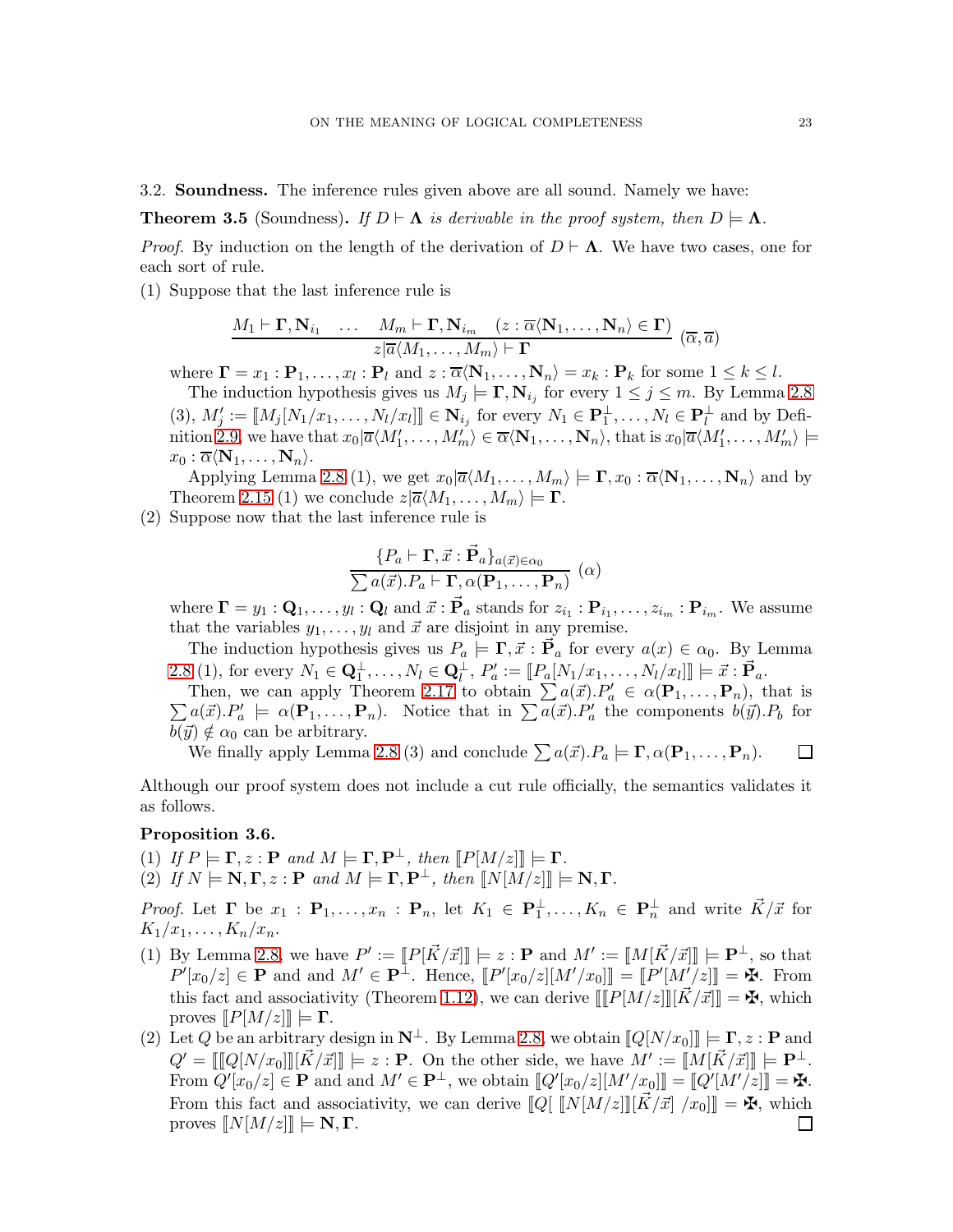Thanks to the previous proposition, we can naturally strengthen our proof system as follows. First, we consider sequents of the form  $D \vdash \Lambda$  where D is a "proof with cuts" (*i.e.*, a proof in the sense of Definition [3.2](#page-20-0) except that the cut-freeness condition is not imposed). Second, we add the following cut rule:

$$
\frac{D \vdash \Xi, \Gamma, z : \mathbf{P} \quad N \vdash \Gamma, \mathbf{P}^{\perp}}{D[N/z] \vdash \Xi, \Gamma} \ (cut)
$$

where  $\Xi$  is either empty or it consists of a negative logical behaviour N.

The soundness theorem can be naturally generalized as follows:

**Theorem 3.7** (Soundness (with cut rule)). *If*  $D \vdash \Lambda$  *is derivable in the proof system with the cut rule above, then*  $\llbracket D \rrbracket \models \Lambda$ . П

<span id="page-23-0"></span>3.3. Completeness for proofs. Let us finally establish the other direction of Theorem [3.5,](#page-22-0) namely:

<span id="page-23-1"></span>**Theorem 3.8** (Completeness for proofs). A sequent  $D \vdash \Lambda$  is derivable in the proof system *if and only if*  $D \models \Lambda$ .

*In particular, for any positive logical behaviour* **P** and a proof  $P$ ,  $P \vdash x_0$ : **P** *is derivable if and only if*  $P \in \mathbf{P}$ *. Similarly for the negative case.*  $\Box$ 

Before proving the theorem, let us recall a well-established method for proving Gödel com-pleteness based on proof search (often attributed to Schütte [\[29\]](#page-29-1)). It proceeds as follows:

(1) Given an unprovable sequent  $\vdash \Gamma$ , find an open branch in the cut-free proof search tree. (2) From the open branch, build a countermodel M in which  $\vdash \Gamma$  is false.

The proof below follows the same line of argument. We can naturally adapt (1) to our setting, since the bottom-up cut-free proof search in our proof system is deterministic in the sense that at most one rule applies at each step. Moreover, it never gets stuck at the negative sequent, since a negative rule is always applicable bottom-up. Adapting (2) is more delicate.

For simplicity, we assume that the sequent  $D \vdash \Lambda$  is positive; the argument below can be easily adapted to the negative case. So, suppose that a positive sequent  $P_0 \vdash \Theta_0$  with  $\Theta_0 = x_1 : \mathbf{P}_1, \ldots, x_n : \mathbf{P}_n$  does not have a derivation. By König's Lemma, there exists a branch ob in the cut-free proof search tree,

.

$$
\begin{array}{rcl}\n&\vdots \\
&\frac{N_1 \vdash \Psi_1}{P_1 \vdash \Theta_1} \\
&\frac{N_0 \vdash \Psi_0}{P_0 \vdash \Theta_0},\n\end{array}
$$

which is *either* finite and has the topmost sequent  $P_{max} \vdash \mathbf{\Theta}_{max}$  with  $max \in \mathbb{N}$  to which no rule applies anymore, *or* infinite. In the latter case, we set  $max = \infty$ .

Our goal is to build models  $\mathcal{M}(x_1) \in \mathbf{P}_1^{\perp}, \dots \mathcal{M}(x_n) \in \mathbf{P}_n^{\perp}$  such that

$$
[\![P_0[\mathcal{M}(x_1)/x_1,\ldots,\mathcal{M}(x_n)/x_n]\!]] = \Omega.
$$

More generally, we define negative designs

- $\mathcal{M}(i)$  for every  $i \geq 0$   $(0 \leq i \leq max$  if  $max \in \mathbb{N})$ ;
- $\mathcal{M}(x)$  for every variable x occurring in the branch.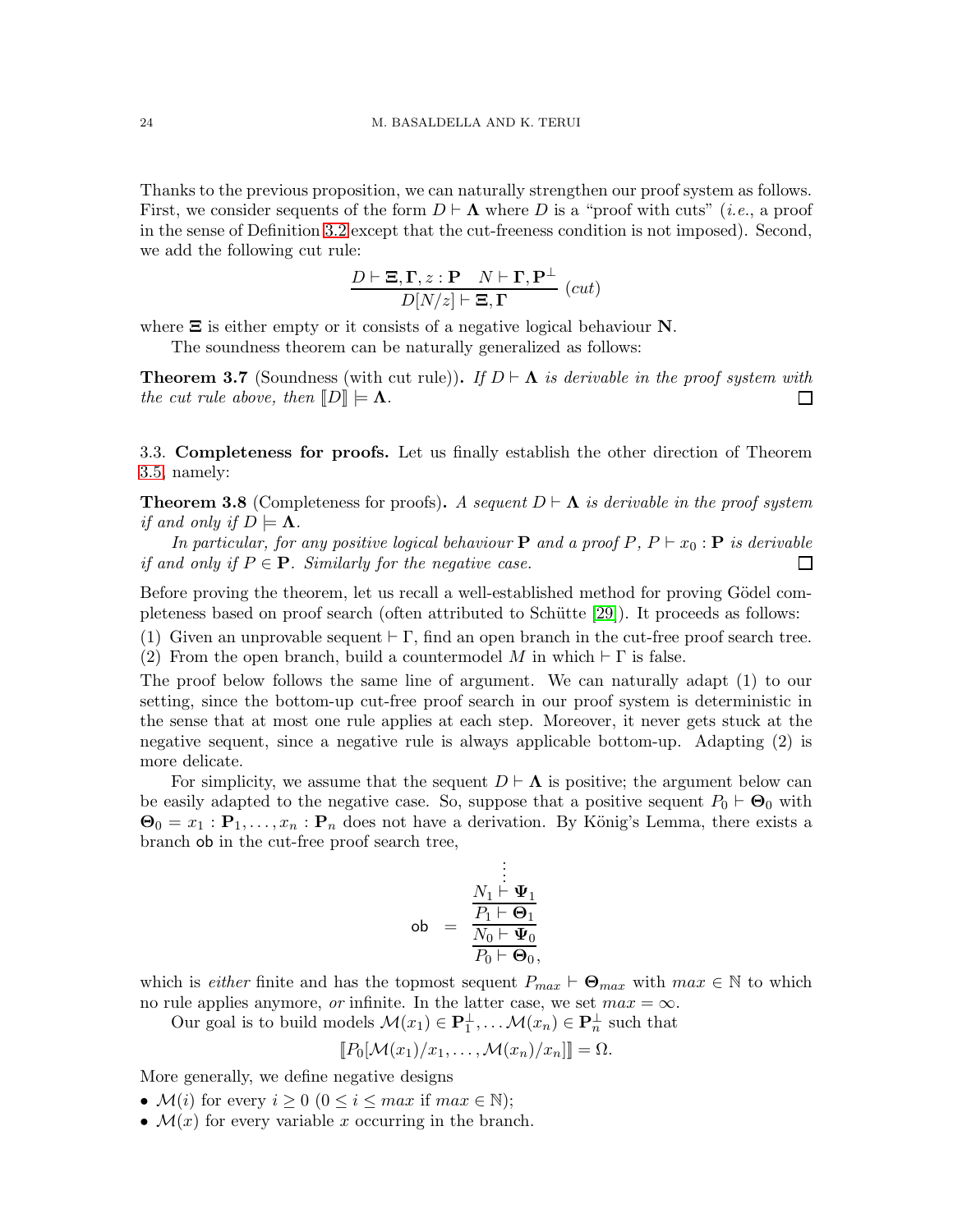Below,  $\alpha$  and  $\beta$  stand for logical connectives:  $\alpha = (\vec{z}, \alpha_0), \beta = (\vec{u}, \beta_0)$ . To define  $\mathcal{M}(i)$  we distinguish three cases:

(i) When  $i = max$  and  $P_{max} = \Omega$ , let  $\mathcal{M}(max) := \mathbf{H}^{-} (= \sum a(\vec{x}).\mathbf{H}).$ 

(ii) When  $i = max$  and  $P_{max} \neq \Omega$ , suppose that  $P_{max} \vdash \mathbf{\Theta}_{max}$  is of the form  $z|\overline{c}\langle M\rangle \vdash$  $\Gamma, z : \overline{\alpha} \langle \vec{N} \rangle$  but  $c(\vec{w}) \notin \alpha_0$  so that the proof search gets stuck. Then let  $\mathcal{M}(max) :=$  $\sum_{a(\vec{x})\in\alpha_0} a(\vec{x})$ . Recall that the partial sum  $\mathcal{M}(max)$  has  $c(\vec{w})\Omega$  as component by our convention.

(iii) For  $i < max$ , suppose that the relevant part of the branch ob is of the form:

$$
\begin{array}{rcl}\n\vdots & \vdots & \vdots \\
\frac{P_{i+1} \vdash \mathbf{\Theta}_{i+1}}{P_i \vdash \mathbf{\Theta}_i} & = & \frac{P_{i+1} \vdash \mathbf{\Theta}_i, y_1 : \mathbf{Q}_1, \dots, y_l : \mathbf{Q}_l}{\sum b(\vec{y}).P_{i+1} \vdash \mathbf{\Theta}_i, \mathbf{N}_{i_k}} \quad (\beta) \\
\vdots & \vdots & \vdots\n\end{array}
$$

where  $\mathbf{\Theta}_i$  contains  $z : \overline{\alpha} \langle \mathbf{N}_1, \ldots, \mathbf{N}_n \rangle, a(\vec{z}) \in \alpha_0$  with  $\vec{z} = z_{i_1}, \ldots, z_{i_m}$ , and  $\mathbf{N}_{i_k} = \beta(\mathbf{Q}_1, \ldots, \mathbf{Q}_k)$  $\mathbf{Q}_s$ ,  $b(\vec{y}) \in \beta_0$  with  $\vec{y} = y_1, \dots, y_l$ . Namely, the situation is as follows (to be read bottomup):

- The head variable of  $P_i$  is z, so  $z : \overline{\alpha} \langle \mathbf{N}_1, \ldots, \mathbf{N}_n \rangle$  is chosen from the context  $\mathbf{\Theta}_i$  and the rule  $(\overline{\alpha}, \overline{\alpha})$  is applied. Among m upper sequents, the kth one is taken in the branch.
- $N_i = \sum b(\vec{y}).P_{i+1}$  is negative, and the unique negative behaviour in  $\Psi_i$  is  $N_{i_k} = \beta(\mathbf{Q}_1, \dots, \mathbf{Q}_k)$  $\mathbf{Q}_s$ ), so the rule  $(\beta)$  is applied. Among the upper sequents (recall that there is one sequent for each action in  $\beta_0$ , the one corresponding to  $b(\vec{y}) \in \beta_0$  is taken in the branch.

In this case, we define

$$
\mathcal{M}(i) := a(\vec{x}).z_{i_k} | \overline{b} \langle \mathcal{M}(y_1), \dots, \mathcal{M}(y_l) \rangle + \sum_{\alpha_0 \setminus \{a(\vec{x})\}} c(\vec{w}).\mathbf{F}.
$$

Here, the main additive component of  $\mathcal{M}(i)$  begins with  $a(\vec{x}).z_{i_k}|b$  because (1)  $P_i$  begins with the positive action  $\bar{a}$ , (2) the kth upper sequent is taken in the branch, and (3) the upper sequent corresponding to  $b(\vec{y})$  is taken. The other additive components  $\sum_{\alpha_0\setminus\{a(\vec{x})\}}c(\vec{w})$ . are needed to ensure that our countermodel belongs to the behaviour  $\overline{\alpha} \langle N_1, \ldots, N_n \rangle^{\perp}$  (see Lemma  $3.10(1)$ .

The subdesigns  $\mathcal{M}(y_1), \ldots, \mathcal{M}(y_l)$  are given by

 $\mathcal{M}(y) := \bigwedge \{ \mathcal{M}(j) : P_j \text{ has head variable } y \}.$ 

Notice that each  $\mathcal{M}(j)$  is a negative design, so the above conjunction is a defined operation (in the sense of Definition [1.5](#page-5-0)  $(2)$ ).

We claim that  $\mathcal{M}(i)$  is well-defined, because variables  $\vec{y}$  are chosen fresh, so do not appear freely below  $N_i \vdash \Psi_i$ . Hence subdesigns  $\mathcal{M}(y_1), \ldots, \mathcal{M}(y_l)$  do not have  $\mathcal{M}(k)$  with  $k \leq i$  as conjunct. Namely,  $\mathcal{M}(i)$  depends only on  $\mathcal{M}(j)$  with  $j > i$ . This gives rise to a recursive procedure and  $\mathcal{M}(i)$  arises in the limit of the procedure.

Notice also that the set  $\{\mathcal{M}(j): P_j$  has head variable  $y\}$  can be empty and in such a case, we have that  $\mathcal{M}(y) = \mathbf{H}^{-}$ .

**Remark 3.9.** The above is an instance of corecursive definition. It is possible to formally justify it by employing *design generators* developed in [\[30\]](#page-29-0) (see in particular Theorem 2.12 of [\[30\]](#page-29-0)). An alternative way is to define  $\mathcal{M}(i)$  (and  $\mathcal{M}(y)$ ) as the limit of its finite approximations. Here we briefly outline this latter approach.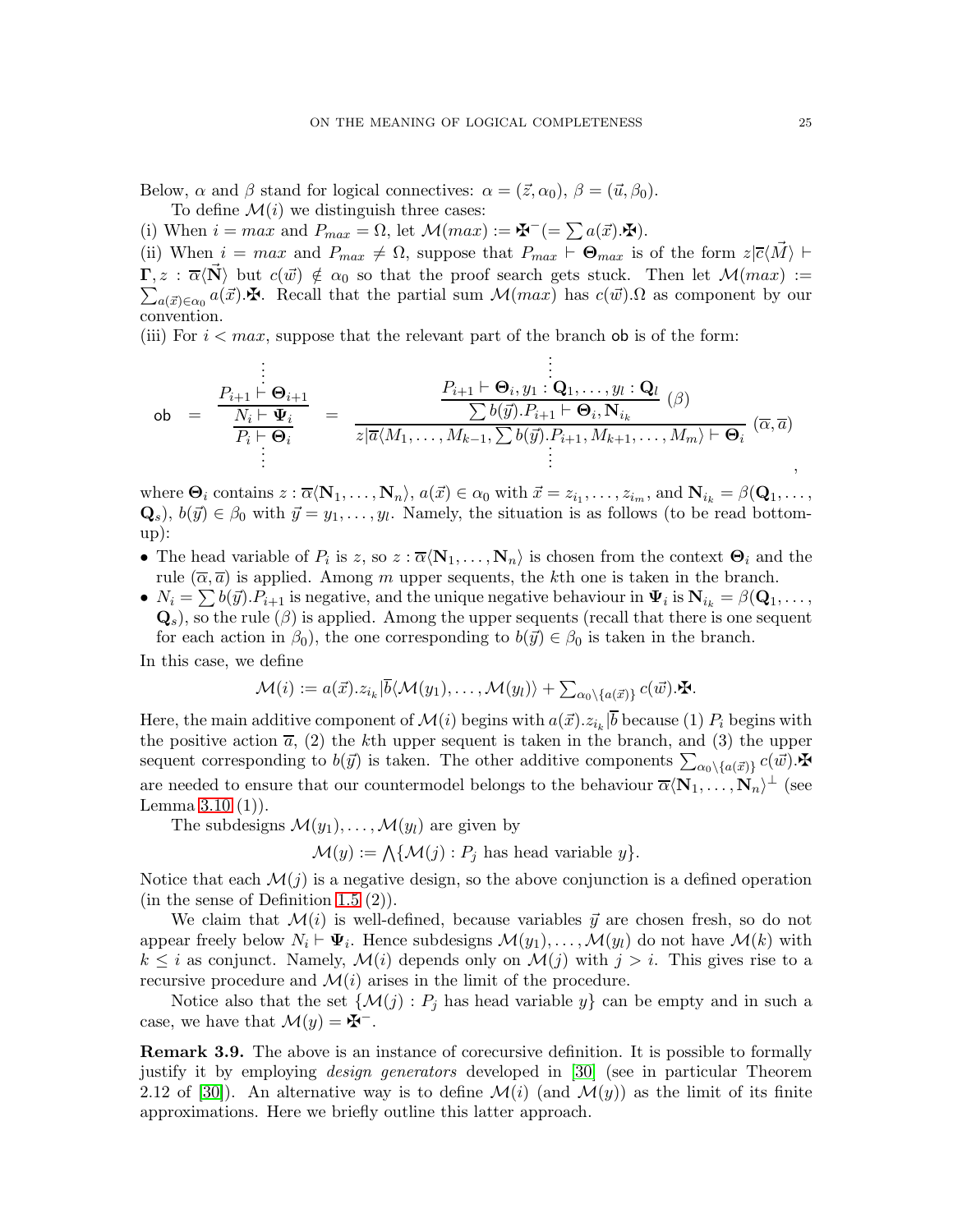We assume that  $max = \infty$ . The idea is to chop off the branch ob at height K, where K is an arbitrary natural number, and define finite approximations  $\mathcal{M}^K(i)$  and  $\mathcal{M}^K(y)$ . Then  $\mathcal{M}(i)$  and  $\mathcal{M}(y)$  arise as the limit when  $K \to \infty$ .

More concretely, given a natural number K, we define  $\mathcal{M}^K(i)$  by downward induction from  $i = K$  to  $i = 0$  as follows:

- When  $i = K$ , the sequent  $P_K \vdash \Theta_K$  is of the form  $z|\overline{a}\langle M\rangle \vdash \Gamma, z : \overline{\alpha}\langle \overline{N}\rangle$ . We let  $\mathcal{M}^K(K) := \sum_{a(\vec{x}) \in \alpha_0} a(\vec{x}).$   $\mathbf{\mathbf{F}}$ .
- When  $i < K$ , we proceed as in the case (iii) above. Namely,

$$
\mathcal{M}^K(i) := a(\vec{x}).z_{i_k} | \overline{b} \langle \mathcal{M}^K(y_1), \dots, \mathcal{M}^K(y_l) \rangle + \sum_{\alpha_0 \setminus \{a(\vec{x})\}} c(\vec{w}).\mathbf{F},
$$
  

$$
\mathcal{M}^K(y) := \bigwedge \{ \mathcal{M}^K(j) : i < j \le K \text{ and } P_j \text{ has head variable } y \},
$$

where actions  $a(\vec{x})$ ,  $\vec{b}$  and the index  $i_k$  are determined as before.

Now observe that the sequence  $\{\mathcal{M}^K(y)\}_{K\in\mathbb{N}}$  is "monotone increasing" in the sense that  $\mathcal{M}^{K_2}(y)$  has more conjuncts than  $\mathcal{M}^{K_1}(y)$  whenever  $K_1 < K_2$ . The same for  $\mathcal{M}^K(i)$  with  $i \leq K$ . Hence we can naturally obtain the "limits"

$$
\mathcal{M}(i) = \lim_{K \to \infty} \mathcal{M}^K(i), \qquad \mathcal{M}(y) = \lim_{K \to \infty} \mathcal{M}^K(y).
$$

This construction ends up with the same as the previous recursive one.

Observe that each  $\mathcal{M}(i)$  and  $\mathcal{M}(x)$  thus constructed are surely models, *i.e.*, atomic linear designs. Theorem [3.8](#page-23-1) is a direct consequence of the following two lemmas.

The first lemma crucially rests on *induction on logical behaviours*, that is an analogue of *induction on formulas*, which lies at the core of logical completeness in many cases.

<span id="page-25-0"></span>**Lemma 3.10.** For  $P_i \vdash \Theta_i$  appearing in the branch ob above, suppose that  $P_i$  has a head *variable*  $z$  *and*  $z$  :  $\mathbf{R} \in \mathbf{\Theta}_i$ *. Then:* 

- $(1)$   $\mathcal{M}(i) \in \mathbf{R}^{\perp}$ ;
- $(2)$   $\mathcal{M}(z) \in \mathbf{R}^{\perp}$ .

*Proof.* By induction on the construction of R.

(1) Suppose that  $i = max$ . Since  $\Omega$  does not have a head variable, the case (i) does not apply. Hence we are in the case (ii), namely  $\mathbf{R} = \overline{\alpha} \langle N_1, \ldots, N_n \rangle$ , for some logical connective  $\alpha$  and logical behaviours  $\mathbf{N}_1, \ldots, \mathbf{N}_n$ . Thus,  $\mathbf{R}^{\perp} = \alpha(\mathbf{N}_1^{\perp}, \ldots, \mathbf{N}_n^{\perp})$ , and  $\mathcal{M}(max) := \sum_{a(\vec{x}) \in \alpha_0} a(\vec{x}).$   $\mathbf{\mathbf{\mathbf{\mathcal{H}}}}$ .

By internal completeness for negative connectives (Theorem [2.17\)](#page-18-1), we have

$$
\sum a(\vec{x}).P_a \in \alpha(\mathbf{N}_1^{\perp}, \dots, \mathbf{N}_n^{\perp}) \iff P_a \models \vec{x} : \vec{\mathbf{N}}_a^{\perp}, \text{ for every } a(\vec{x}) \in \alpha_0,
$$

where  $\vec{x} = z_{i_1}, \ldots, z_{i_m}$  and the expression  $\vec{x}$ :  $\vec{N}_a^{\perp}$  abbreviates the positive context  $z_{i_1}: \mathbf{N}_{i_1}^{\perp}, \ldots, z_{i_m}: \mathbf{N}_{i_m}^{\perp}$ . Since  $\mathbf{\Psi} \models \vec{x} : \vec{\mathbf{N}}_a^{\perp}$  trivially holds for every  $a(\vec{x}) \in \alpha_0$ , we have  $\mathcal{M}(max) \in \alpha(\mathbf{N}_1^{\perp}, \ldots, \mathbf{N}_n^{\perp}) = \mathbf{R}^{\perp}.$ 

When  $i < max$ , the case (iii) applies. In the same notation, we have that  $\mathbf{R} =$  $\overline{\alpha}\langle N_1,\ldots,N_n\rangle, N_{i_k} = \beta(\mathbf{Q}_1,\ldots,\mathbf{Q}_s),$  and

$$
\mathcal{M}(i) = a(\vec{x}).z_{i_k}|\overline{b}\langle \mathcal{M}(y_1),\ldots,\mathcal{M}(y_l)\rangle + \sum_{\alpha_0\setminus\{a(\vec{x})\}}c(\vec{w}).\mathbf{H},
$$

where actions  $a(\vec{x})$ ,  $\vec{b}$ , the index  $i_k$  and the variables  $y_1, \ldots, y_l$  are determined by the relevant part of the branch ob as described above.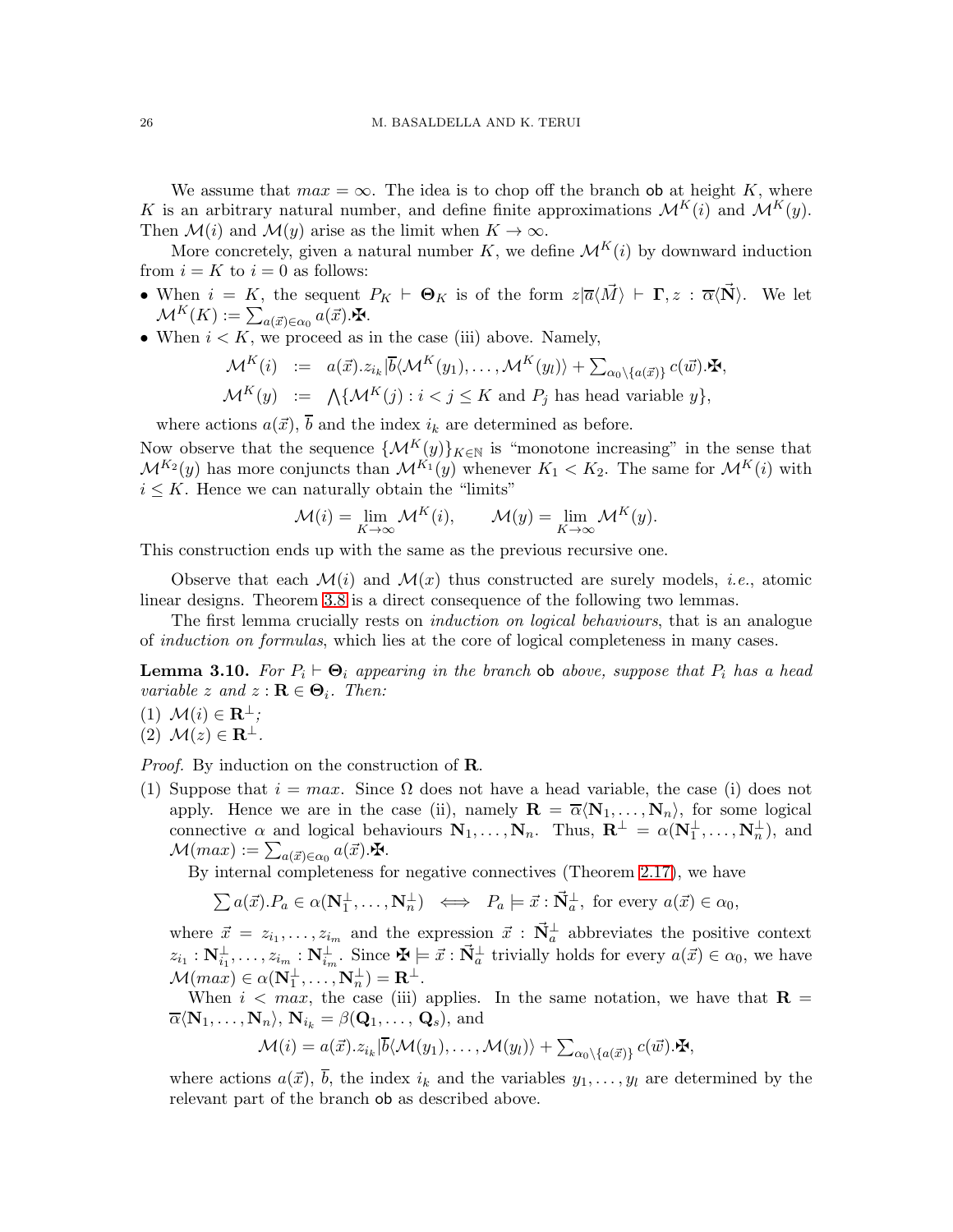By induction hypothesis on (2), we have that  $\mathcal{M}(y_1) \in \mathbf{Q}_1^{\perp}, \ldots, \mathcal{M}(y_l) \in \mathbf{Q}_l^{\perp}$ . Hence,  $x_0|\overline{b}\langle \mathcal{M}(y_1),\ldots,\mathcal{M}(y_l)\rangle \in \overline{\beta}\langle \mathbf{Q}_1^{\perp},\ldots,\mathbf{Q}_s^{\perp}\rangle = \mathbf{N}_{i_k}^{\perp}.$  Since  $\mathcal{M}(y_1),\ldots,\mathcal{M}(y_l)$  are atomic  $(i.e., closed)$ , we may derive  $z_{i_k} | \overline{b} \langle \mathcal{M}(y_1), \ldots, \mathcal{M}(y_l) \rangle \models \vec{x} : \vec{N}_a^{\perp}$ . We also have  $\maltese \models$  $\vec{w}$ :  $\vec{N}_{c}^{\perp}$  for every  $c(\vec{w}) \in \alpha_0 \setminus \{a(\vec{x})\}\$ . Hence, by internal completeness again,  $\mathcal{M}(i) \in$  $\alpha(\mathbf{N}_1^{\perp},\ldots,\mathbf{N}_n^{\perp})=\mathbf{R}^{\perp}.$ 

(2) It follows from (1) since  $\mathbb{R}^{\perp}$  is a negative logical behaviour and so closed under  $\wedge$ (Theorem [2.15](#page-17-0) (4)). П

The proof of the next lemma suggests a similarity between the construction of our countermodels and the *Böhm-out* technique (see, *e.g.*, [\[2\]](#page-28-18)), that constructs a suitable term context in order to visit a specific position in the Böhm tree of a given  $\lambda$ -term.

Recall that the initial sequent of our open branch ob is  $P_0 \vdash \Theta_0$  with  $\Theta_0 = x_1$ :  $\mathbf{P}_1, \ldots, x_n : \mathbf{P}_n$ , so that  $\mathsf{fv}(P_0) \subseteq \{x_1, \ldots, x_n\}$ . We have:

# <span id="page-26-0"></span>Lemma 3.11.

$$
[[P_0[\mathcal{M}(x_1)/x_1,\ldots,\mathcal{M}(x_n)/x_n]]]=\Omega.
$$

*Proof.* We first prove that there is a reduction sequence

$$
P_i[\mathcal{M}(v_1)/v_1,\ldots,\mathcal{M}(v_s)/v_s] \rightarrow^* P_{i+1}[\mathcal{M}(w_1)/w_1,\ldots,\mathcal{M}(w_t)/w_t]
$$

for any  $i < max$ , where  $v_1, \ldots, v_s$  and  $w_1, \ldots, w_t$  are the free variables of  $P_i$  and  $P_{i+1}$ , respectively. Suppose that  $P_i$  is as in the case (iii) above, so has the head variable  $z \in \{v_1, \ldots, v_s\}$ . By writing  $[\theta]$  for  $[\mathcal{M}(v_1)/v_1, \ldots, \mathcal{M}(v_s)/v_s]$  and noting that  $\mathcal{M}(z)$  is a (defined) conjunction that contains M(i) = a(~x).zi<sup>k</sup> |bhM(y1), . . . ,M(yl)i + P α0\{a(~x)} c( ~w).z as conjunct, we have:

$$
P_i[\theta] = \mathcal{M}(z) | \overline{a} \langle M_1[\theta], \dots, M_{k-1}[\theta], \sum b(\vec{y}).P_{i+1}[\theta], M_{k+1}[\theta], \dots, M_m[\theta] \rangle
$$
  
\n
$$
\rightarrow (\sum b(\vec{y}).P_{i+1}[\theta]) | \overline{b} \langle \mathcal{M}(y_1), \dots, \mathcal{M}(y_l) \rangle \wedge \cdots
$$
  
\n
$$
\rightarrow P_{i+1}[\theta, \mathcal{M}(y_1)/y_1, \dots, \mathcal{M}(y_l)/y_l],
$$

as desired. When  $max = \infty$ , we have obtained an infinite reduction sequence from  $P_0[\mathcal{M}(x_1)/x_1,\ldots,\mathcal{M}(x_n)/x_n]$ . Otherwise,  $P_0[\mathcal{M}(x_1)/x_1,\ldots,\mathcal{M}(x_n)/x_n] \longrightarrow^* P_{max}[\theta]$ , for some substitution  $[\theta]$ .

In case (i), we have  $P_{max} = P_{max}[\theta] = \Omega$ , while in case (ii), we have  $P_{max} = z|\overline{c}\langle\vec{M}\rangle$ . So,

$$
P_{max}[\theta] = z|\overline{c}\langle \vec{M}\rangle[\theta] = \mathcal{M}(z)|\overline{c}\langle \vec{M}[\theta]\rangle \longrightarrow \Omega,
$$

because  $\mathcal{M}(z)$  contains  $\mathcal{M}(max)$  as conjunct, and  $\mathcal{M}(max) = \sum_{a(\vec{x}) \in \alpha_0} a(\vec{x}).$  A has  $c(\vec{w}).\Omega$ as component. П

Theorem [3.8](#page-23-1) now follows easily. Suppose that  $P_0 \vdash x_1 : \mathbf{P}_1, \ldots, x_n : \mathbf{P}_n$  is not derivable. Then we obtain models  $\mathcal{M}(x_1) \in \mathbf{P}_1^{\perp}, \ldots, \mathcal{M}(x_n) \in \mathbf{P}_n^{\perp}$  by Lemma [3.10](#page-25-0) and  $[[P_0[\mathcal{M}(x_1)/x_1,\ldots,\mathcal{M}(x_n)/x_n]]] = \Omega$  by Lemma [3.11.](#page-26-0) This means that  $P_0 \not\models x_1$ :  ${\bf P}_1,\ldots,x_n:{\bf P}_n.$ 

Our explicit construction of the countermodels yields a by-product:

## Corollary 3.12 (Downward Löwenheim-Skolem, Finite model property).

- (1) Let P be a proof and **P** a logical behaviour. If  $P \notin \mathbf{P}$ , then there is a countable model  $M \in \mathbf{P}^{\perp}$  *(i.e.,* ac<sup>+</sup>(M) *is a countable set) such that*  $P \not\perp M$ .
- (2) *Furthermore, when* P *is linear, there is a finite and deterministic model*  $M \in \mathbf{P}^{\perp}$  *such that*  $P \not\perp M$ . ப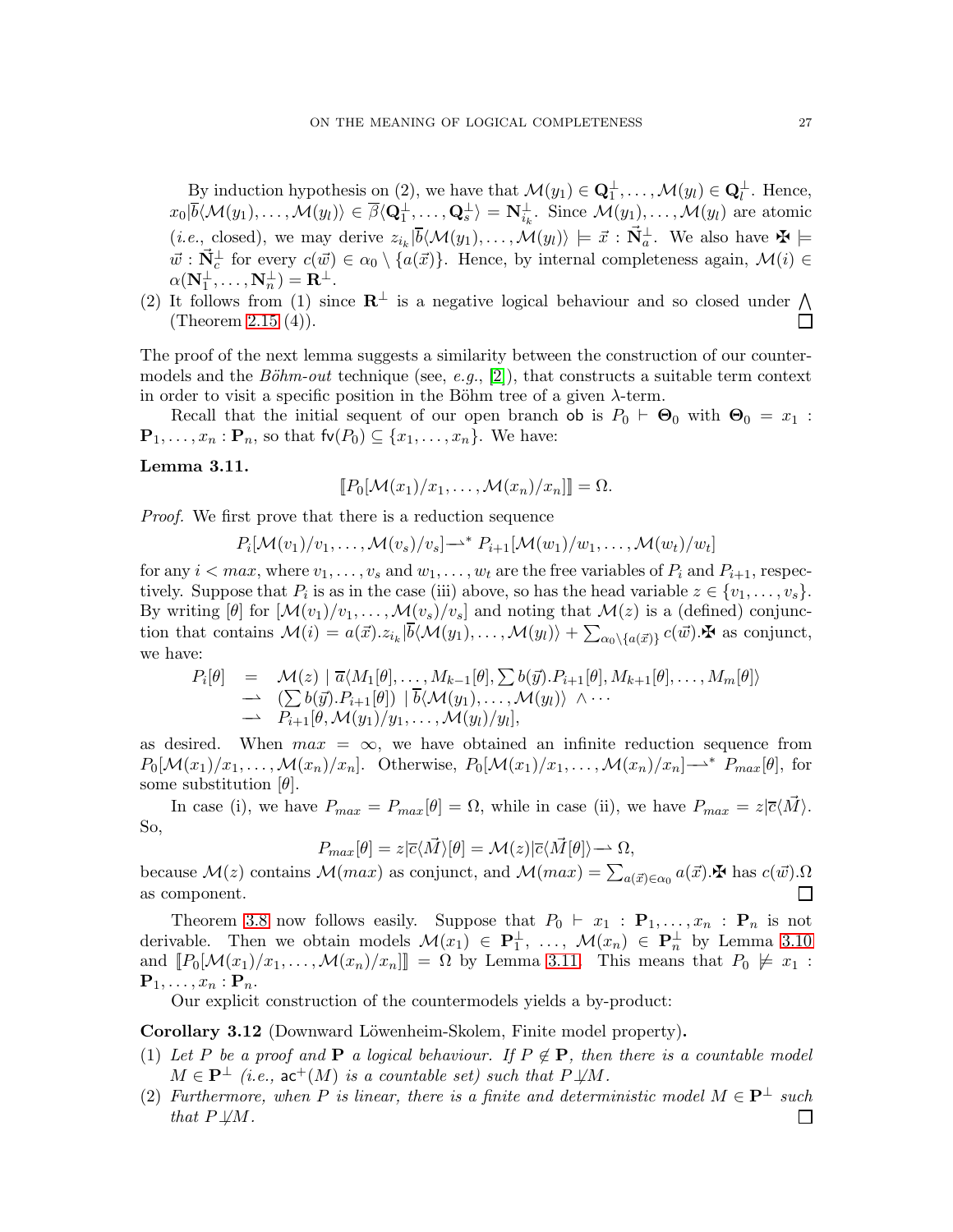The second statement is due to the observation that when P is linear the positive rule  $(\overline{\alpha}, \overline{a})$ can be replaced with a linear variant:

$$
\frac{M_1 \vdash \Gamma_1, \mathbf{N}_{i_1} \dots \quad M_m \vdash \Gamma_m, \mathbf{N}_{i_m}}{z | \overline{a}(M_1, \dots, M_m) \vdash \Gamma, z : \overline{\alpha} \langle \mathbf{N}_1, \dots, \mathbf{N}_n \rangle} \; (\overline{\alpha}, \overline{a})_{lin},
$$

where  $\Gamma_1, \ldots, \Gamma_m$  are disjoint subsets of  $\Gamma$ . We then immediately see that the proof search tree is always finite, and so is the model  $\mathcal{M}(x)$ . It is deterministic, since each variable occurs at most once as head variable in a branch so that all conjunctions are at most unary.

#### 4. Conclusion and related work

<span id="page-27-0"></span>We have presented a Gödel-like completeness theorem for proofs in the framework of ludics, aiming at linking completeness theorems for provability with those for proofs. We have explicitly constructed a countermodel against any failed proof attempt, following Schütte's idea based on cut-free proof search. Our proof employs König's lemma and reveals a sharp opposition between finite proofs and infinite models, leading to a clear analogy with Löwenhein-Skolem theorem. Our proof also employs an analogue of the Böhm-out technique [\[4,](#page-28-19) [2\]](#page-28-18) (see the proof of Lemma [3.11\)](#page-26-0), though it does not lead to the separation property (Remark [2.4\)](#page-13-2).

In Hyland-Ong game semantics, Player's innocent strategies most naturally correspond to possibly infinite Böhm trees (see, *e.g.*, [\[9\]](#page-28-9)). One could of course impose finiteness (or compactness) on them to have correspondence with finite proofs. But it would not lead to an explicit construction of Opponent's strategies defeating infinite proof attempts. Although finiteness is imposed in [\[3\]](#page-28-0) too, our current work shows that it is not necessary in ludics.

Our work also highlights the duality:

$$
\begin{array}{rcl}\n & \mathbf{proof} & \rightleftarrows & \mathbf{model} \\
 \hspace{2.5cm} \mathit{deterministic, nonlinear} & \hspace{2.5cm} \mathit{nondeterministic, linear}\n \end{array}
$$

The principle is that *when proofs admit contraction, models have to be nondeterministic* (whereas they do not have to be nonlinear).

A similar situation arises in some variants of  $\lambda$ -calculus and linear logic, when one proves the separation property.

We mention [\[12\]](#page-28-12), where the authors add a nondeterministic choice operator and a numeral system to the pure λ-calculus in order to internally (interactively) discriminate two pure  $\lambda$ -terms that have different Böhm trees. However, in contrast to our work, the nondeterminism needed for their purpose is of existential nature: a term converges if at least one of the possible reduction sequences starting from it terminates.

In [\[27\]](#page-29-2), the separation property for differential interaction nets [\[14\]](#page-28-11) is proven. A key point is that the exponential modalities in differential interaction nets are more "symmetrical" than in linear logic. In our setting, the symmetry shows up between nonlinearity and nondeterministic conjunctions (*i.e.*, nonuniform elements). It is typically found in Theorem [2.15,](#page-17-0) which reveals a tight connection between duplicability of positive logical behaviours and closure under nondeterministic conjunctions of negative logical behaviours. Similar nonuniform structures naturally arise in various semantical models based on coherence spaces and games, such as finiteness spaces [\[13\]](#page-28-20), indexed linear logic and nonuniform coherence spaces [\[6\]](#page-28-21), nonuniform hypercoherences [\[5\]](#page-28-22), and asynchronous games [\[28\]](#page-29-4) (see also [\[3\]](#page-28-0)).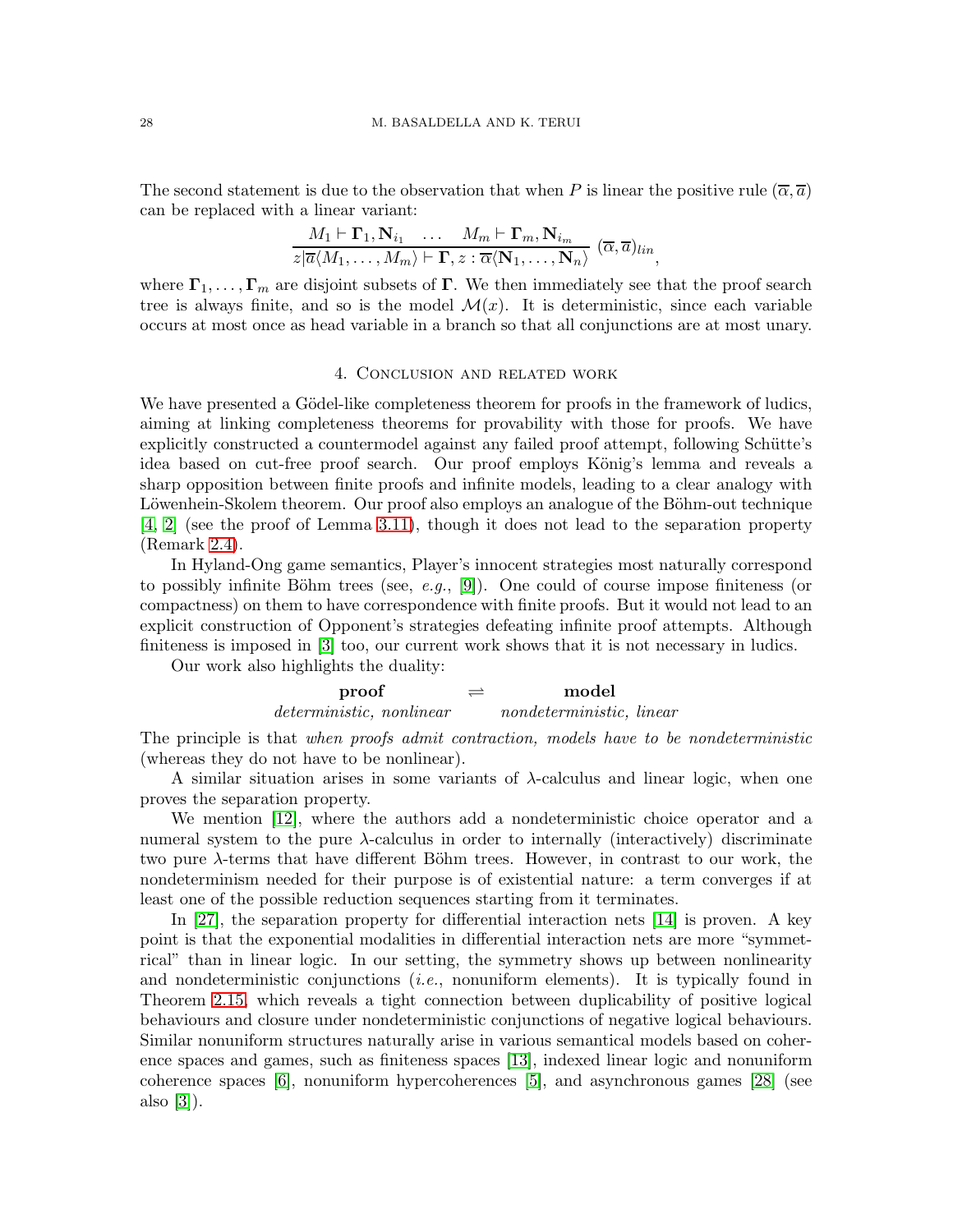For future work, we plan to extend our setting by enriching the proof system with propositional variables, second order quantifiers and nonlogical axioms. By moving to the second order setting, we hope to give an *interactive* account to Gödel's incompleteness theorems as well.

#### Acknowledgement

We are deeply indebted to Pierre-Louis Curien, who gave us a lot of useful comments. Our thanks are also due to the anonymous referees.

#### **REFERENCES**

- <span id="page-28-24"></span><span id="page-28-18"></span>[1] Andreoli, J.-M.: Logic Programming with Focusing Proofs in Linear Logic. J. Log. Comput. 2(3) (1992) 297–347.
- <span id="page-28-0"></span>[2] Barendregt, H. P.: The lambda calculus: its syntax and semantics. North-Holland (1981).
- [3] Basaldella, M., Faggian, C.: Ludics with repetition (exponentials, interactive types and completeness). In: LICS. (2009) 375–384.
- <span id="page-28-19"></span>[4] Böhm, C.: Alcune proprietà delle forme  $\beta - \eta$ -normali nel  $\lambda - K$ -calcolo. Publicazioni dell'Istituto per le Applicazioni del Calcolo 696 (1968).
- <span id="page-28-22"></span><span id="page-28-21"></span>[5] Boudes, P.: Non-Uniform Hypercoherences. Electr. Notes Theor. Comput. Sci. 69 (2002) 62–82.
- [6] Bucciarelli, A., Ehrhard, T.: On phase semantics and denotational semantics: the exponentials. Ann. Pure Appl. Logic 109(3) (2001) : 205–241.
- <span id="page-28-13"></span><span id="page-28-4"></span>[7] Curien, P.-L.: Abstract Böhm trees. Math. Struct. in Comp. Sci. 8(6) (1998) 559–591.
- [8] Curien, P.-L.: Introduction to linear logic and ludics, part II. Advances in Mathematics (China) 35(1) (2006) 1–44.
- <span id="page-28-15"></span><span id="page-28-9"></span>[9] Curien, P.-L.: Notes on game semantics. Manuscript (2006).
- <span id="page-28-7"></span>[10] Curien, P.-L., Herbelin, H.: Abstract machines for dialogue games. Panoramas et Synthèses 27 (2009) 231–275.
- [11] Curien, P.-L., Munch-Maccagnoni, G.: The duality of computation under focus. In : Proc. of IFIP TCS. (2010).
- <span id="page-28-12"></span>[12] Dezani-Ciancaglini, M., Intrigila, B., Venturini-Zilli, M.: Böhm's theorem for Böhm trees. In: ICTCS'98. (1998) 1–23.
- <span id="page-28-20"></span><span id="page-28-11"></span>[13] Ehrhard, T.: Finiteness spaces. Math. Struct. in Comp. Sci. 15(4) (2005) 615–646.
- <span id="page-28-14"></span>[14] Ehrhard, T., Regnier, L.: Differential interaction nets. Theor. Comput. Sci. 364(2) (2006) 166–195.
- <span id="page-28-3"></span>[15] Faggian, C.: Travelling on designs. In: CSL. (2002) 427–441.
- [16] Faggian, C.: Interactive observability in ludics: The geometry of tests. Theor. Comput. Sci. 350(2) (2006) 213–233.
- <span id="page-28-16"></span><span id="page-28-10"></span>[17] Faggian, C., Piccolo, M.: Ludics is a model for the finitary linear pi-calculus. In: TLCA. (2007) 148–162.
- <span id="page-28-1"></span>[18] Faggian, C., Piccolo, M.: Partial Orders, Event Structures, and Linear Strategies. In: TLCA. (2009) 95–111.
- [19] Girard, J.-Y.: On the meaning of logical rules I: syntax vs. semantics. In Berger, U., Schwichtenberg, H., eds.: Computational Logic. Heidelberg Springer-Verlag (1999) 215–272.
- <span id="page-28-25"></span>[20] Girard, J.-Y.: On the meaning of logical rules II: multiplicatives and additives. Foundation of Secure Computation, Berger and Schwichtenberg edts (2000) 183–212.
- <span id="page-28-2"></span>[21] Girard, J.-Y.: Locus solum: From the rules of logic to the logic of rules. Math. Struct. in Comp. Sci. 11(3) (2001) 301–506.
- <span id="page-28-6"></span><span id="page-28-5"></span>[22] Hyland, J.M.E., Ong, C.H.L.: On full abstraction for PCF: I, II, and III. Inf. Comput. 163(2) (2000) 285–408.
- <span id="page-28-23"></span>[23] Lafont, Y.: The finite model property for various fragments of linear logic. J. Symb. Log. 62(4) (1997) 1202–1208.
- <span id="page-28-8"></span>[24] Laurent, O.: Etude de la polarization en logique. PhD thesis, Univ. Aix-Marseille II (2002).
- <span id="page-28-17"></span>[25] Laurent, O.: Polarized games. Ann. Pure Appl. Logic 130(1-3) (2004) 79–123.
- [26] Maurel, F.: Un cadre quantitatif pour la Ludique. PhD Thesis, Univ. Paris VII (2004).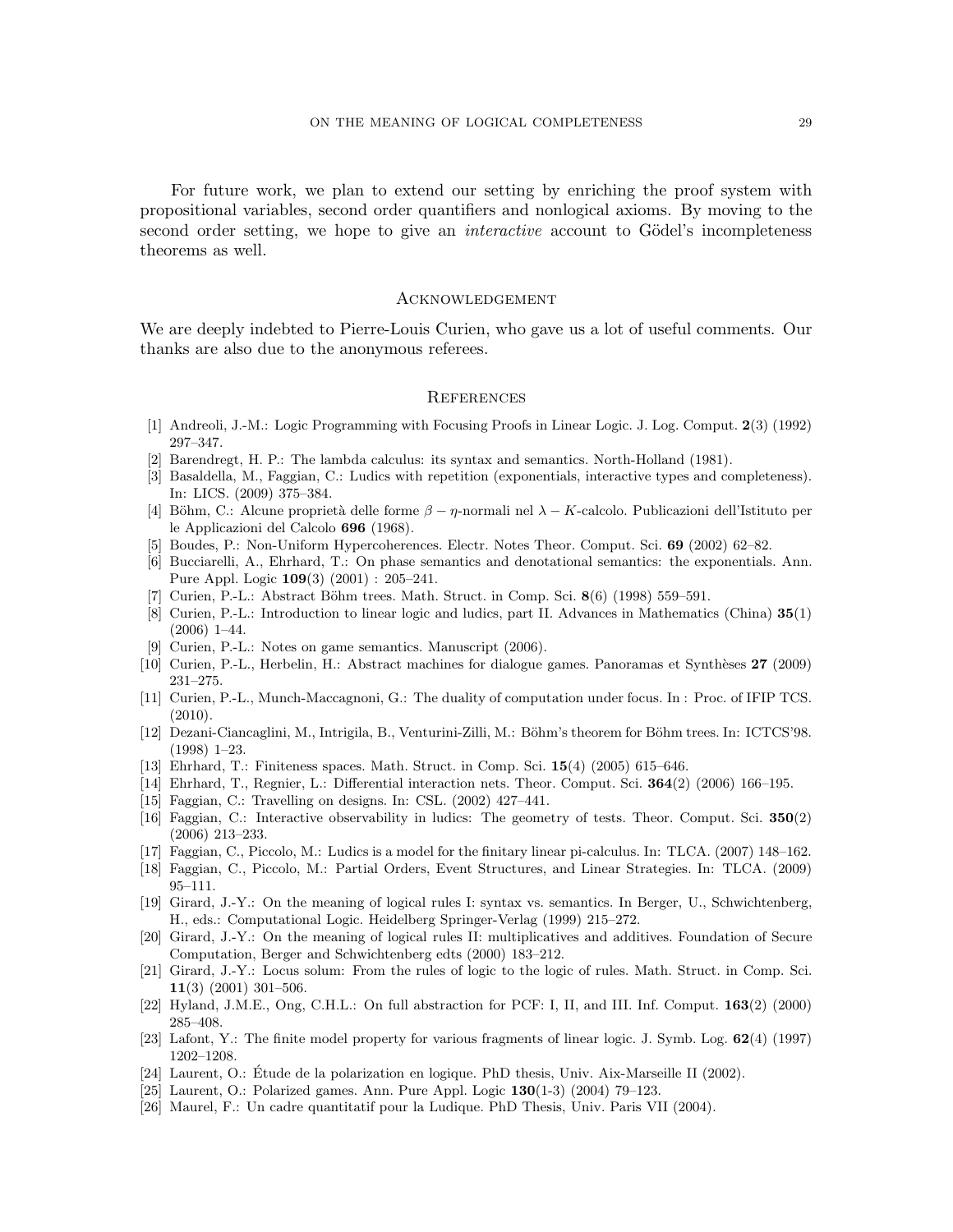- <span id="page-29-4"></span><span id="page-29-2"></span>[27] Mazza, D., Pagani, M.: The separation theorem for differential interaction nets. In: LPAR. (2007) 393–407.
- [28] Melliès, P.-A.: Asynchronous games 2: The true concurrency of innocence. Theor. Comput. Sci. 358(2-3) (2006) 200–228.
- <span id="page-29-1"></span><span id="page-29-0"></span>[29] Schütte, K.: Ein System des Verknüpfenden Schliessens. Archiv. Math. Logic Grundlagenf. 2 (1956) 55–67.
- <span id="page-29-3"></span>[30] Terui, K.: Computational ludics. (2008) To appear in Theor. Comput. Sci.

### Appendix A. Correspondence with polarized linear logic

In this appendix, we show a correspondence between the proof system for ludics introduced in [3.1](#page-19-2) and the constant-only propositional fragment of *polarized linear logic* LLP [\[25\]](#page-28-8). This will ensure that our proof system is rich enough to capture a constructive variant of constant-only propositional classical logic.

A.1. **Syntax of LLP.** We recall the syntax of the constant-only propositional fragment of LLP. The *formulas* are split into positive and negative ones and generated by the following grammar:

$$
\begin{array}{ccccc}\nP & ::= & 0 & | & 1 & | & P \otimes P & | & P \oplus P & | & \text{!N}, \\
N & ::= & \top & | & \bot & | & N \mathcal{R} N & | & N \& N & | & \text{?P}.\n\end{array}
$$

The linear negation is defined in the usual way. A *sequent* is of the form  $\vdash \Gamma$  with  $\Gamma$  a multiset of formulas. The inference rules of  $\mathbf{LLP}$  are given below:

| FT, T                                                                         | FT                                                                          | FT                                                                       | FT                                                                       | FT                                                             |
|-------------------------------------------------------------------------------|-----------------------------------------------------------------------------|--------------------------------------------------------------------------|--------------------------------------------------------------------------|----------------------------------------------------------------|
| $\begin{array}{r}\n -F, F_i \\  \hline\n -F, P_i \oplus P_2\n \end{array}$ \n | $\begin{array}{r}\n -F, N, M \\  \hline\n -F, N \otimes M\n \end{array}$ \n | $\begin{array}{r}\n -F, N \\  \hline\n -F, N \otimes M\n \end{array}$ \n | $\begin{array}{r}\n -F, N \\  \hline\n -F, N \otimes M\n \end{array}$ \n | $\begin{array}{r}\n -N, N \\  \hline\n -N, N\n \end{array}$ \n |
| $\begin{array}{r}\n -F, P \\  \hline\n -F, P \otimes N \end{array}$ \n        | $\begin{array}{r}\n -F, N, N \\  \hline\n -F, N \otimes M\n \end{array}$ \n | $\begin{array}{r}\n -F, N, N \\  \hline\n -F, N\n \end{array}$ \n        |                                                                          |                                                                |
| $\begin{array}{r}\n -F, P \\  \hline\n -F, P \otimes N \end{array}$ \n        | $\begin{array}{r}\n -F, N, N \\  \hline\n -F, N\n \end{array}$ \n           | $\begin{array}{r}\n -F, N, N \\  \hline\n -F, N\n \end{array}$ \n        |                                                                          |                                                                |

where:

• in the ⊤-rule above Γ contains at most one positive formula;

•  $\mathcal N$  denotes a context consisting of negative formulas only.

In [\[24\]](#page-28-23) it is proven that if  $\vdash \Gamma$  is provable in **LLP**, then  $\Gamma$  contains at most one positive formula. Notice that it is strictly opposite to the ludics discipline [\[21\]](#page-28-2); in the latter, any sequent contains at most one *negative* behaviour. To resolve this mismatch, we modify LLP in several steps, making it closer to the ludics discipline.

Precisely, in Section [A.2](#page-30-0) we introduce the concept of strict sequent which leads us to the formulation of syntectic connectives in  $\mathbf{LLP}$  (Section [A.3\)](#page-30-1). In Section [A.4,](#page-32-0) we give an embedding of **LLP** with synthetic connectives into the proof system of ludics we gave in Section [3.1.](#page-19-2) Finally, in Section [A.5](#page-34-0) we give a converse embedding of the ludics proof system into LLP.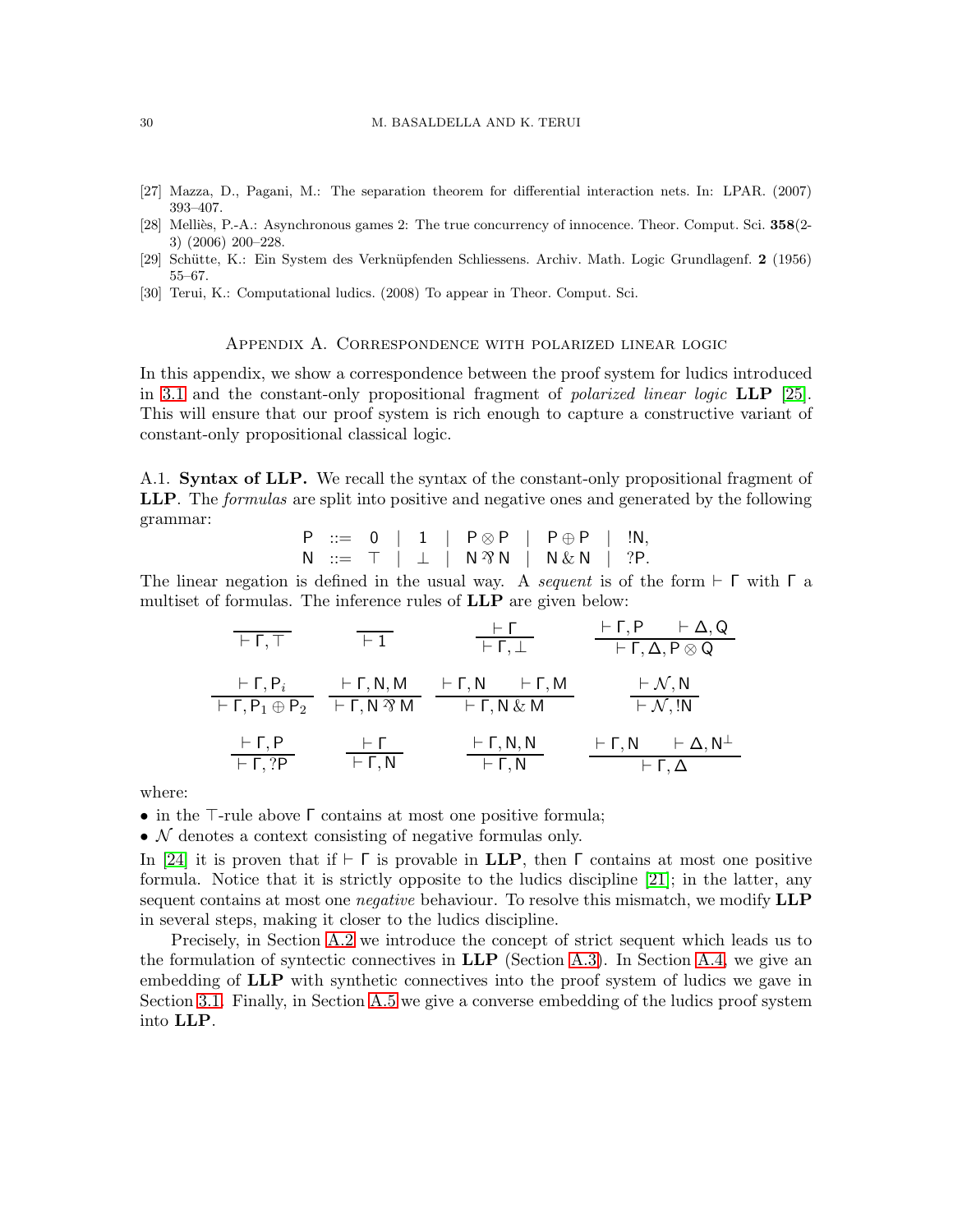<span id="page-30-0"></span>A.2. Restriction to strict derivations. We call a sequent of LLP *strict* if it is of the form  $\vdash$  ?Γ, D, where D is an arbitrary formula. In particular,  $\vdash$  ?Γ is strict. We modify the inference rules as follows:

- Structural rules are made implicit by absorbing weakening and contraction into logical inference rules.
- The rules for positive connectives and the ?-dereliction rule are restricted to strict sequents.
- The cut rule is omitted.

 $\overline{a}$ 

We thus obtain the following inference rules:

$$
\begin{array}{ccc}\n\overline{+ \Gamma, \top} & \overline{+ ? \Gamma, 1} & \overline{+ \Gamma} & \overline{+ ? \Gamma, P} & \overline{+ ? \Gamma, Q} \\
\hline\n+ ? \Gamma, P_i & \overline{+ ? \Gamma, P} & \overline{+ \Gamma, N, M} & \overline{+ \Gamma, N} & \overline{+ ? \Gamma, P \otimes Q} \\
\hline\n+ ? \Gamma, P_1 \oplus P_2 & \overline{+ \Gamma, N ? N M} & \overline{+ \Gamma, N \& M} & \overline{+ ? \Gamma, N} \\
\hline\n+ ? \Gamma, P & (? P \in ? \Gamma) \\
\hline\n+ ? \Gamma\n\end{array}
$$

We call the resulting proof system  $\mathbf{LLP}_{str}$ .

Notice that a derivation of a strict sequent in  $\mathbf{LLP}_{str}$  may involve sequents which are not strict. For instance, consider:

$$
\frac{\overline{\vdash ?\Gamma,\top}}{\vdash ?\Gamma,\top,\bot}
$$
  

$$
\vdash ?\Gamma,\top ?\Gamma \perp
$$

The following property can be easily verified by taking into account the invertibility of negative rules and the focalization property of positive rules [\[1\]](#page-28-24).

**Lemma A.1.** *A strict sequent is provable in* LLP *if and only if it is provable in* LLP<sub>str</sub>.

Strict sequents will play a crucial role for the correspondence between **LLP** and the proof system for ludics (Theorem [A.4\)](#page-33-0). The intuition, which we will formalize later, is that a strict sequent  $\vdash$  ? $P_1, \ldots, ?P_n$ , D can be thought of as a sequent of the proof system of ludics (omitting the information about designs) of the form  $\vdash$  **P**<sub>1</sub>, ..., **P**<sub>n</sub>, **D**.

On the other hand, strict derivations serve as intermediate step to define synthetic connectives and the proof system  $\mathbf{LLP}_{syn}$  we give in the next section.

<span id="page-30-1"></span>A.3. Synthetic connectives. Any derivation of a strict sequent in  $\mathbf{LLP}_{str}$  can be decomposed into subderivations of the following forms:

(i) Positive subderivation:

$$
\vdash ?\Gamma, \mathsf{N}_{i_1} \quad \cdots \quad \vdash ?\Gamma, \mathsf{N}_{i_m}
$$
\n
$$
\vdots
$$
\n
$$
\vdash ?\Gamma, \mathsf{P}(\mathsf{N}_1, \ldots, \mathsf{N}_n)
$$

that consists of positive inference rules only, where  $P(N_1, \ldots, N_n)$  is a positive formula obtained from  $N_1, \ldots, N_n$  by applying positive connectives, and  $i_1, \ldots, i_m \in \{1, \ldots, n\}.$ 

 $\cdot$  2Γ, P  $\cdot$  2Γ,  $\cdot$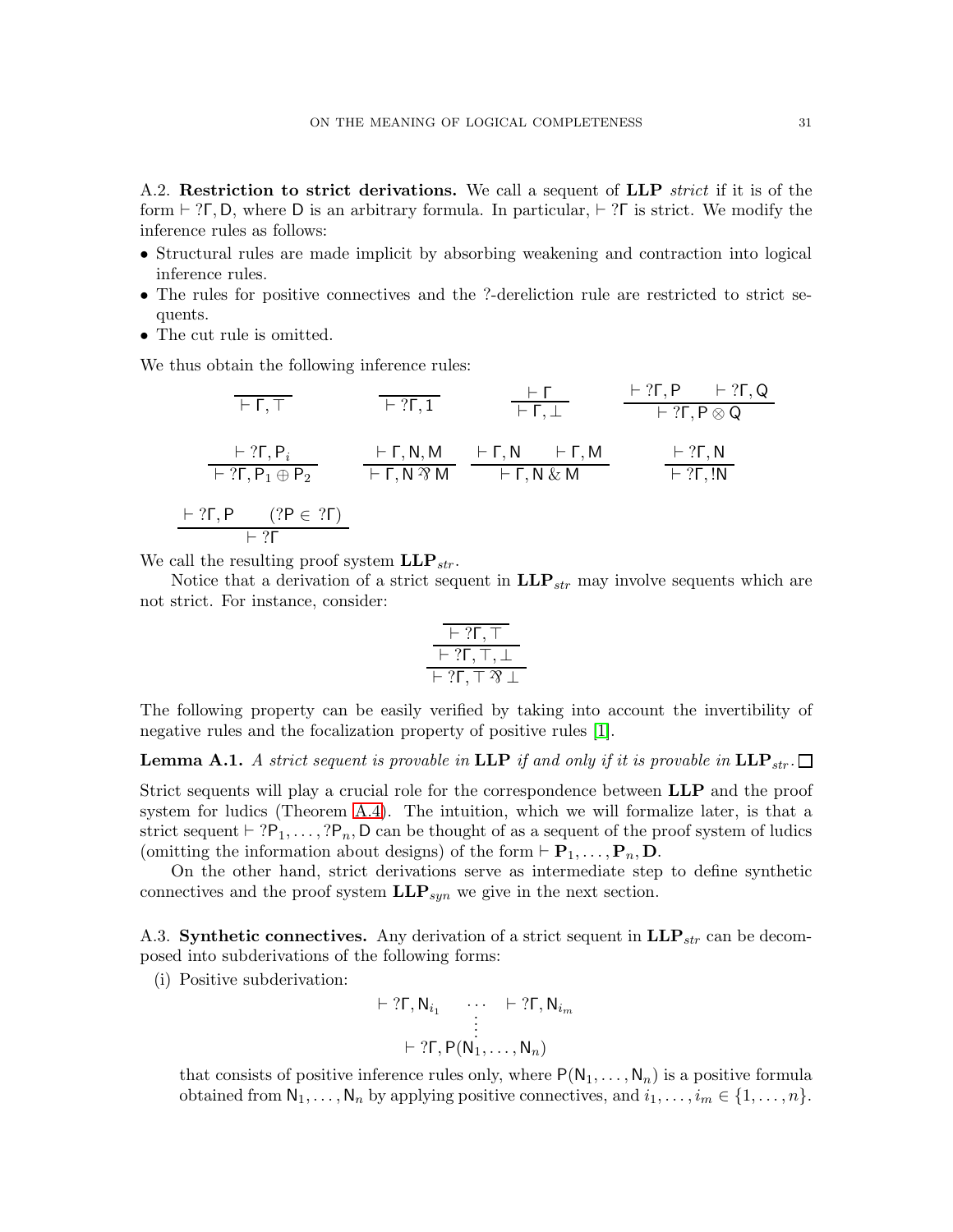For instance, if  $P(N_1, \ldots, N_n)$  is of the form  $1 \otimes (N \otimes (N \oplus L))$ , there are two positive subderivations with conclusion  $\vdash$  ? Γ, 1  $\otimes$  (! $\mathsf{M} \oplus$  !L)):

| $\vdash$ ?Г, М                                                     | $\vdash$ ? $\Gamma$ , L                                                                  |  |  |  |
|--------------------------------------------------------------------|------------------------------------------------------------------------------------------|--|--|--|
| $\vdash$ ? $\Gamma$ , !M<br>$\vdash$ ? $\Gamma$ , N                | $\vdash$ ?F, !L<br>$\vdash$ ?F, N                                                        |  |  |  |
| $\vdash$ ? $\Gamma$ , !N $\vdash$ ? $\Gamma$ , !M $\oplus$ !L      | $\vdash$ ?F, !N $\vdash$ ?F, !M $\oplus$ !L                                              |  |  |  |
| $\vdash$ ? $\Gamma$ , ! $N \otimes (M \oplus I)$<br>$\vdash$ ?F, 1 | $\vdash$ ? $\Gamma$ , !N $\otimes$ (!M $\oplus$ !L)<br>$\vdash$ ?F, 1                    |  |  |  |
| $\vdash$ ? $\Gamma$ , 1 $\otimes$ (!N $\otimes$ (!M $\oplus$ !L))  | $\vdash$ ? $\Gamma$ , $1 \otimes (!\mathsf{N} \otimes (!\mathsf{M} \oplus !\mathsf{L}))$ |  |  |  |

(ii) Negative subderivation:

$$
\vdash ?\Gamma, ?\vec{P}_1 \quad \cdots \quad \vdash ?\Gamma, ?\vec{P}_k
$$
  
 
$$
\vdots
$$
  
 
$$
\vdash ?\Gamma, N(P_1, \ldots, P_n)
$$

that consists of negative inference rules only, where  $N(P_1, \ldots, P_n)$  is a negative formula obtained from  $P_1, \ldots, P_n$  by applying negative connectives, and  $\vec{P}_1, \ldots, \vec{P}_k$  consist of formulas in  $\{P_1, \ldots, P_n\}$ . For instance, if  $N(P_1, \ldots, P_n)$  is of the form  $\perp \mathcal{R}$  (?P  $\mathcal{R}$ )  $(2Q & R)$ , then there is (essentially) one negative subderivation with conclusion  $\vdash$  ?Г,  $\perp$  ? (?P ? (?Q & ?R)):

| $\vdash$ ?F, ?P, ?Q $\vdash$ ?F, ?P, ?R                           |
|-------------------------------------------------------------------|
| $\vdash$ ?F, ?P, ?Q & ?R                                          |
| $\vdash$ ?F, ?P $\mathfrak{D}$ (?Q & ?R)                          |
| $\vdash$ ?F, $\bot$ , ?P $\mathcal{R}$ (?Q & ?R)                  |
| $\vdash$ ?F, $\perp$ $\mathfrak{R}$ (?P $\mathfrak{R}$ (?Q & ?R)) |

(iii) ?-dereliction:

$$
\frac{\vdash ?\Gamma, P \quad (?P \in ?\Gamma)}{\vdash ?\Gamma}
$$

Notice that the premises and conclusion of each subderivation are assumed to be strict sequents; one can easily check that it is always the case in any derivation of a strict sequent in  $\mathbf{LLP}_{str.}$ 

The above decomposition motivates us to cluster the logical connectives of the same polarity into *synthetic connectives* (*cf.* [\[20\]](#page-28-25)). Consider the expressions finitely generated by:

|  |  |  | $p ::= 0   1   p \otimes p   p \oplus p   !x,$                             |  |
|--|--|--|----------------------------------------------------------------------------|--|
|  |  |  | $n := T \mid \perp \mid n \mathfrak{B} n \mid n \& n \mid \mathfrak{R} x,$ |  |

where x ranges over the set of variables.

We write var(p) (resp. var(n)) to denote the set of variables occurring in  $p$  (resp. n). p is a *positive synthetic connective* if for every subexpression of **p** of the form  $p_1 \otimes p_2$ , var( $p_1$ ) and var(p<sub>2</sub>) are disjoint. For instance,  $x \otimes (y \oplus y)$  is a positive synthetic connective while !x⊕ (!y ⊗ !y) is not. Likewise, n is a *negative synthetic connective* if for every subexpression of n of the form  $n_1 \mathfrak{B} n_2$ , var( $n_1$ ) and var( $n_2$ ) are disjoint. This condition is needed when we translate synthetic connectives to logical connectives of ludics.

We indicate the variables occurring in  $p$  by writing  $p = p(x_1, \ldots, x_n)$ , and similarly for n. Given a negative synthetic connective n, its *dual* n<sup>d</sup> is obtained by replacing ⊤ with 0, ⊥ with 1,  $\mathcal{R}$  with ⊗, & with ⊕, and ? with ! respectively, in each occurrence of symbol.  $p^d$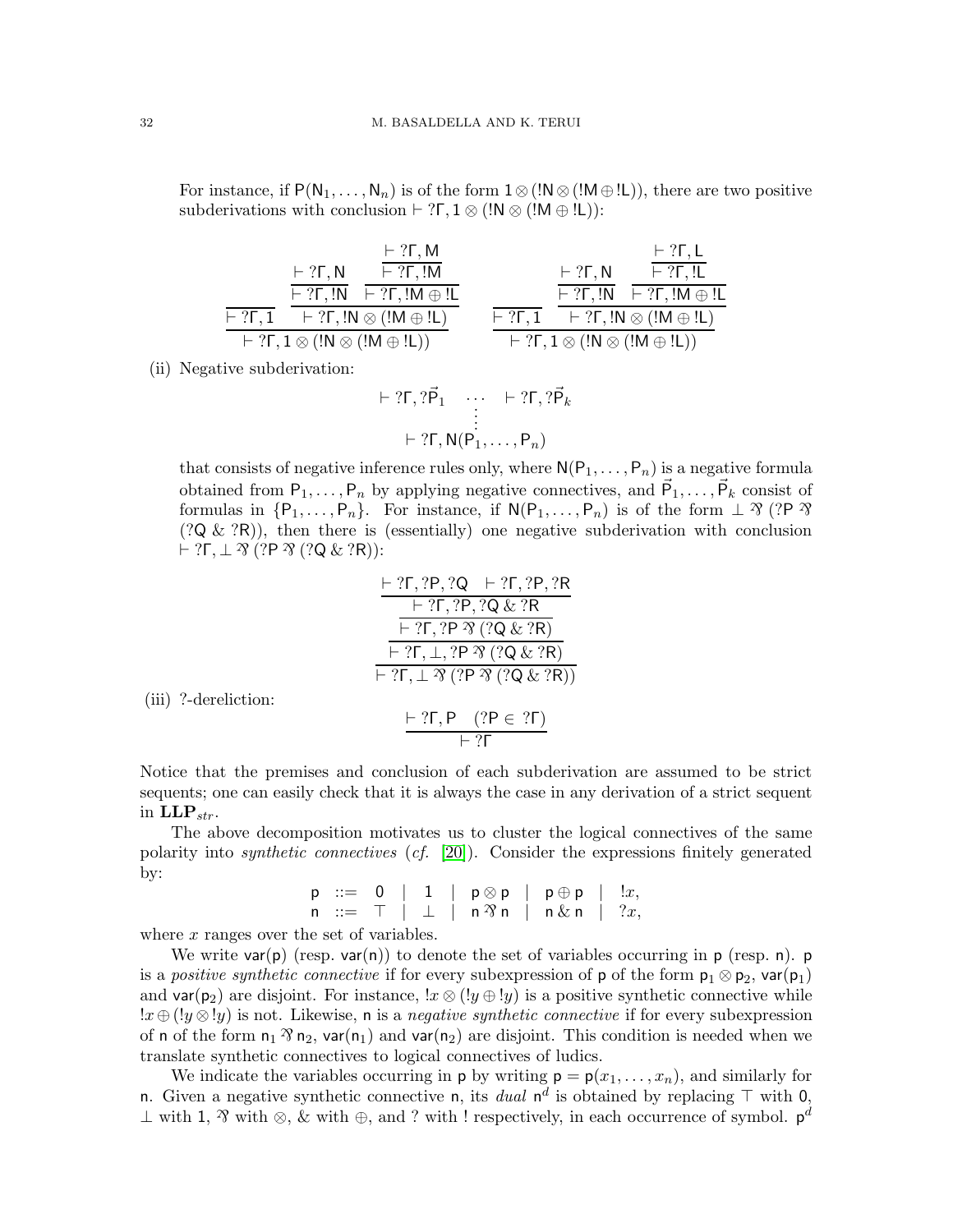is similarly defined.

The *formulas* of LLP are then redefined inductively as follows:

$$
\begin{array}{rcl}\n P & ::= & p(N_1, \ldots, N_n), \\
 N & ::= & n(P_1, \ldots, P_n),\n \end{array}
$$

where  $p(N_1,...,N_n)$  is obtained from  $p = p(x_1,...,x_n)$  by substituting  $N_i$  for  $x_i$   $(1 \le i \le n)$ . Notice that when  $n = 0$ , P can be any combination of 0 and 1 using ⊗ and ⊕.

To each positive synthetic connective  $p(x_1, \ldots, x_n)$ , we can naturally associate a set of inference rules as follows. Consider all possible positive subderivations with conclusion  $\vdash$  ?**Γ**,  $p(N_1, \ldots, N_n)$  in the sense of (i) above. To each such derivation

$$
\vdash ?\Gamma, \mathsf{N}_{i_1} \quad \cdots \quad \vdash ?\Gamma, \mathsf{N}_{i_m}
$$
  
 
$$
\vdots
$$
  
 
$$
\vdash ?\Gamma, \mathsf{P}(\mathsf{N}_1, \ldots, \mathsf{N}_n)
$$

we associate an inference rule:

$$
\frac{\vdash ?\Gamma, N_{i_1} \ldots \vdash ?\Gamma, N_{i_m}}{\vdash ?\Gamma, P(N_1, \ldots, N_n)}
$$

For instance, to  $p(x, y, z) = 1 \otimes (x \otimes (y \oplus z))$ , we associate two inference rules:

$$
\frac{\vdash ?\Gamma, N \vdash ?\Gamma, M}{\vdash ?\Gamma, p(N, M, L)} \qquad \frac{\vdash ?\Gamma, N \vdash ?\Gamma, L}{\vdash ?\Gamma, p(N, M, L)}
$$

Likewise, each negative synthetic connective  $n(x_1, \ldots, x_n)$  comes equipped with a unique inference rule derived from the negative subderivation with conclusion  $\vdash$  ?Γ, n(P<sub>1</sub>, ..., P<sub>n</sub>) (see (ii) above). For instance,  $n(x, y, z) = \perp \mathfrak{D} (2x \mathfrak{D} (2y \& 2z))$  is equipped with:

$$
\frac{\vdash ?\Gamma, ?\mathsf{P}, ?\mathsf{Q} \quad \vdash ?\Gamma, ?\mathsf{P}, ?\mathsf{R}}{\vdash ?\Gamma, \mathsf{n}(\mathsf{P},\mathsf{Q},\mathsf{R})}
$$

Observe the asymmetry between the positive and negative cases here; in the negative case, we leave the ?-formulas ?P, ?Q, ?R in the premises. These formulas are to be dealt with by the ?-dereliction rule.

We thus consider proof system  $\mathbf{LLP}_{syn}$  that consists of three types of inference rules:

$$
\frac{\vdash ?\Gamma, N_{i_1} \quad \dots \quad \vdash ?\Gamma, N_{i_m}}{\vdash ?\Gamma, \mathsf{p}(N_1, \dots, N_n)} \qquad \frac{\vdash ?\Gamma, ?\vec{\mathsf{P}}_1 \quad \dots \quad \vdash ?\Gamma, ?\vec{\mathsf{P}}_k}{\vdash ?\Gamma, \mathsf{n}(\mathsf{P}_1, \dots, \mathsf{P}_n)} \qquad \frac{\vdash ?\Gamma, \mathsf{P} \quad (? \mathsf{P} \in ?\Gamma)}{\vdash ?\Gamma}
$$

In view of the decomposition of  $\mathbf{LLP}_{str}$  derivations, we obviously have:

**Lemma A.2.** A strict sequent is provable in  $LLP_{str}$  if and only if it is provable in  $LLP_{syn}$ .  $\Box$ 

<span id="page-32-0"></span>A.4. **Relating to the ludics proof system.** Let us now move on to the proof system for ludics described in [3.1.](#page-19-2) We assume that the signature  $A$  is rich enough to interpret  $\mathbf{LLP}$ :

- A contains a nullary name ∗ and a unary name ↑.
- If A contains an n-ary name a and an m-ary name b, it also contains n-ary names  $\pi_1 a$ ,  $\pi_2$ *a* and an  $(n + m)$ -ary name *a<sub>\$</sub>b* (*cf.* Example [2.14\)](#page-16-2).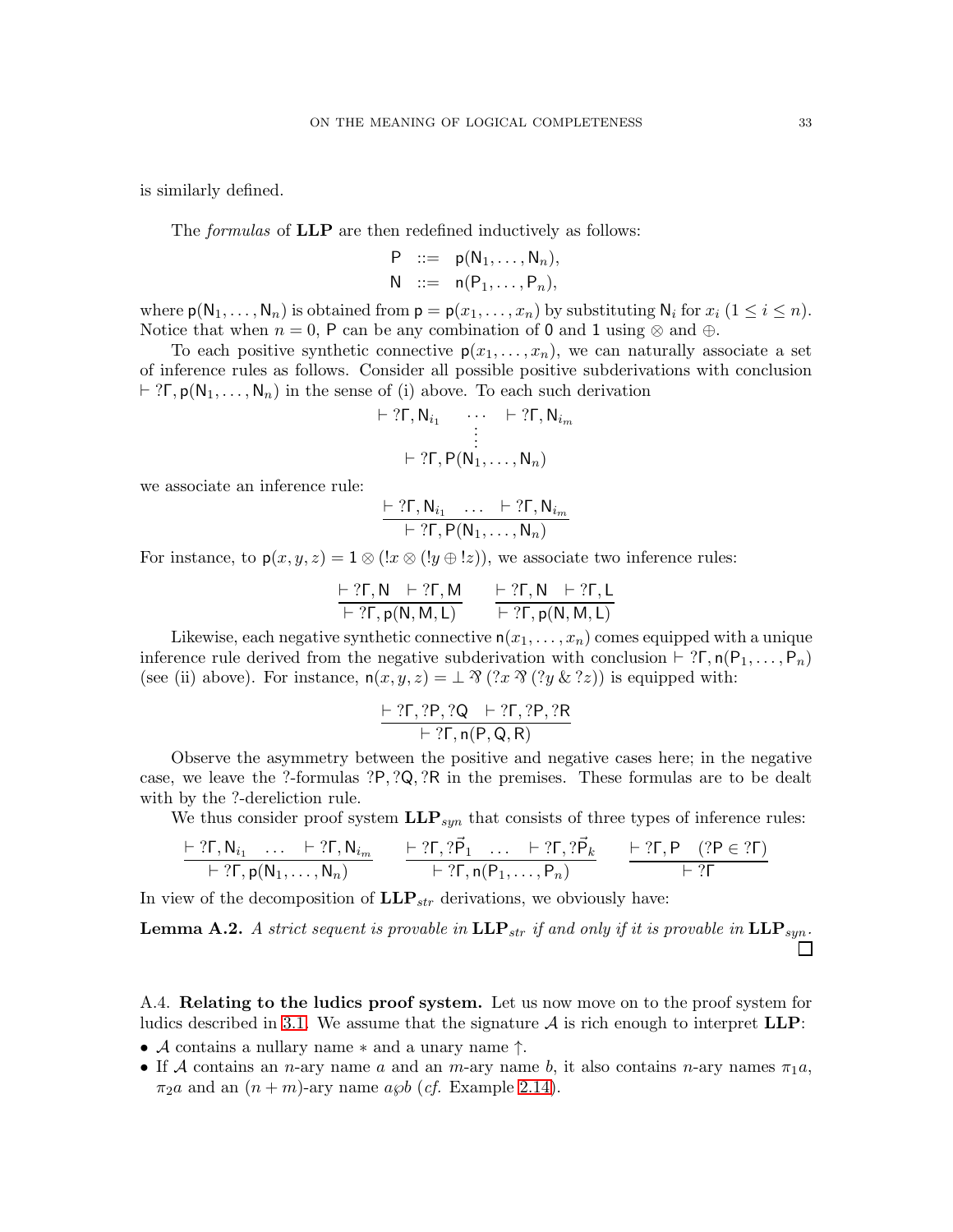Given a negative synthetic connective **n**, we inductively associate a set  $n_0^{\bullet}$  of negative actions of ludics as follows:

$$
\begin{array}{rcl}\n\mathsf{T}_0^{\bullet} & = & \emptyset, \\
\bot_0^{\bullet} & = & \{ * \}, \\
?x_0^{\bullet} & = & \{ \uparrow(x) \}, \\
(\mathsf{n} \otimes \mathsf{m})_0^{\bullet} & = & \{ a \wp b(\vec{x}, \vec{y}) : a(\vec{x}) \in \mathsf{n}_0^{\bullet}, b(\vec{y}) \in \mathsf{m}_0^{\bullet} \}, \\
(\mathsf{n} \& \mathsf{m})_0^{\bullet} & = & \{ \pi_1 a(\vec{x}) : a(\vec{x}) \in \mathsf{n}_0^{\bullet} \} \cup \{ \pi_2 b(\vec{y}) : b(\vec{y}) \in \mathsf{m}_0^{\bullet} \}.\n\end{array}
$$

Notice that when  $a(\vec{x}) \in \mathsf{n}_0^{\bullet}$ , the variables  $\vec{x}$  occur in n. Hence  $a\wp b(\vec{x}, \vec{y})$  above is certainly a negative action, since  $\vec{x}$  and  $\vec{y}$  are disjoint sequences due to the definition of negative synthetic connective. We finally let  $\mathbf{n}^{\bullet} = (\vec{z}, \mathbf{n}_0^{\bullet})$ , where  $\vec{z}$  lists the variables occurring in **n**. A positive synthetic connective **p** is interpreted by  $p^{\bullet} = p^{d\bullet}$ .

For instance, when  $p(x, y, z) = 1 \otimes (x \otimes (y \oplus y)$  and  $n(x, y, z) = \perp \mathfrak{D}(x \mathfrak{D}(y \otimes y)$ , we have  $\mathbf{p}^{\bullet} = \mathbf{n}^{\bullet} = (x, y, z, \mathbf{n}_0^{\bullet})$  with

$$
\mathbf{n}_0^\bullet=\{\ast \wp(\uparrow\wp(\pi_1\uparrow))(x,y),\ \ast \wp(\uparrow\wp(\pi_2\uparrow))(x,z)\}.
$$

This induces a polarity-preserving translation from the formulas of LLP to the logical behaviours of ludics:

$$
\begin{array}{rcl}\nn(P_1,\ldots,P_n)^\bullet & := & n^\bullet(P_1^\bullet,\ldots,P_n^\bullet), \\
p(N_1,\ldots,N_n)^\bullet & := & \overline{p^\bullet}\langle N_1^\bullet,\ldots,N_n^\bullet\rangle.\n\end{array}
$$

To establish a connection with  $\mathbf{LLP}$ , we simplify the proof system of [3.1](#page-19-2) by taking its *skeleton*, namely by omitting all information about designs. The resulting proof system, which we call **L**, consists of two sorts of inference rules:

$$
\frac{\vdash \Gamma, \mathbf{N}_{i_1} \quad \dots \quad \vdash \Gamma, \mathbf{N}_{i_m} \quad (\overline{\alpha} \langle \mathbf{N}_1, \dots, \mathbf{N}_n \rangle \in \Gamma)}{\vdash \Gamma} \quad (\overline{\alpha}, \overline{a}) \qquad \frac{\{\vdash \Gamma, \mathbf{P}_{i_1}, \dots, \mathbf{P}_{i_m}\}_{a(\overrightarrow{x}) \in \alpha_0}}{\vdash \Gamma, \alpha(\mathbf{P}_1, \dots, \mathbf{P}_n)} \quad (\alpha)
$$

where  $\alpha = (\vec{z}, \alpha_0), \ \vec{z} = z_1, \ldots, z_n, \ a(\vec{x}) \in \alpha_0$  and the indices  $i_1, \ldots, i_m \in \{1, \ldots, n\}$  are determined by the variables  $\vec{x} = z_{i_1}, \dots, z_{i_m}$ .

For instance, when  $p(x, y, z) = 1 \otimes (x \otimes (y \oplus y)$  and  $n(x, y, z) = \perp \mathfrak{D}(x \otimes (y \otimes z))$ , we have the following inference rules for  $p^{\bullet}$  and  $n^{\bullet}$ :

$$
\frac{\vdash \Gamma, N \quad \vdash \Gamma, M \quad (\overline{\mathsf{p}^{\bullet}} \langle N, M, L \rangle \in \Gamma)}{\vdash \Gamma} \qquad \qquad \frac{\vdash \Gamma, N \quad \vdash \Gamma, L \quad (\overline{\mathsf{p}^{\bullet}} \langle N, M, L \rangle \in \Gamma)}{\vdash \Gamma, \mathsf{P}, \mathsf{Q} \quad \vdash \Gamma, \mathsf{P}, \mathsf{R}} \\qquad \qquad \qquad \vdash \Gamma, \mathsf{n}^{\bullet} (\mathsf{P}, \mathsf{Q}, \mathsf{R})
$$

It is now straightforward to verify:

Lemma A.3. *A strict sequent*  $\vdash$  ? Γ, D *is derivable in* LLP<sub>syn</sub> *if and only if*  $\vdash \Gamma^{\bullet}, \mathsf{D}^{\bullet}$  *is derivable in* L*.*  $\Box$ 

We therefore obtain:

<span id="page-33-0"></span>**Theorem A.4.** *A strict sequent*  $\vdash$  ? Γ, D *is derivable in* LLP *if and only if*  $\vdash \vdash \ulcorner \bullet, \mathsf{D} \bullet$  *is derivable in* L*.*П